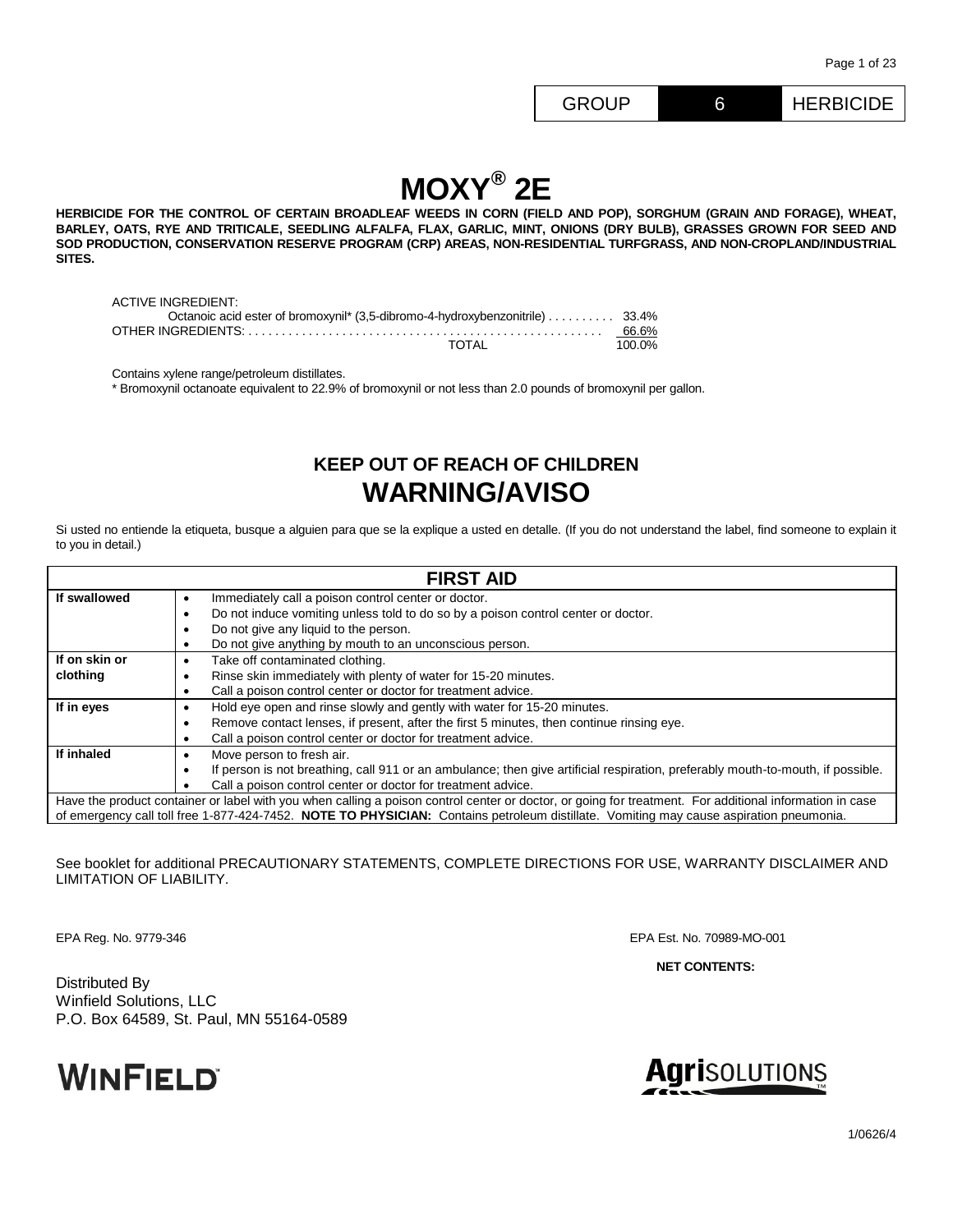## **PRECAUTIONARY STATEMENTS HAZARDS TO HUMANS AND DOMESTIC ANIMALS WARNING**

Harmful if swallowed, absorbed through skin, or inhaled. Avoid contact with skin, eyes, or clothing. Avoid breathing spray mist.

#### **Personal Protective Equipment (PPE)**

Some materials that are chemical resistant to this product are listed below. If you want options, follow the instructions for category G on EPA chemical resistance category selection chart. Applicators and other handlers must wear long-sleeved shirt and long pants, shoes plus socks, chemical resistant gloves such as barrier laminate or viton for cleaning equipment and mixing/loading, and chemical-resistant apron when cleaning equipment and mixing/loading.

Discard clothing and other absorbent materials that have been drenched or heavily contaminated with this product's concentrate. Do not reuse them. Follow manufacturer's instructions for cleaning/maintaining PPE. If no such instructions for washables, use detergent and hot water. Keep and wash PPE separately from other laundry.

When handlers use closed systems, enclosed cabs, or aircraft in a manner that meets the requirements listed in the Worker Protection Standard (WPS) for agricultural pesticides (40 CFR 170.240(d)(4-6)), the handler PPE requirements may be reduced or modified as specified in the WPS.

If you will handle a total of 60 gallons or more of this product per day, you must use a mechanical transfer system for all mixing and loading operations. If this product is packaged in a 30 gallon drum, you must use a mechanical transfer system which terminates in a drip-free hard coupling which may be used only with a spray or mix tank which has been fitted with a compatible coupling. If you do not presently own or have access to a mechanical transfer system with this type of coupling, contact your dealer for information on how to obtain such a system or to modify your present system. When using a mechanical transfer system, do not remove or disconnect the pump or probe from the container until the container has been emptied and rinsed. The pump or probe system must be used to rinse the empty container and to transfer the rinsate directly to the mixing or spray tank. To reduce exposure to residues, wash the spray rig, tractor, and all other equipment used to handle or apply this product with water daily or before using the equipment for any other purpose.

**APPLICATION BY CHEMIGATION** must be done by fixed pipe, overhead sprinkler systems or hand moved pipe. If hand moved pipe is used for chemigation, the pipe must not be handled in any way until 24 hours after chemigation has been completed and residues have been flushed from the system. When applying by chemigation, no person may enter the application site unless in an enclosed vehicle.

**DURING AERIAL APPLICATION**, human flaggers are prohibited unless in enclosed vehicles. Aerial application is prohibited within 300 feet of residential areas (e.g., homes, schools, hospitals, shopping areas, etc.)

Apply to non-residential turf only. Do not apply to residential, playground, or schoolyard turf.

Do not apply with backpack or hand-held application equipment.

## **USER SAFETY RECOMMENDATIONS**

Users should wash hands before eating, drinking, chewing gum, using tobacco or using the toilet. Remove clothing immediately if pesticide gets inside. Remove PPE immediately after handling this product. Wash the outside of gloves before removing. As soon as possible, wash thoroughly and change into clean clothing.

## **ENVIRONMENTAL HAZARDS**

This pesticide is toxic to wildlife and fish. Use with care when applying to areas frequented by wildlife or adjacent to any body of water. For terrestrial uses, do not apply directly to water, or to areas where surface water is present or to intertidal areas below the mean high water mark. Do not apply when weather conditions favor drift from target areas. Do not contaminate water when disposing of equipment washwaters.

Do not use or store near heat or open flame.

## **PHYSICAL AND CHEMICAL HAZARDS**

## **DIRECTIONS FOR USE**

It is a violation of Federal law to use this product in a manner inconsistent with its labeling. Read entire label before using this product.

Do not apply this product in a way that will contact workers or other persons, either directly or through drift. Only protected handlers may be in the area during application. For any requirements specific to your State or Tribe, consult the agency responsible for pesticide regulation.

## **AGRICULTURAL USE REQUIREMENTS**

Use this product only in accordance with its labeling and with the Worker Protection Standard, 40 CFR part 170. This standard contains requirements for the protection of agricultural workers on farms, forests, nurseries, and greenhouses, and handlers of agricultural pesticides. It contains requirements for training, decontamination, notification, and emergency assistance. It also contains specific instructions and exceptions pertaining to the statements on this label about personal protective equipment (PPE) and restricted-entry intervals. The requirements in this box only apply to uses of this product that are covered by the Worker Protection Standard.

Do not enter or allow worker entry into treated areas during the restricted entry interval (REI). For all crops except turf, the REI is 24 hours. The REI for harvesting sod farm turf is 12 days. The REI for other turf activities is 24 hours. For uses on turf grown for transplanting (e.g., on sod farms), notify workers of the application by warning them orally and by posting warning signs at entrances to treated areas.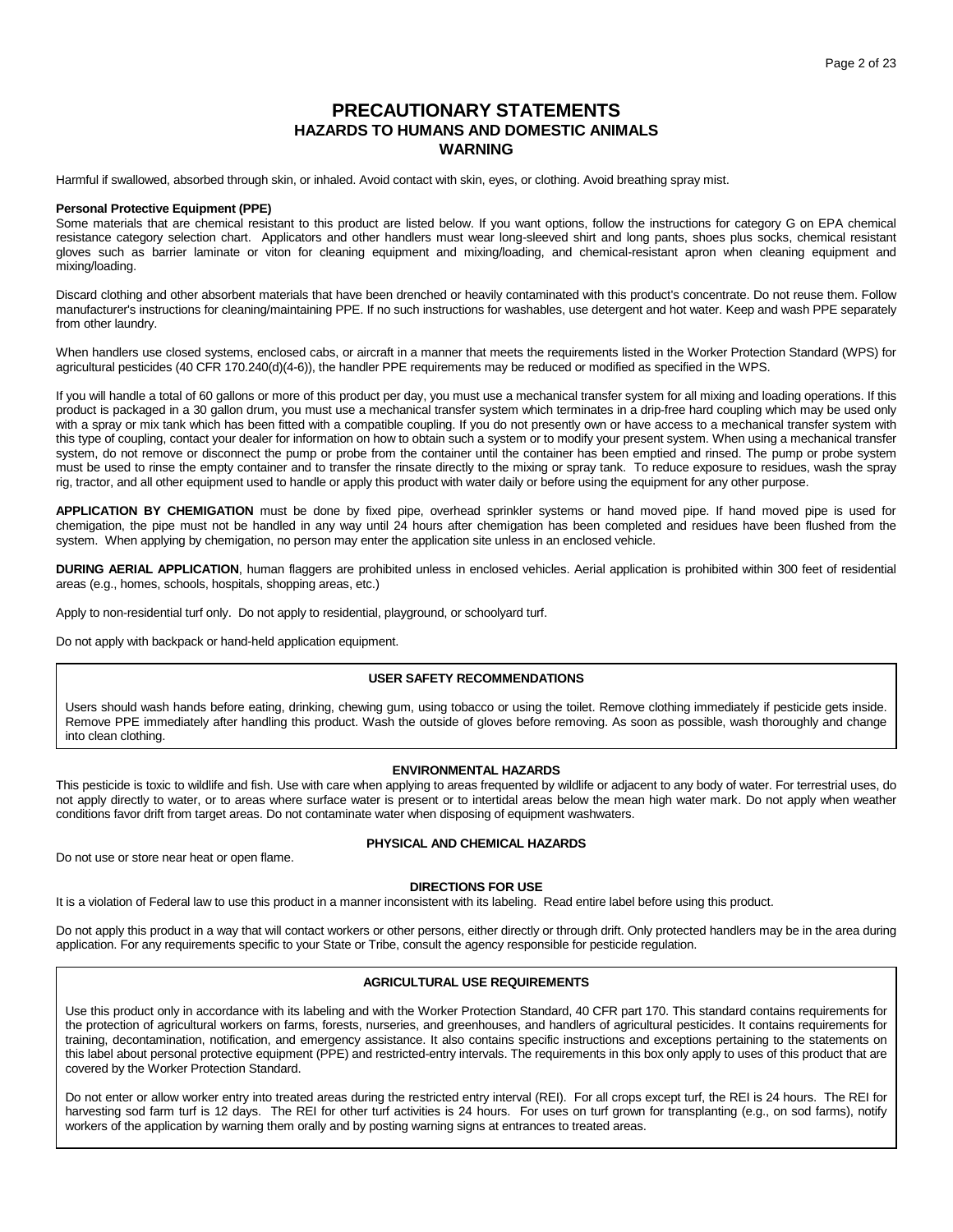#### Page 3 of 23

PPE required for early entry to treated areas that is permitted under the Worker Protection Standard and that involves contact with anything that has been treated, such as plants, soil, or water, is: coveralls over long-sleeved shirt and long pants, chemical resistant gloves such as barrier laminate or viton gloves, shoes plus socks, chemical-resistant headgear for overhead exposure, and protective eyewear.

## **NON-AGRICULTURAL USE REQUIREMENTS**

The requirements of this box apply to the use of this product on non-residential turfgrass and non-cropland and industrial sites that are NOT within the scope of the Worker Protection Standard (WPS) for agricultural pesticides (40 CFR Part 170). The WPS applies when this product is used to produce agricultural plants on farms, forests, nurseries, or greenhouses.

Do not enter or allow others to enter the treated area until sprays have dried.

## **STORAGE AND DISPOSAL**

Do not contaminate water, food or feed by storage or disposal.

**Pesticide Storage**: Do not store near fertilizers or seeds. Store at temperatures above 3<sup>o</sup>F. If allowed to freeze, remix before using.

**Pesticide Disposal**: Wastes resulting from the use of this product may be disposed of on site or at an approved waste disposal facility.

**Container Disposal:** Use label language appropriate for container size and type.

**Nonrefillable container.** Do not reuse or refill this container. Clean container promptly after emptying.

**Nonrefillable container equal to or less than 5 gallons.** Triple rinse as follows: Empty the remaining contents into application equipment or a mix tank and drain for 10 seconds after the flow begins to drip. Fill the container ¼ full with water and recap. Shake for 10 seconds. Pour rinsate into application equipment or a mix tank or store rinsate for later use or disposal. Drain for 10 seconds after the flow begins to drip. Repeat this procedure two more times. Then offer for recycling or reconditioning, or puncture and dispose of in a sanitary landfill or by incineration, or, if allowed by State and local authorities, by burning. If burned, stay out of smoke.

**Nonrefillable container greater than 5 gallons.** Triple rinse as follows: Empty the remaining contents into application equipment or a mix tank. Fill the container ¼ full with water. Replace and tighten closures. Tip container on its side and roll it back and forth, ensuring at least one complete revolution, for 30 seconds. Stand the container on its end and tip it back and forth several times. Turn the container over onto its other end and tip it back and forth several times. Empty the rinsate into application equipment or a mix tank or store rinsate for later use or disposal. Repeat this procedure two more times. Then offer for recycling or reconditioning, or puncture and dispose of in a sanitary landfill or by incineration, or, if allowed by State and local authorities, by burning. If burned, stay out of smoke.

**Refillable container.** Refill this container with MOXY 2E Herbicide only. Do not reuse this container for any other purpose. Cleaning the container before final disposal is the responsibility of the person disposing of the container. Cleaning before refilling is the responsibility of the refiller. To clean the container before final disposal, empty the remaining contents from this container into application equipment or mix tank. Fill the container about 10 percent full with water. Agitate vigorously or recirculate water with the pump for 2 minutes. Pour or pump rinsate into application equipment or rinsate collection system. Repeat this rinsing procedure two more times. Then offer for recycling or reconditioning, or puncture and dispose of in a sanitary landfill or by incineration, or, if allowed by State and local authorities, by burning. If burned, stay out of smoke.

## **FOR CHEMICAL EMERGENCY: Spill, leak, fire, exposure or accident, call CHEMTREC 1-800-424-9300.**

## **RESISTANCE MANAGEMENT RECOMMENDATIONS**

Moxy 2E is a Group 6 herbicide. Any weed population may contain or develop plants naturally resistant to Moxy 2E or other Group 6 herbicides. Weed species with acquired resistance to Group 6 may eventually dominate the weed population if Group 6 herbicides are used repeatedly in the same field or in successive years as the primary method of control for targeted species. This may result in partial or total loss of control of those species by Moxy 2E or other Group 6 herbicides.

To delay herbicide resistance consider:

- Avoiding the consecutive use of Moxy 2E or other target site of action Group 6 herbicides that have a similar target site of action, on the same weed species.
- Using tank-mixtures or premixes with herbicides from different target site of action Groups as long as the involved products are all registered for the same use, have different sites of action, and are both effective at the tank mix or prepack rate on the weed(s) of concern.
- Basing herbicide use on a comprehensive IPM program.
- Monitoring treated weed populations for loss of field efficacy.
- Contacting your local extension specialist, certified crop advisors, and/or Winfield Solutions, LLC representative for herbicide resistance management and/or integrated weed management recommendations for specific crops and resistant weed biotypes.

## **GENERAL INFORMATION**

MOXY 2E is formulated as an emulsifiable concentrate of octanoic acid ester of bromoxynil containing the equivalent of 2 pounds of bromoxynil per gallon.

MOXY 2E is a selective postemergence herbicide for control of important broadleaf weeds infesting field corn, popcorn, sorghum, wheat, barley, oats, rye, triticale, seedling alfalfa, flax, onions (dry bulb), garlic, mint, and grasses grown for seed or sod production, non-residential turfgrass, and non-cropland, and industrial sites. Optimum weed control is obtained when MOXY 2E is applied to actively growing weed seedlings. MOXY 2E is primarily a contact herbicide; therefore, thorough coverage of the weed seedlings is essential for optimum control. MOXY 2E has little residual activity; therefore, subsequent flushes of weeds will not be controlled by the initial treatment. Generally, crops that form a good canopy will help shade subsequent weed flushes. However, certain crops or short-straw varieties, for example Yaccora Rojo wheat, may not develop the crop canopy fast enough to shade the subsequent flushes of weeds. Occasional transitory leaf burn may occur. The temporary leaf burn is similar to that seen with liquid fertilizer. Because the activity of MOXY 2E is not systemic, recovery of the crop is generally rapid with no lasting effect. Frequency and amount of leaf burn may be greater when crops are stressed by abrasive winds, cool to cold evening temperatures or mechanical injury, such as that caused by hail, sleet or insect feeding. To reduce the potential for temporary leaf burn, applications should be made to dry foliage in the recommended spray volumes per acre when weather conditions are not extreme.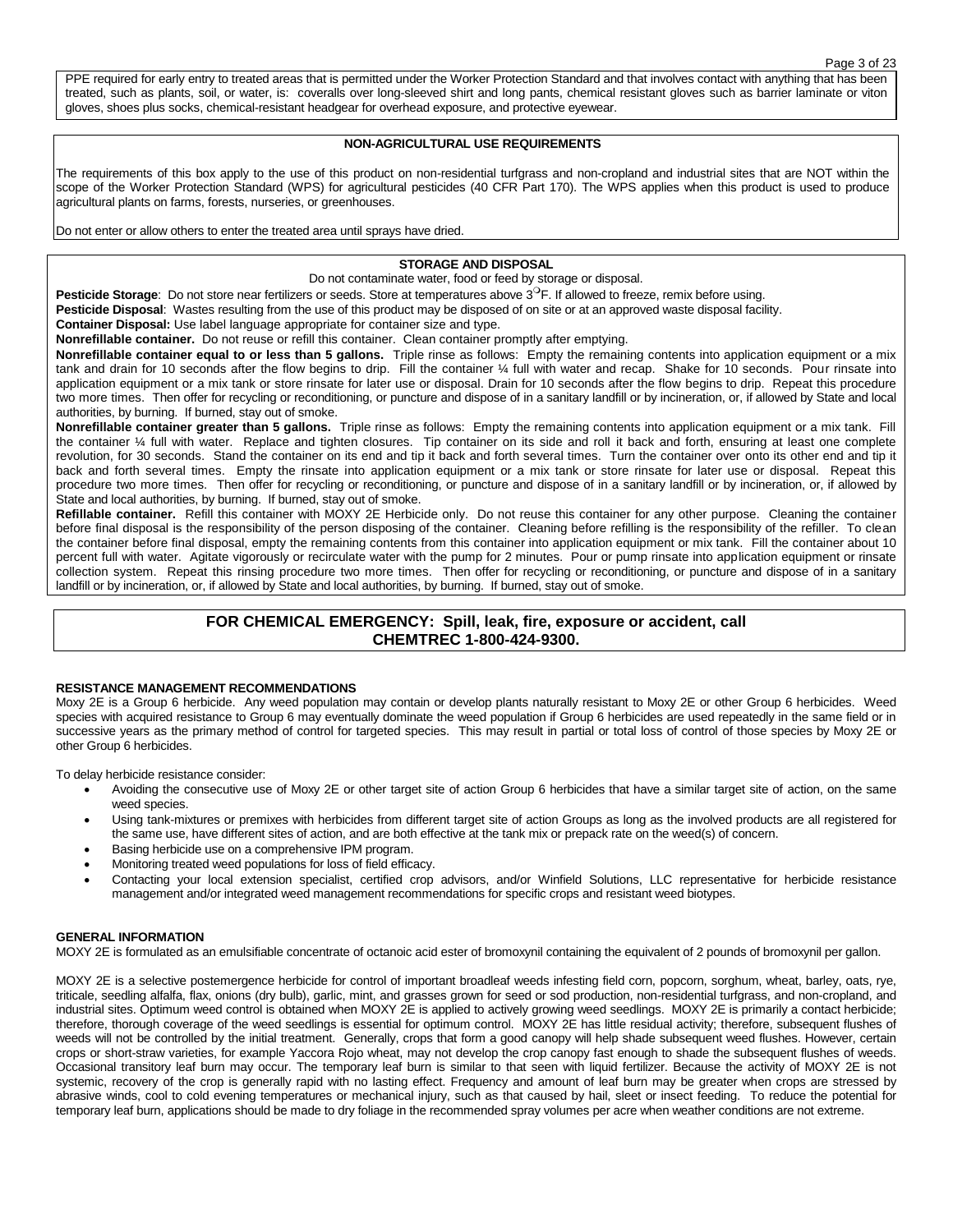## **MIXING, LOADING AND HANDLING INSTRUCTIONS**

## **2.5 Gallon Containers**

It is strongly recommended that special care be taken in mixing and loading this product. Hands should be placed on the container in such a way as to avoid possible drip or splash.

## **30 Gallon and Bulk Containers**

If you will handle a total of 60 gallons or more of this product per day, you must use a mechanical transfer system for all mixing and loading operations. If this product is packaged in a 30 gallon drum, you must use a mechanical transfer system which terminates in a drip-free hard coupling which may be used only with a spray or mix tank which has been fitted with a compatible coupling. If you do not presently own or have access to a mechanical transfer system with this type of coupling, contact your dealer for information on how to obtain such a system or to modify your present system. When using a mechanical transfer system, do not remove or disconnect the pump or probe from the container until the container has been emptied and rinsed. The pump or probe system must be used to rinse the empty container and to transfer the rinsate directly to the mixing or spray tank.

**MOXY 2E ALONE:** Fill the spray tank 1/2 to 3/4 full with clean water. Begin agitation and add the specified amount of MOXY 2E. Add water to the spray tank to the desired level. Maintain sufficient agitation to ensure a uniform spray mixture during application.

**TANK MIXTURES:** MOXY 2E can be applied in tank mixture with many other herbicides and insecticides registered for use on approved crops. Refer to the specific crop section for rate instructions and other restrictions. To apply MOXY 2E in mixture with another product, fill the spray tank 1/2 to 3/4 full with clean water and begin agitation. If tank mixing with wettable powder, soluble powder, flowable or dry flowable products, add the powder or flowable product first. After the other herbicide is thoroughly mixed with water, add the specified amount of MOXY 2E and add water to the spray tank to the desired level. If tank mixing with other product types, add the MOXY 2E first before adding the other product or compatibility problems may occur. Never mix two products together without first mixing in water.

Maintain sufficient agitation while mixing and during application to ensure a uniform spray mixture. If spray mixture is allowed to remain without agitation for short periods of time, be sure to agitate until uniformly mixed before application.

## **COMPATIBILITY OF INSECTICIDES WITH MOXY 2E**

The following foliar insecticides are compatible with MOXY 2E as tank mixtures.

| <b>INSECTICIDE</b><br><b>COMMON NAME</b> | <b>TRADE NAME</b>         | <b>FORMULATION</b>                    |
|------------------------------------------|---------------------------|---------------------------------------|
| <b>Diazinon</b>                          | Various                   | Emulsifiable Concentrate              |
| Dimethoate                               | Various                   | Emulsifiable Concentrate              |
| Trichlorfon                              | <b>Dvlox®</b>             | Soluble Powder                        |
| Carbofuran                               | Furadan®                  | Flowable                              |
| Chlorpyrifos                             | Lorsban®                  | Emulsifiable Concentrate              |
| Malathion                                | Various                   | Emulsifiable Concentrate              |
| Oxydemeton-methyl                        | Metasystox®-R             | Sprayable Concentrate                 |
| Permethrin                               | Pounce®                   | Emulsifiable Concentrate              |
| Fenvalerate                              | <b>Pydrin<sup>®</sup></b> | Emulsifiable Concentrate              |
| Carbaryl                                 | Sevin®                    | Sprayable wettable powder or Flowable |
| Demeton                                  | <b>Systox®</b>            | Emulsifiable Concentrate              |

If tank mixing with products other than listed above or within each crop section, a compatibility test is recommended to ensure satisfactory spray preparation. To test for compatibility, use a small container and mix a small amount (0.5 to 1 quart) of spray, combining all ingredients in the same ratio as the anticipated use. If any indications of physical incompatibility develop, do not use this mixture for spraying. Indications of incompatibility usually will appear within 5 to 15 minutes after mixing. To ensure maximum crop safety and weed control, follow all cautions and limitations on this label and the labels of products used in the tank mixture with MOXY 2E.

## **SPRAYABLE LIQUID FERTILIZERS AND SPRAY ADDITIVES**

MOXY 2E can be applied in combination with sprayable liquid fertilizer or spray additives such as surfactants or crop oil concentrate.

When tank mixing with liquid fertilizer always add the fertilizer to the spray tank first and agitate thoroughly before adding MOXY 2E. Always predetermine the compatibility with liquid fertilizer by mixing small proportional quantities in advance. Agitation must be maintained during filling and application operations to ensure that MOXY 2E is evenly mixed with the fertilizer. Leaf burn may occur when MOXY 2E is applied with liquid fertilizer, but new leaves are not adversely affected.

**PRECAUTION:** Fertilizers and spray additives can increase foliage leaf burn when applied with MOXY 2E. Do not apply fertilizers or spray additives with MOXY 2E if leaf burn is a major concern due to environmental conditions, crop or variety sensitivity to MOXY 2E. Do not apply MOXY 2E in combination with fertilizer or spray additive if restricted under the individual crop use directions.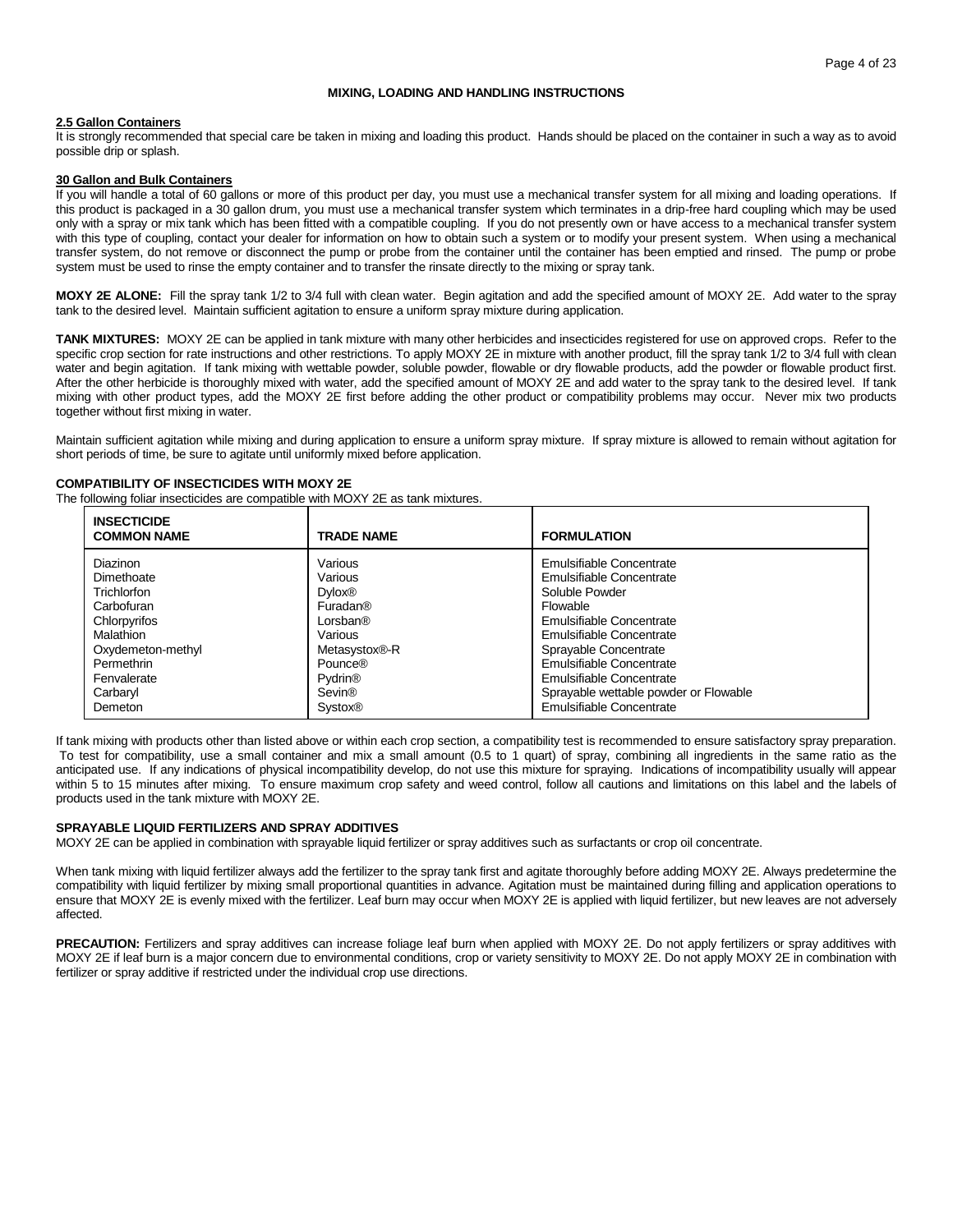## Page 5 of 23

## **APPLICATION PROCEDURES**

MOXY 2E can be applied to registered use areas by ground, aerial and sprinkler irrigation equipment. The following provides methods of application for each crop.

|                                                                                                        | <b>TYPE OF APPLICATION EQUIPMENT</b> |               |                                       |  |  |  |
|--------------------------------------------------------------------------------------------------------|--------------------------------------|---------------|---------------------------------------|--|--|--|
| <b>CROP</b>                                                                                            | <b>GROUND</b>                        | <b>AERIAL</b> | <b>SPRINKLER</b><br><b>IRRIGATION</b> |  |  |  |
| Corn (field and pop)                                                                                   | X                                    | X             | X                                     |  |  |  |
| Sorghum (grain and forage)                                                                             | X                                    | X             | X                                     |  |  |  |
| Wheat, barley, oats, rye, and triticale                                                                | X                                    | X             | X                                     |  |  |  |
| Seedling alfalfa                                                                                       | X                                    | X             | X                                     |  |  |  |
| Flax                                                                                                   | X                                    | X             |                                       |  |  |  |
| Garlic                                                                                                 | X                                    | X             | X                                     |  |  |  |
| Mint                                                                                                   | X                                    |               | X                                     |  |  |  |
| Onions (dry bulb)                                                                                      | X                                    | $X^*$         | X                                     |  |  |  |
| Grass grown for seed or sod production                                                                 | X                                    | X             | X                                     |  |  |  |
| Conservation Reserve Program (CRP) areas                                                               | X                                    | X             | X                                     |  |  |  |
| Non-residential turfgrass                                                                              | X                                    | X             |                                       |  |  |  |
| Non-cropland/Industrial sites<br>$\mathbf{a}$ $\mathbf{b}$ $\mathbf{c}$ $\mathbf{d}$ $\mathbf{c}$<br>. | X                                    | X             |                                       |  |  |  |

(X) indicates application use \* Preemergence only.

#### **GROUND APPLICATION**

Use a standard herbicide boom sprayer that provides uniform and accurate application. Sprayer should be equipped with screens no finer than 50 mesh in the nozzle tips and in-line strainers.

Select a spray volume and delivery system that will ensure thorough and uniform spray coverage. For optimum spray distribution and thorough coverage, use of flat fan nozzles (maximum tip size 8008) with a spray pressure of 40 - 60 psi. Other nozzle types that produce coarse spray droplets may not provide adequate coverage of the weeds to ensure optimum control. Raindrop® nozzles are not recommended as weed control with MOXY 2E may be reduced. In general, a minimum spray volume of 10 gallons per acre (GPA) is recommended for optimum spray coverage. A minimum of 5 GPA with a minimum spray pressure of 50 psi may be used with higher speed, low volume ground application if ground terrain, crop and weed density allow effective spray distribution. When using higher speed equipment a maximum speed of 10 mph is suggested if field conditions cause excessive boom movement during application and subsequent poor spray coverage. Ground applications made when dry, dusty field conditions exist may provide reduced weed control in wheel track areas.

When weed infestations are heavy, use of higher spray volumes and spray pressure will be helpful in obtaining uniform weed coverage. When corn or grain sorghum are large enough to interfere with the spray pattern, drop nozzles should be used to obtain uniform weed coverage. If you are unsure of the infestation level or the size of the crop, consult your local extension service.

Do not apply when winds are gusty or when other conditions favor poor spray coverage and/or off target spray movement.

## **AERIAL APPLICATION**

Use orifice discs, cores and nozzle types and arrangements that will provide for optimum spray distribution and maximum coverage. In general a minimum spray volume of 5 GPA and a maximum pressure of 40 psi are recommended. A minimum spray volume of 3 GPA may be used if crop canopy and weed density allow adequate spray coverage at that gallonage.

Do not apply during inversion conditions, when winds are gusty or when other conditions favor poor spray coverage and/or off target spray movement. Off target spray movement can be minimized by increasing the spray volume per acre and not applying when winds exceed 10 mph.

## **SPRINKLER IRRIGATION APPLICATION**

MOXY 2E can be applied through sprinkler irrigation systems to wheat, barley, oats, rye, triticale, field corn, popcorn, and grain sorghum, onions (dry bulb), garlic, and seedling alfalfa.

Apply MOXY 2E through sprinkler including center pivot, lateral move, side (wheel) roll, solid set or hand move irrigation systems only. If hand moved pipe is used for chemigation, the pipe must not be handled in any way until 24 hours after chemigation has been completed and residues have been flushed from the system. When applying by chemigation, no person may enter the application site unless in an enclosed vehicle. Do not apply this product through any other type of irrigation system.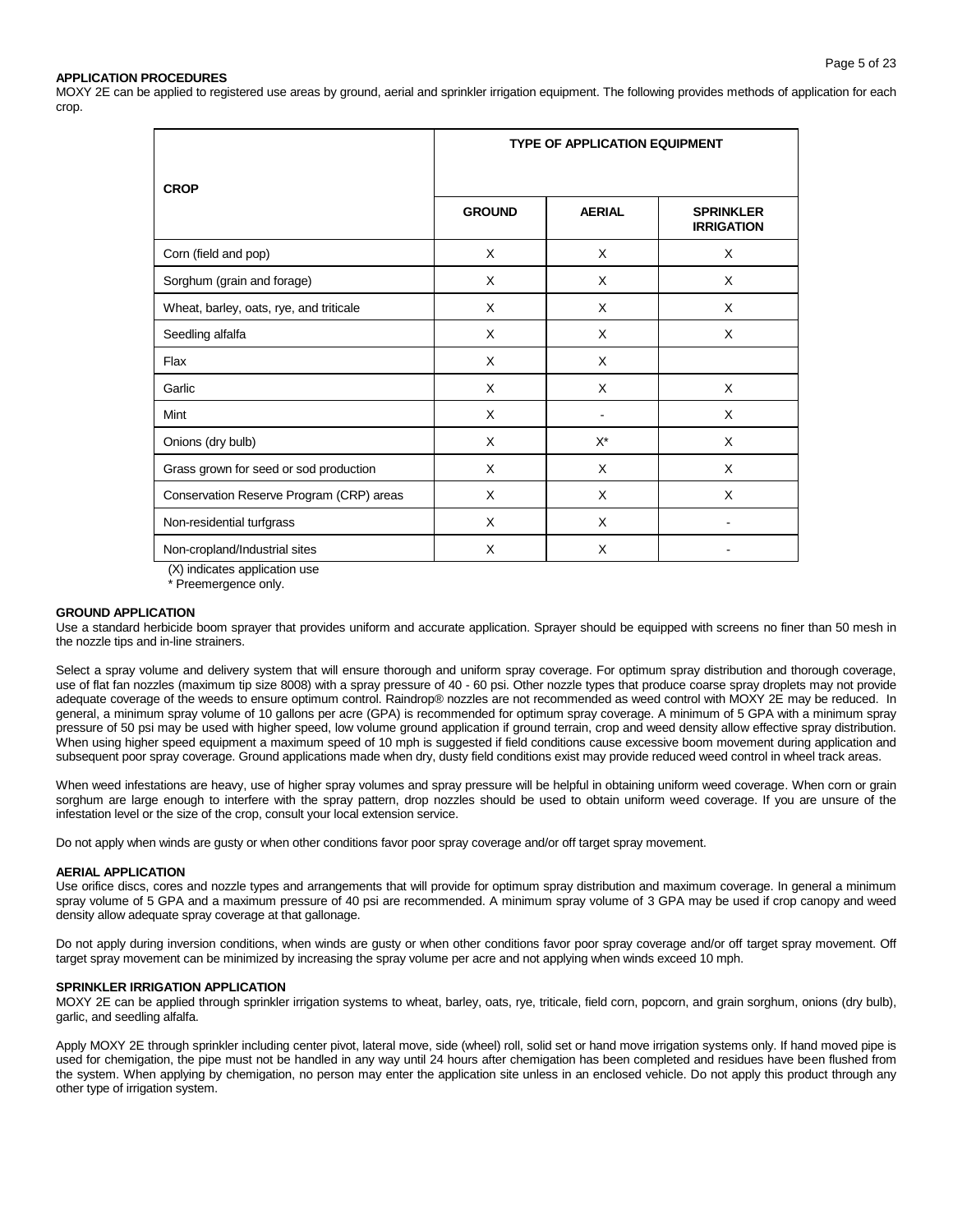## **Specific Requirements for Application through Automated Sprinkler Irrigation System.**

- 1. The system must contain a functional check valve, vacuum relief valve, and low pressure drain appropriately located on the irrigation pipeline to prevent water source contamination from backflow.
- 2. The pesticide injection pipeline must contain a functional, automatic, quick-closing check valve to prevent the flow of fluid back toward the injection pump.
- 3. The pesticide injection pipeline must also contain a functional, normally closed, solenoid-operated valve located on the intake side of the injection pump and connected to the system interlock to prevent fluid from being withdrawn from the supply tank when the irrigation system is either automatically or manually shut down.
- 4. The system must contain functional interlocking controls to automatically shut off the pesticide injection pump when the water pump motor stops.
- 5. The irrigation line or water pump must include a functional pressure switch which will stop the water pump motor when the water pressure decreases to the point where pesticide distribution is adversely affected.
- 6. Systems must use a metering pump, such as a positive displacement injection pump (e.g., diaphragm pump) effectively designed and constructed of materials that are compatible with pesticides and capable of being fitted with a system interlock.
- 7. Do not apply when wind speed favors drift beyond the area intended for treatment.
- 8. Agitation is recommended in the pesticide supply tank when applying the MOXY 2E.
- 9. MOXY 2E should be applied continuously for the duration of the water application with center pivot and continuous lateral move systems. Application of MOXY 2E should be made during the last 30-45 minutes of the irrigation set with other overhead sprinkler systems.
- 10. For best performance, set the sprinkler system to deliver approximately 0.5 inch or less of water per acre.
- 11. Remove scale, pesticide residues and other foreign matter from the supply tank and entire injector system. Flush with clean water.
- 12. If MOXY 2E is diluted in the supply tank, fill the tank with half of the water amount desired, add the MOXY 2E and then add remaining water amount with agitation. Always dilute with at least 4 parts water to 1 part MOXY 2E.
- 13. Start the sprinklers and then inject MOXY 2E into the irrigation line. MOXY 2E should be injected with a positive displacement pump into the main line at least 8 feet ahead of a right angle turn to insure adequate mixing. Refer to the MOXY 2E label for detailed information on application rates and timings.

## **CHEMIGATION USER PRECAUTIONS**

Application of more than 0.5 inch/acre of irrigation water may result in decreased product performance on certain soils.

Do not apply when conditions favor drift, when system connections or fittings leak, or when nozzles do not provide uniform distribution.

Allow sufficient time for pesticide to be flushed through all the lines and nozzles before turning off irrigation water.

Crop injury, lack of effectiveness, or illegal pesticide residues in the crop can result from non-uniform distribution of treated water.

Do not connect an irrigation system used for pesticide application to a public water system.

If you have questions about calibration, you should contact State Extension Service specialists, equipment manufacturers or other experts.

A person knowledgeable of the chemigation system and responsible for its operations, or under the supervision of the responsible person, shall shut the system down and make necessary adjustments should the need arise.

## **CULTIVATION**

When properly utilized, timely cultivations of row crops may aid overall weed control efforts as well as crop growth. However, cultivation BEFORE or DURING MOXY 2E applications may place target weeds under stress, resulting in erratic weed control. Whenever MOXY 2E is being utilized in an overall weed control program, plan to postpone any anticipated cultivations until 5-7 days after application to ensure best performance.

## **AERIAL SPRAY DRIFT MANAGEMENT INFORMATION**

Avoiding spray drift at the application site is the responsibility of the applicator. The interaction of many equipment- and weather-related factors determines the potential for spray drift. The applicator and the grower are responsible for considering all these factors when making decisions.

The following drift management requirements must be followed to avoid off-target drift movement from aerial applications to agricultural field crops. These requirements do not apply to forestry applications, public health uses or to applications using dry formulations.

1. The distance of the outermost nozzles on the boom must not exceed 3/4 the length of the wingspan or rotor.

2. Nozzles must always point backward parallel with the air stream and never be pointed downward more than 45 degrees.

Where states have more stringent regulations, they should be observed. The applicator should be familiar with and take into account the information covered in the "Aerial Drift Reduction Advisory Information."

## **Aerial Drift Reduction Advisory Information**

This section is advisory in nature and does not supersede the mandatory label requirements.

## **Information on Droplet Size**

The most effective way to reduce drift potential is to apply large droplets. The best drift management strategy is to apply the largest droplets that provide sufficient coverage and control. Applying larger droplets reduces drift potential, but will not prevent drift if applications are made improperly, or under unfavorable environmental conditions (see Wind, Temperature and Humidity, and Temperature Inversions).

## **Controlling Droplet Size**

- Volume Use high flow rate nozzles to apply the highest practical spray volume. Nozzles with higher rated flows produce larger droplets.
- Pressure Do not exceed the nozzle manufacturer's recommended pressures. For many nozzle types lower pressure produces larger droplets. When higher flow rates are needed, use higher flow rate nozzles instead of increasing pressure.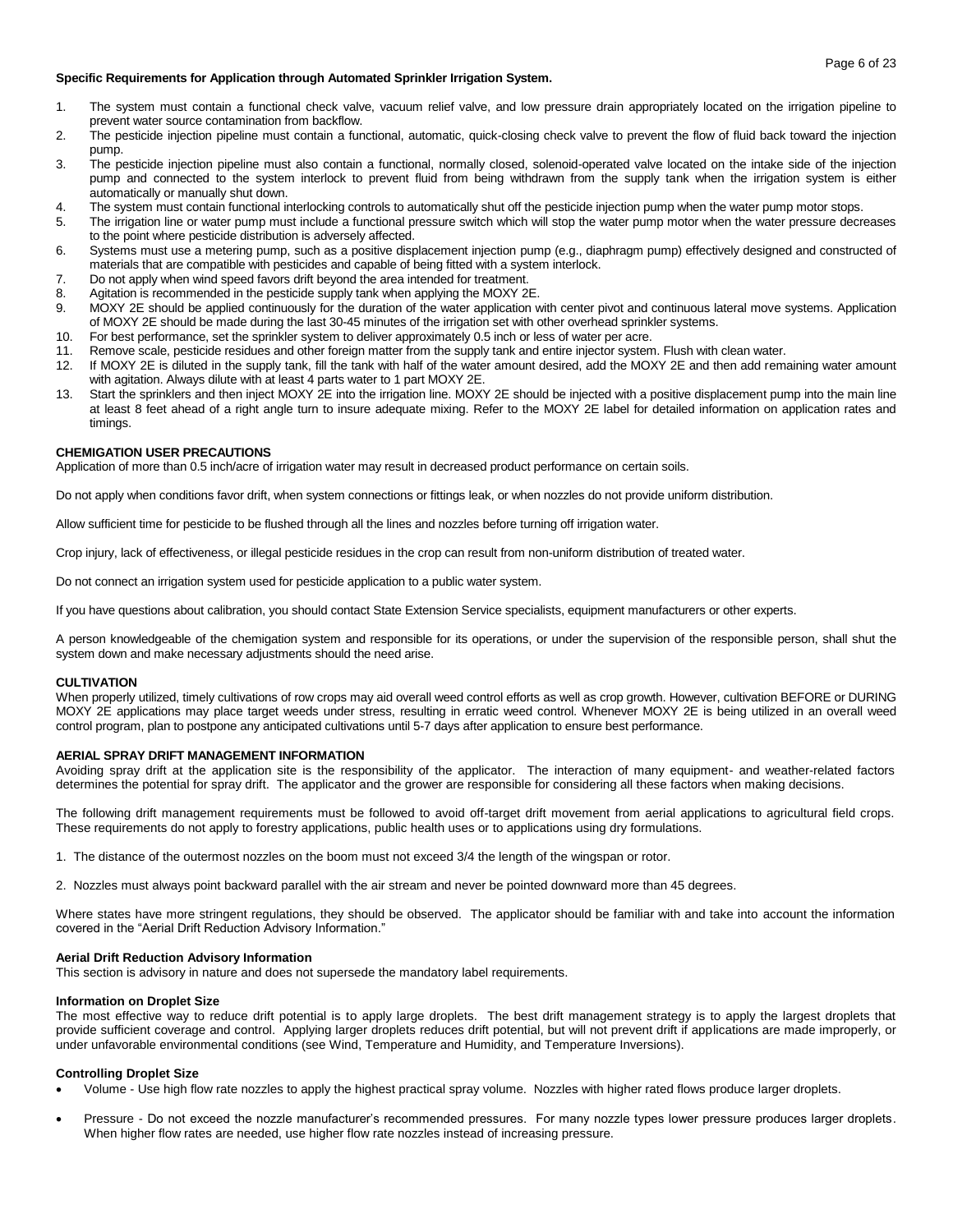- Number of nozzles Use the minimum number of nozzles that provide uniform coverage.
- Nozzle Orientation Orienting nozzles so that the spray is released parallel to the airstream produces larger droplets than other orientations and is the recommended practice. Significant deflection from horizontal will reduce droplet size and increase drift potential.
- Nozzle Type Use a nozzle type that is designed for the intended application. With most nozzle types, narrower spray angles produce larger droplets. Consider using low-drift nozzles. Solid stream nozzles oriented straight back produce the largest droplets and the lowest drift.

## **Boom Length**

For some use patterns, reducing the effective boom length to less than 3/4 of the wingspan or rotor length may further reduce drift without reducing swath width.

#### **Application Height**

Applications should not be made at a height greater than 10 feet above the top of the largest plants unless a greater height is required for aircraft safety. Making applications at the lowest height that is safe reduces exposure of droplets to evaporation and wind.

#### **Swath Adjustment**

When applications are made with a crosswind, the swath will be downwind. Therefore, on the up and downwind edges of the field, the applicator must compensate for this displacement by adjusting the path of the aircraft upwind. Swath adjustment distance should increase, with increasing drift potential (higher wind, smaller drops, etc.).

#### **Wind**

Drift potential is lowest between wind speeds of 2-10 mph. However, many factors, including droplet size and equipment type determine drift potential at any given speed. Application should be avoided below 2 mph due to variable wind direction and high inversion potential. NOTE: Local terrain can influence wind patterns. Every applicator should be familiar with local wind patterns and how they affect spray drift.

#### **Temperature and Humidity**

When making applications in low relative humidity, set up equipment to produce larger droplets to compensate for evaporation. Droplet evaporation is most severe when conditions are both hot and dry.

#### **Temperature Inversions**

Applications should not occur during a temperature inversion because drift potential is high. Temperature inversions restrict vertical air mixing, which causes small suspended droplets to remain in a concentrated cloud. This cloud can move in unpredictable directions due to the light variable winds common during inversions. Temperature inversions are characterized by increasing temperatures with altitude and are common on nights with limited cloud cover and light to no wind. They begin to form as the sun sets and often continue into the morning. Their presence can be indicated by ground fog; however, if fog is not present, inversions can also be identified by the movement of smoke from a ground source or an aircraft smoke generator. Smoke that layers and moves laterally in a concentrated cloud (under low wind conditions) indicates an inversion, while smoke that moves upward and rapidly dissipates indicates good vertical air mixing.

#### **Sensitive Areas**

The pesticide should only be applied when the potential for drift to adjacent sensitive areas (e.g. residential areas, bodies of water, known habitat for threatened or endangered species, non-target crops) is minimal (e.g. when wind is blowing away from the sensitive areas).

#### **GENERAL WEED LIST**

Postemergence application of MOXY 2E will control the following weeds when sprayed in the seedling stage. Maximum weed stage of growth is listed under uses for each crop.

## **MOST SUSCEPTIBLE BROADLEAF WEED SPECIES**

Annual Sowthistle *(Sonchus oleraceus)* Black Nightshade *(Solanum nigrum)* Blue Mustard *(Chorispora tenella)* Bristly Starbur *(Acanthospermum hispidum)* Coast Fiddleneck *(Amsinckia intermedia)* Common Cocklebur *(Xanthium strumarium)* Common Lambsquarters *(Chenopodium album)* Common Tarweed *(Hemizonia congesta)* Cutleaf Nightshade *(Solanum triflorum)* Eastern Black Nightshade *(Solanum ptycanthum)* Field Pennycress *(Thlaspi arvense)*

Green Smartweed *(Polygonum scabrum)* Hairy Nightshade *(Solanum sarachoides)* Jimsonweed *(Datura stramonium)* Ladysthumb *(Polygonum persicaria)* Pennsylvania Smartweed *(Polygonum pensylvanicum)* Pepperweed spp. *(annual) (Lepidium spp.)* Shepherdspurse *(Capsella bursa-pastoris)* Silverleaf Nightshade *(Solanum elaeagnifolim)* Tartary Buckwheat *(Fagopyrum tatoricum)* <sup>1</sup>Sunflower *(Helianthus annus)* Wild Buckwheat *(Polygonum convolvulus)*

<sup>1</sup>For control of sunflower, delay application until first emerging sunflower seedlings are 4 inches in height.

## **SUSCEPTIBLE BROADLEAF WEED SPECIES**

Buffalobur *(Solanum rostratum)* Common Groundsel *(Senecio vulgaris)* Common ragweed *(Ambrosia artemisiifolia)* Corn Chamomile *(Anthemis arvensis)* Corn Gromwell *(Lithospermum arvense)* Cow Cockle *(Saponaria vaccaria)* Giant Ragweed *(Ambrosia trifida)* Hemp Sesbania *(Sesbania exaltata)*

Ivyleaf morningglory *(Ipomoea hederacea)* Knawel *(Scleranthus annus)* <sup>2</sup>Kochia *(Kochia scoparia)* London Rocket *(Sisymbrium irio)* Mayweed *(Anthemis cotula)* Pitted morningglory\* *(Ipomoea lacunosa)*  Prostrate Knotweed *(Polygonum aviculare)* Puncture Vine *(Tribulus terrestris)*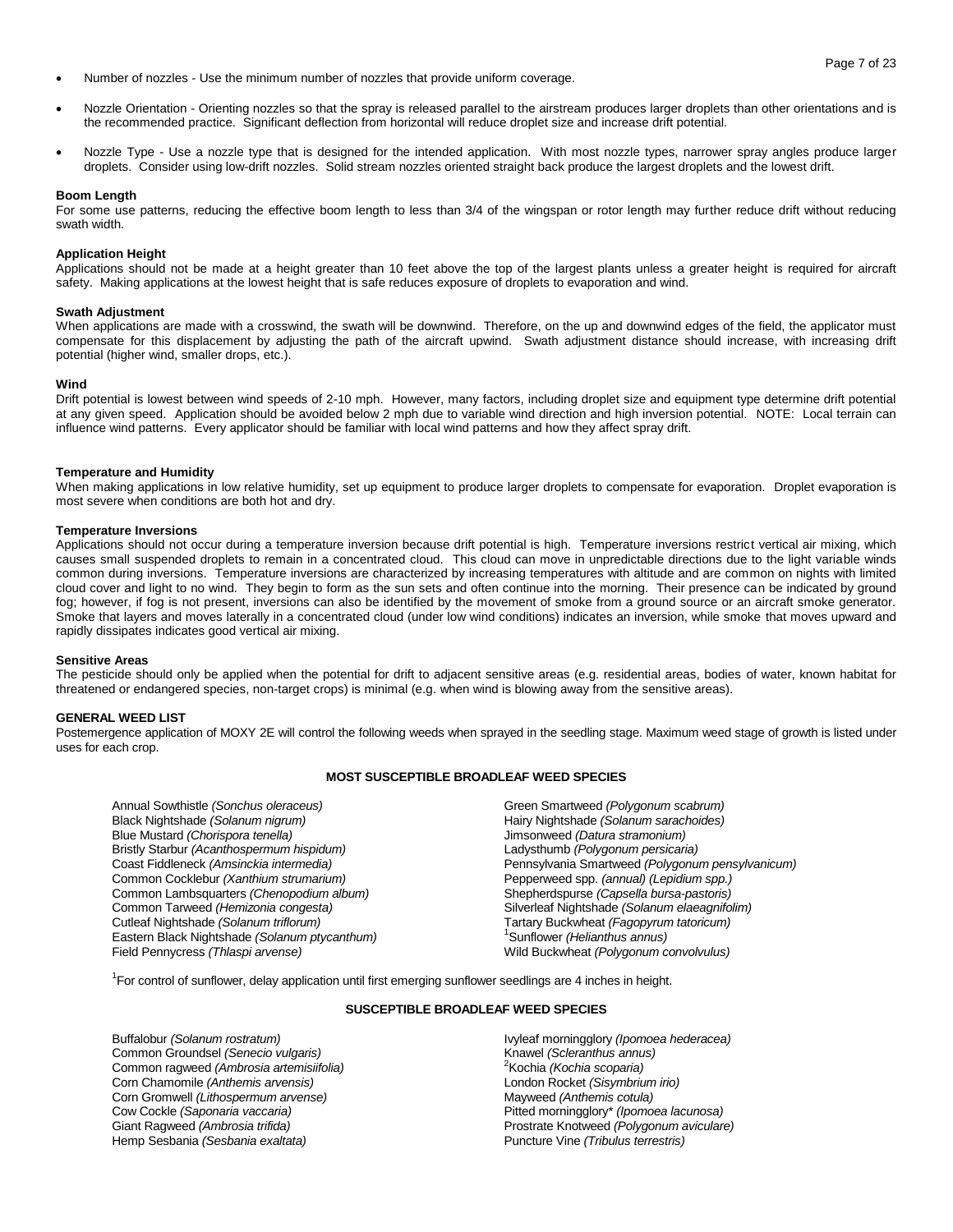<sup>2</sup>Redroot Pigweed *(Amaranthus retroflexus)* Russian Thistle *(Salsola kali)* <sup>2</sup>Spiny Pigweed *(Amaranthus spinosus)* Tall Morningglory *(Pomoea purpurea)* 2 Tall Waterhemp *(Amaranthus tuberculatus)* Tumble mustard *(Sisymbrium altissimum)* Velvetleaf *(Abutilon theophrasti)* Venice Mallow *(Hibiscus trionum)* Wild Mustard *(Brassica kaber)* Wild Radish *(Raphanus raphanistrum)*

<sup>2</sup>For effective control, these weeds should not exceed the 4 leaf stage or 2 inches in height, whichever comes first.

#### **WEED SUPPRESSION**

MOXY 2E suppresses the growth of Canada thistle (*Cirsium arvense*) by burning down top growth. Regrowth may occur.

\*Not currently registered in California.

## **CALIFORNIA REGISTRATIONS**

Only the following instructions referenced in this label are registered for use in California: seedling alfalfa, wheat, barley, oats, rye, triticale, flax, corn (postemergence application only), sorghum (post-emergence application only), onions (dry bulb), garlic; chemigation in seedling alfalfa, wheat, barley, oats, rye, triticale, onions (dry bulb) and garlic; 2,4-D and MCPA tank mixtures in wheat, barley, oats, rye, and triticale; 2,4-D and atrazine tank mixtures in corn and sorghum; 2,4-DB tank mixture in seedling alfalfa grass for seed and sod production, non-residential turfgrass; and non-cropland and industrial sites. All applications must be made with a minimum spray volume of 10 GPA by ground or 5 GPA by air equipment.

## **SPECIFIC CROP INSTRUCTIONS**

#### **CEREAL GRAIN CROPS**

Corn (Field and Pop) and Sorghum (Grain and Forage) Wheat, Barley, Oats, Rye and Triticale

## **FORAGE, FIBER AND SPECIALTY CROPS**

Alfalfa (Seedling) Flax **Garlic** Mint (Established Peppermint and Spearmint) Onions (Dry Bulb)

## **GRASS CROPS**

Conservation Reserve Program (CRP) Areas Grass Grown for Seed or Sod Production Non-Residential Turfgrass

## **NON-CROPLAND**

Non-cropland and Industrial Sites

## **CEREAL GRAIN CROPS CORN (FIELD AND POP) AND SORGHUM (GRAIN AND FORAGE) MOXY 2E INSTRUCTIONS**

|                        |                                            |                                                                                           | <b>APPLICATION TIMING AND SPECIFIC COMMENTS</b>                                                                                                                                                                                                                                            |
|------------------------|--------------------------------------------|-------------------------------------------------------------------------------------------|--------------------------------------------------------------------------------------------------------------------------------------------------------------------------------------------------------------------------------------------------------------------------------------------|
| <b>PRODUCT</b>         | <b>RATE</b>                                | <b>CROP</b>                                                                               | <b>WEEDS</b>                                                                                                                                                                                                                                                                               |
| MOXY 2E                | Preemergence<br>1 - $1\frac{1}{2}$ pints/A | Apply to corn or sorghum before planting until just<br>prior to crop emergence.           | See CORN AND SORGHUM APPLICATION RATE<br>TABLE - MOXY 2E for list of weeds and<br>corresponding stages of growth that are controlled by<br>MOXY 2E at specified rates of application. For control<br>of additional weeds not listed in the rate table see the<br><b>GENERAL WEED LIST.</b> |
| 1 pint/A<br>emergence. |                                            | Apply to corn after emergence but prior to tassel                                         |                                                                                                                                                                                                                                                                                            |
|                        |                                            | Apply to sorghum after emergence but prior to the<br>preboot stage (growth stage 4).      |                                                                                                                                                                                                                                                                                            |
|                        | 1 <sup>1</sup> / <sub>2</sub> pints/A      | Apply to corn between the 4 leaf stage and prior to<br>tassel emergence.                  |                                                                                                                                                                                                                                                                                            |
|                        |                                            | Apply to sorghum between the 4 leaf stage and prior<br>to preboot stage (growth stage 4). |                                                                                                                                                                                                                                                                                            |
|                        | 2 pints/A*                                 | Apply to field corn only between the 4 leaf stage and                                     | Apply to MOST SUSCEPTIBLE broadleaf weeds up                                                                                                                                                                                                                                               |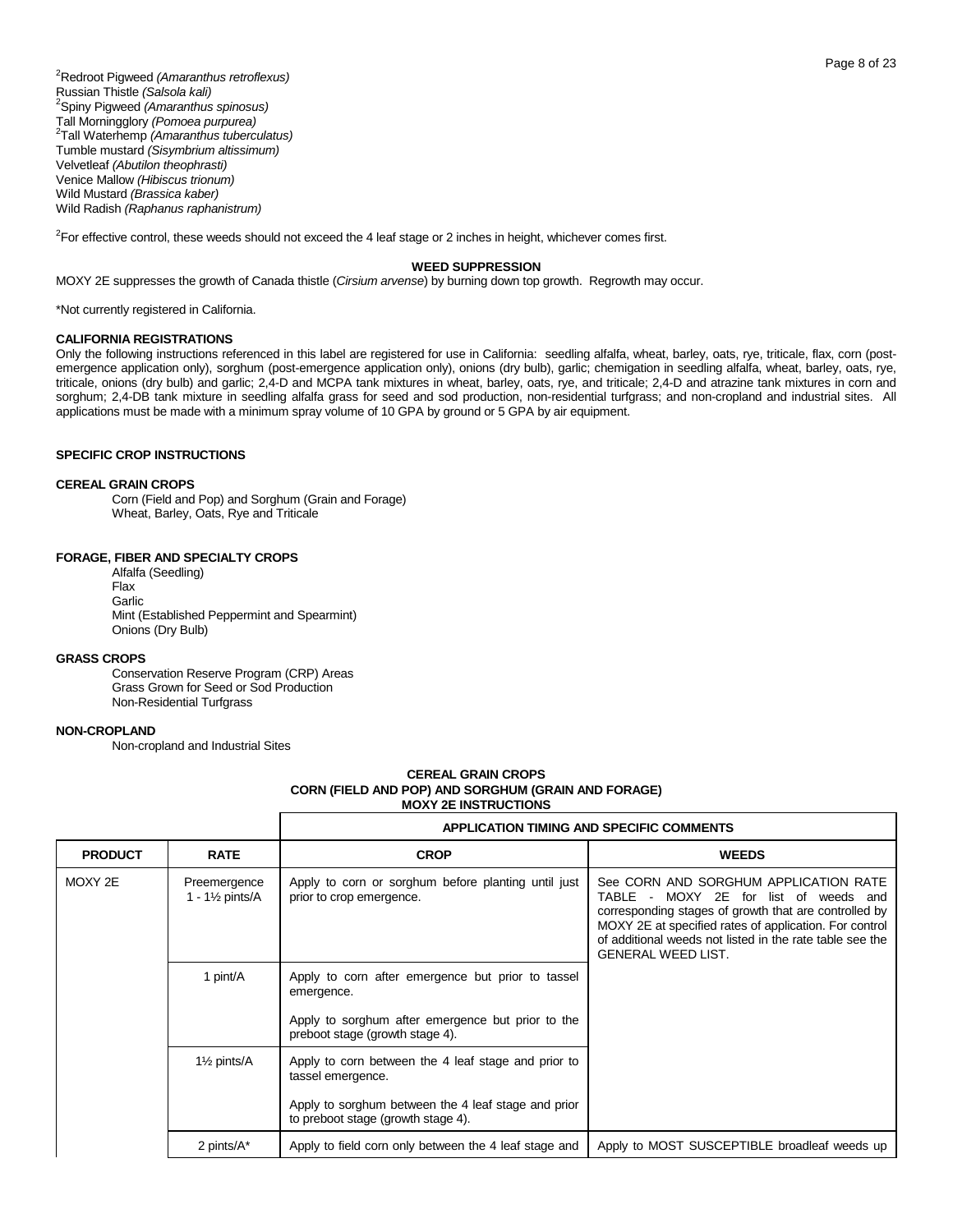|                               |                                                                                                                                                                                                                                                                                                                                                           | Page 9 of 23                                                                                                                                                                                                                                                                           |
|-------------------------------|-----------------------------------------------------------------------------------------------------------------------------------------------------------------------------------------------------------------------------------------------------------------------------------------------------------------------------------------------------------|----------------------------------------------------------------------------------------------------------------------------------------------------------------------------------------------------------------------------------------------------------------------------------------|
|                               | prior to tassel emergence. WARNING: DO NOT<br>APPLY THE 2 PINT/A RATE OF MOXY 2E ALONE<br>OR IN TANK MIXTURES TO SORGHUM.                                                                                                                                                                                                                                 | to the 8 leaf stage or 4 inches in height or 2 inches in<br>diameter, whichever comes first.<br>Apply to<br>SUSCEPTIBLE broadleaf weeds up to the 4 leaf<br>stage, 2 inches in height or 1 inch in diameter,<br>whichever comes first.                                                 |
| Chemigation<br>2 pints/A only | Apply to corn after emergence but prior to tassel<br>emergence.<br>Apply to sorghum after emergence but prior to<br>preboot stage (growth stage 4).<br>Apply through automated sprinkler irrigation systems<br>with a mechanical transfer loading system only. See<br>LOADING<br>AND<br>HANDLING<br>MIXING.<br>INSTRUCTIONS section for complete details. | Apply to MOST SUSCEPTIBLE broadleaf weeds up<br>to the 8 leaf stage or 4 inches in height or 2 inches in<br>diameter. whichever comes first.<br>Apply to<br>SUSCEPTIBLE broadleaf weeds up to the 4 leaf<br>stage, 2 inches in height or 1 inch in diameter,<br>whichever comes first. |

\*This rate is not currently registered in California.

## **CORN AND SORGHUM APPLICATION RATE TABLE - MOXY 2E**

| <b>WEED SPECIES<sup>1</sup></b>                                                                                                                                                                                                                                                                                                                                                   |                                                                                                                                                                                                                                                                                                                                                                                                                      | 1 Pint/A                             |                                                        | 11/2 to 2 Pints/A                         |                                                                                                       |
|-----------------------------------------------------------------------------------------------------------------------------------------------------------------------------------------------------------------------------------------------------------------------------------------------------------------------------------------------------------------------------------|----------------------------------------------------------------------------------------------------------------------------------------------------------------------------------------------------------------------------------------------------------------------------------------------------------------------------------------------------------------------------------------------------------------------|--------------------------------------|--------------------------------------------------------|-------------------------------------------|-------------------------------------------------------------------------------------------------------|
| leaves                                                                                                                                                                                                                                                                                                                                                                            | When determining leaf stage, count all leaves except cotyledonary                                                                                                                                                                                                                                                                                                                                                    | Max.<br>Leaf<br>Stage                | Max. Weed<br>Height<br>(inches)                        | Max.<br>Leaf<br>Stage                     | Max. Weed<br>Height<br>(inches)                                                                       |
| <b>Black Nightshade</b><br><b>Buffalobur</b><br>Common Cocklebur<br>Common Lambsquarters<br>Common Ragweed<br>Eastern Black Nightshade<br><b>Giant Ragweed</b><br>Hemp Sesbania<br><b>Ivyleaf Morningglory</b><br>Jimsonweed<br>Kochia<br>Ladysthumb<br>Pennsylvania Smartweed<br>Pitted Morningglory*<br>Redroot Pigweed <sup>3</sup><br>Spiny Pigweed <sup>3</sup><br>Sunflower | (Solanum nigrum)<br>(Solanum rostratum)<br>(Xanthium strumarium)<br>(Chenopodium album)<br>(Ambrosia artemisiifolia)<br>(Solanum ptycanthum)<br>(Ambrosia trifida)<br>(Sesbania exaltata)<br>(Ipomoea hederacea)<br>(Datura stramonium)<br>(Kochia scoparia)<br>(Polygonum persicaria)<br>(Polygonum pensylvanicum)<br>(Ipomoea lacunosa)<br>(Amaranthus retroflexus)<br>(Amaranthus spinosus)<br>(Helianthus annus) | 6<br>6<br>6<br>6<br>6<br>3<br>4<br>3 | 6<br>$\overline{2}$<br>8<br>6<br>6<br>3<br>4<br>3<br>6 | 6<br>6<br>8<br>8<br>6<br>6<br>6<br>6<br>6 | 6<br>10<br>8<br>6<br>6<br>6<br>6<br>$\overline{2}$<br>6<br>6<br>$\overline{2}$<br>$\overline{2}$<br>8 |
| Tall Morningglory<br>Tall Waterhemp <sup>3</sup><br>Velvetleaf<br><b>Venice Mallow</b><br><b>Wild Buckwheat</b><br><b>Wild Mustard</b>                                                                                                                                                                                                                                            | (Ipomoea purpurea)<br>(Amaranthus tuberculatus)<br>(Abutilon theophrasti)<br>(Hibiscus trionum)<br>(Polygonum convolvulus)<br>(Brassica kaber)                                                                                                                                                                                                                                                                       | 3<br>Δ                               | 3<br>3<br>6                                            | 6                                         | 2<br>5<br>$\overline{2}$<br>8<br>4                                                                    |
| <b>WEEDS SUPPRESSED<sup>2</sup></b><br>Canada Thistle                                                                                                                                                                                                                                                                                                                             | (Cirsium arvense)                                                                                                                                                                                                                                                                                                                                                                                                    | Not Recommended                      |                                                        | 8 inch to bud stage                       |                                                                                                       |

 $1$  When determining leaf stage, count all leaves except cotyledonary leaves.

 $2$  MOXY 2E suppresses the growth by burning down of top growth. Regrowth may occur.

 $3$  Control of pigweed in the high plains areas of Texas and Oklahoma may not be satisfactory with MOXY 2E. Repeat applications may be necessary to

achieve satisfactory control.<br><sup>4</sup> Do not apply MOXY 2E at the 2 pint/A rate to sorghum.

\* Not currently registered in California.

## **MOXY 2E TANK MIXTURE INSTRUCTIONS**

|                     |                                                                       | <b>APPLICATION TIMING AND SPECIFIC COMMENTS</b>                                 |                                                                                                                                                                                                                                                                                                                                                   |  |  |  |  |
|---------------------|-----------------------------------------------------------------------|---------------------------------------------------------------------------------|---------------------------------------------------------------------------------------------------------------------------------------------------------------------------------------------------------------------------------------------------------------------------------------------------------------------------------------------------|--|--|--|--|
| <b>PRODUCT</b>      | <b>RATE</b>                                                           | <b>CROP</b>                                                                     | <b>WEEDS</b>                                                                                                                                                                                                                                                                                                                                      |  |  |  |  |
| MOXY 2E<br>atrazine | Preemergence<br>$3/4 - 1 - 1/2$<br>pints/A<br>$1/2 - 1 - 1/5$ lb ai/A | Apply to corn or sorghum before planting until just<br>prior to crop emergence. | See CORN AND SORGHUM APPLICATION RATE<br>TABLE - MOXY 2E + ATRAZINE TANK MIXTURES<br>for list of weeds and corresponding stages of growth<br>that are controlled by MOXY $2E +$ Atrazine tank<br>mixtures at specified rates of application. For control<br>of additional weeds not listed in the rate table see the<br><b>GENERAL WEED LIST.</b> |  |  |  |  |
|                     | $3/4 - 1$ pint/A<br>1/2-1 1/5 lb ai/A                                 | Apply to corn after emergence but before corn is 12<br>inches tall.             |                                                                                                                                                                                                                                                                                                                                                   |  |  |  |  |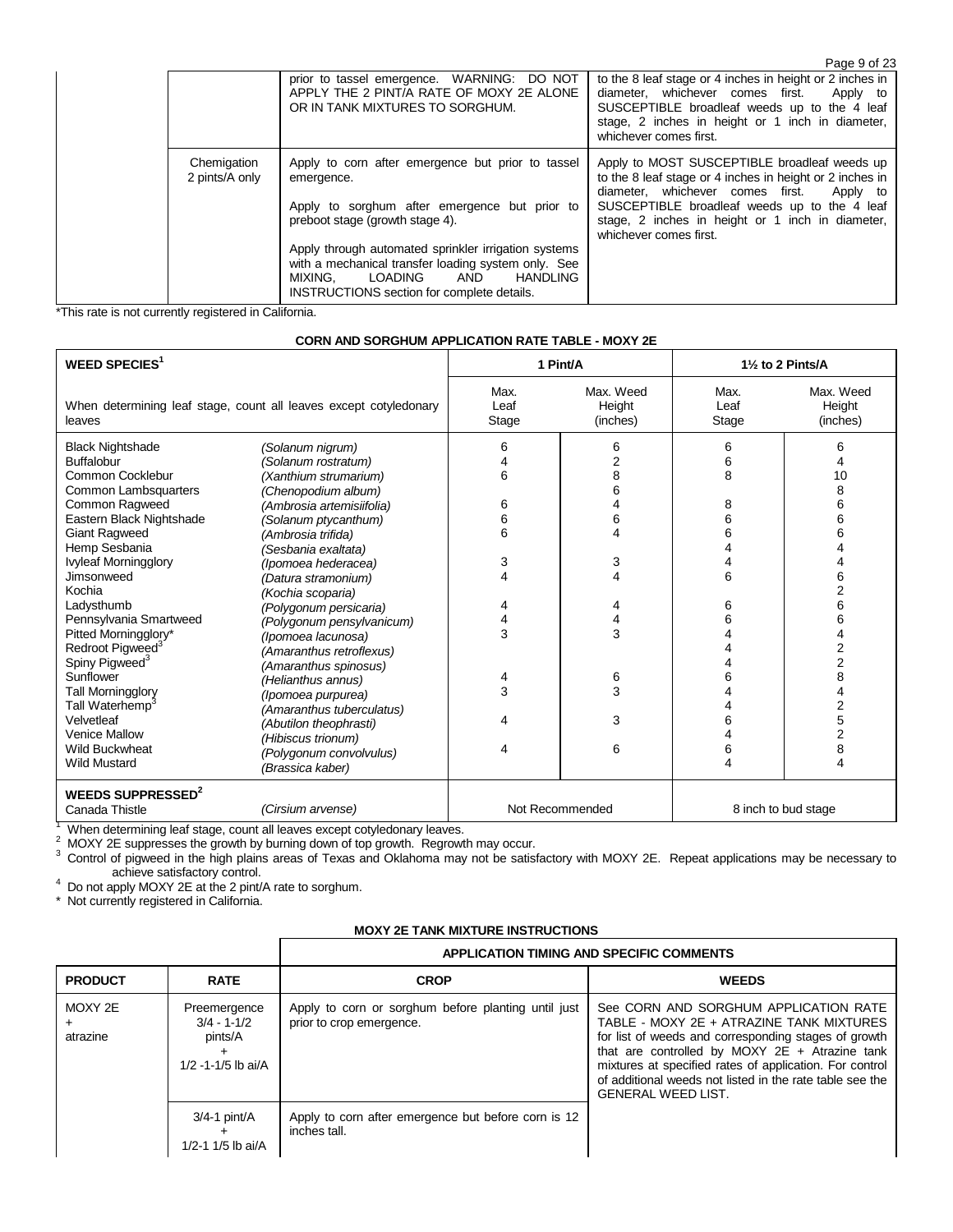Page 10 of 23

|                |                                         | APPLICATION TIMING AND SPECIFIC COMMENTS                                                                                                                                                     |              |  |  |  |  |  |
|----------------|-----------------------------------------|----------------------------------------------------------------------------------------------------------------------------------------------------------------------------------------------|--------------|--|--|--|--|--|
| <b>PRODUCT</b> | <b>RATE</b>                             | <b>CROP</b>                                                                                                                                                                                  | <b>WEEDS</b> |  |  |  |  |  |
|                |                                         | Apply to sorghum after the 3 leaf stage but prior to the<br>preboot stage (growth stage 4) or 12 inches in height,<br>whichever comes first.                                                 |              |  |  |  |  |  |
|                | 1 $1/2$ pints/ $A$<br>1/2-1 1/5 lb ai/A | Apply to corn between the 4 leaf stage and before<br>corn is 12 inches tall.<br>Apply to sorghum between the 4 leaf stage but prior<br>to the preboot stage (growth stage 4) or 12 inches in |              |  |  |  |  |  |
|                |                                         | height, whichever comes first.                                                                                                                                                               |              |  |  |  |  |  |

## **ATRAZINE TANK MIX RESTRICTIONS**

Atrazine is a Restricted Use Herbicide. Due to ground water concerns, users must read and follow all precautionary statements and instructions on the atrazine label in order to minimize the potential for atrazine to reach ground water.

## **CORN AND SORGHUM APPLICATION RATE TABLE - MOXY 2E + ATRAZINE TANK MIXTURES**

| <b>WEED SPECIES</b>                                                                                                                                                                                                                                                                                                                                                                                                                                                                                                                                                                                                                                                                                                                                                                                                                                                                                                                                                                                                                                                                                                                                                                                                                                                                                                                                                                                                                                                                                                                                                                          | <b>MOXY 2E AND ATRAZINE RATE (TANK MIX)</b>                                                                                                                                      |                                                                                                                                                                                                                                                            |                                                                                                                                                                                                                                             |                                                                                                                                                                                                                                                                                     |                                                                                                          |                                                                                                                                                                                                                             |                                                                                                                                                                                               |                                                                                                                                                                                                                                                                                                           |                                                                                                                                                                                                                                                                                                                                        |                                                                                                                                                                                                                                                                                                                                              |                                                                                                                                                                                                                                                              |                                                                                                                                                                                                                                                                                                                  |
|----------------------------------------------------------------------------------------------------------------------------------------------------------------------------------------------------------------------------------------------------------------------------------------------------------------------------------------------------------------------------------------------------------------------------------------------------------------------------------------------------------------------------------------------------------------------------------------------------------------------------------------------------------------------------------------------------------------------------------------------------------------------------------------------------------------------------------------------------------------------------------------------------------------------------------------------------------------------------------------------------------------------------------------------------------------------------------------------------------------------------------------------------------------------------------------------------------------------------------------------------------------------------------------------------------------------------------------------------------------------------------------------------------------------------------------------------------------------------------------------------------------------------------------------------------------------------------------------|----------------------------------------------------------------------------------------------------------------------------------------------------------------------------------|------------------------------------------------------------------------------------------------------------------------------------------------------------------------------------------------------------------------------------------------------------|---------------------------------------------------------------------------------------------------------------------------------------------------------------------------------------------------------------------------------------------|-------------------------------------------------------------------------------------------------------------------------------------------------------------------------------------------------------------------------------------------------------------------------------------|----------------------------------------------------------------------------------------------------------|-----------------------------------------------------------------------------------------------------------------------------------------------------------------------------------------------------------------------------|-----------------------------------------------------------------------------------------------------------------------------------------------------------------------------------------------|-----------------------------------------------------------------------------------------------------------------------------------------------------------------------------------------------------------------------------------------------------------------------------------------------------------|----------------------------------------------------------------------------------------------------------------------------------------------------------------------------------------------------------------------------------------------------------------------------------------------------------------------------------------|----------------------------------------------------------------------------------------------------------------------------------------------------------------------------------------------------------------------------------------------------------------------------------------------------------------------------------------------|--------------------------------------------------------------------------------------------------------------------------------------------------------------------------------------------------------------------------------------------------------------|------------------------------------------------------------------------------------------------------------------------------------------------------------------------------------------------------------------------------------------------------------------------------------------------------------------|
| When determining leaf stage, count all leaves<br>except cotyledonary leaves.                                                                                                                                                                                                                                                                                                                                                                                                                                                                                                                                                                                                                                                                                                                                                                                                                                                                                                                                                                                                                                                                                                                                                                                                                                                                                                                                                                                                                                                                                                                 | 3/4 Pint/A<br>$1/2$ lb ai/A                                                                                                                                                      |                                                                                                                                                                                                                                                            | 3/4 Pint/A<br>٠<br>1 1/5 lb ai/A                                                                                                                                                                                                            |                                                                                                                                                                                                                                                                                     | 1 Pint/A<br>$1/2$ lb ai/A                                                                                |                                                                                                                                                                                                                             | 1 Pint/A<br>1 1/5 lb ai/A                                                                                                                                                                     |                                                                                                                                                                                                                                                                                                           | 1-1/2 Pint/A<br>٠<br>$1/2$ lb ai/A                                                                                                                                                                                                                                                                                                     |                                                                                                                                                                                                                                                                                                                                              | 1-1/2 Pint/A<br>٠<br>1 1/5 lb ai/A                                                                                                                                                                                                                           |                                                                                                                                                                                                                                                                                                                  |
|                                                                                                                                                                                                                                                                                                                                                                                                                                                                                                                                                                                                                                                                                                                                                                                                                                                                                                                                                                                                                                                                                                                                                                                                                                                                                                                                                                                                                                                                                                                                                                                              | <b>MAX</b><br>LEAF<br><b>STAGE</b>                                                                                                                                               | <b>MAX</b><br><b>WEED</b><br>HGT.                                                                                                                                                                                                                          | <b>MAX</b><br><b>LEAF</b><br><b>STAGE</b>                                                                                                                                                                                                   | <b>MAX</b><br>WEED<br>HGT.                                                                                                                                                                                                                                                          | <b>MAX</b><br>LEAF<br><b>STAGE</b>                                                                       | <b>MAX</b><br><b>WEED</b><br>HGT.                                                                                                                                                                                           | <b>MAX</b><br><b>LEAF</b><br><b>STAGE</b>                                                                                                                                                     | <b>MAX</b><br>WEED<br>HGT.                                                                                                                                                                                                                                                                                | <b>MAX</b><br>LEAF<br><b>STAGE</b>                                                                                                                                                                                                                                                                                                     | <b>MAX</b><br><b>WEED</b><br><b>HGT</b>                                                                                                                                                                                                                                                                                                      | <b>MAX</b><br>LEAF<br><b>STAGE</b>                                                                                                                                                                                                                           | <b>MAX</b><br><b>WEED</b><br><b>HGT</b>                                                                                                                                                                                                                                                                          |
| <b>Black Nightshade</b><br>(Solanum nigrum)<br>Buffalobur<br>(Solanum rostratum)<br>Burcucumber<br>(Sicyos angulatus)<br>Common Cocklebur<br>(Xanthium strumarium)<br>Common Lambsquarter<br>(Chenopodium album)<br>Common Ragweed<br>(Ambrosia artemisiifolia)<br>Eastern Black Nightshade<br>(Solanum ptycanthum)<br><b>Entireleaf Morningglory</b><br>(Ipomoea hederacea)<br>Giant Ragweed<br>(Ambrosia trifida)<br>Hemp Sesbania<br>(Sesbania exaltata)<br><b>Ivyleaf Morningglory</b><br>(Ipomoea hederacea)<br>Jimsonweed<br>(Datura stramonium)<br>Kochia<br>(Kochia scoparia)<br>Ladysthumb<br>(Polygonum persicaria)<br>Marestail*<br>(Conyza canadensis)<br>Palmleaf Morningglory<br>(Ipomoea wrightii)<br>Pennsylvania Smartweed<br>(Polygonum pensylvanicum)<br>Pitted Morningglory*<br>(Ipomoea lacunosa)<br>Prickly Sida<br>(Sida spinosa)<br>Puncturevine<br>(Tribulus terrestris)<br><b>Purple Morningglory</b><br>(Ipomoea muricata)<br>Redroot Piaweed <sup>3</sup><br>(Amaranthus retroflexus)<br><b>Smallflower Morningglory</b><br>(Jacquemontia tamnifolia)<br>Smooth Pigweed <sup>3</sup><br>(Amaranthus hybridus)<br>Spiny Pigweed <sup>3</sup><br>(Amaranthus spinosus)<br>Sunflower<br>(Helianthus annus)<br><b>Tall Morningglory</b><br>(Ipomoea purpurea)<br>Tall Waterhemp<br>(Amaranthus tuberculatus)<br><b>Toothed Spurge</b><br>(Euphorbia dentata)<br>Velvetleaf<br>(Abutilon theophrasti)<br>Venice Mallow<br>(Hibiscus trionum)<br>Wild Buckwheat<br>(Polygonum convolvulus)<br><b>Wild Mustard</b><br>(Brassica kaber)<br>WEEDS SUPPRESSED <sup>2</sup> | $\overline{4}$<br>$\overline{4}$<br>4<br>6<br>ĥ<br>4<br>4<br>Δ<br>3<br>Δ<br>4<br>4<br>3<br>$\Delta$<br>Δ<br>$\Delta$<br>6<br>3<br>4<br>$\overline{2}$<br>$\Delta$<br>4<br>6<br>4 | 4<br>$\overline{4}$<br>4<br>8<br>6<br>Δ<br>4<br>6<br>4<br>3<br>4<br>$\overline{2}$<br>$\overline{4}$<br>4<br>3<br>$\overline{2}$<br>$\overline{2}$<br>$\overline{2}$<br>8<br>3<br>$\overline{2}$<br>$\overline{2}$<br>3<br>$\overline{2}$<br>8<br>$\Delta$ | $\overline{4}$<br>$\Delta$<br>4<br>8<br>R<br>$\Delta$<br>4<br>6<br>4<br>$\boldsymbol{\Lambda}$<br>Δ<br>4<br>4<br>4<br>4<br>6<br>$\overline{2}$<br>8<br>Δ<br>6<br>8<br>8<br>4<br>8<br>$\overline{2}$<br>$\Delta$<br>4<br>8<br>$\overline{a}$ | 4<br>$\Delta$<br>$\Delta$<br>10<br>10<br>6<br>$\Delta$<br>3<br>8<br>Δ<br>$\Delta$<br>4<br>$\overline{2}$<br>$\Delta$<br>3<br>3<br>$\Delta$<br>4<br>$\overline{2}$<br>3<br>6<br>3<br>$\Delta$<br>6<br>10<br>$\Delta$<br>6<br>$\overline{2}$<br>3<br>$\overline{2}$<br>10<br>$\Delta$ | 6<br>6<br>8<br>8<br>6<br>6<br>Δ<br>6<br>6<br>Δ<br>6<br>$\overline{c}$<br>6<br>6<br>8<br>6<br>6<br>8<br>4 | 6<br>$\overline{4}$<br>$\Delta$<br>10<br>10<br>6<br>6<br>3<br>8<br>4<br>4<br>6<br>$\overline{2}$<br>6<br>5<br>3<br>6<br>4<br>1<br>3<br>4<br>3<br>$\overline{c}$<br>4<br>10<br>4<br>4<br>4<br>5<br>$\overline{2}$<br>10<br>4 | 6<br>6<br>6<br>10<br>8<br>6<br>4<br>6<br>4<br>4<br>6<br>8<br>$\Delta$<br>8<br>4<br>6<br>6<br>$\overline{2}$<br>8<br>Δ<br>6<br>8<br>10<br>4<br>8<br>4<br>6<br>$\Delta$<br>10<br>$\overline{4}$ | 6<br>$\overline{4}$<br>6<br>12<br>12<br>6<br>6<br>3<br>8<br>$\Delta$<br>$\overline{4}$<br>6<br>$\overline{2}$<br>8<br>5<br>3<br>8<br>$\overline{4}$<br>$\overline{2}$<br>$\Delta$<br>3<br>6<br>3<br>$\Delta$<br>6<br>12<br>$\Delta$<br>6<br>$\overline{4}$<br>5<br>$\mathfrak{p}$<br>12<br>$\overline{4}$ | 6<br>6<br>6<br>10<br>$\overline{\phantom{a}}$<br>$\mathbf{a}$<br>6<br>$\overline{4}$<br>8<br>$\Delta$<br>$\overline{4}$<br>6<br>8<br>$\overline{4}$<br>8<br>$\overline{4}$<br>$\overline{4}$<br>6<br>$\overline{2}$<br>6<br>$\Delta$<br>6<br>6<br>10<br>$\overline{4}$<br>6<br>$\overline{4}$<br>8<br>$\Delta$<br>10<br>$\overline{4}$ | 6<br>$\overline{4}$<br>6<br>12<br>12<br>6<br>6<br>3<br>$\overline{1}$<br>$\mathbf 0$<br>$\overline{4}$<br>$\overline{4}$<br>6<br>$\overline{4}$<br>5<br>8<br>$\overline{4}$<br>3<br>8<br>1<br>$\overline{4}$<br>3<br>4<br>3<br>$\overline{4}$<br>$\Delta$<br>12<br>$\overline{4}$<br>$\overline{4}$<br>$\Delta$<br>6<br>12<br>$\overline{4}$ | 6<br>6<br>6<br>10<br>$\mathbf{a}$<br>6<br>$\overline{4}$<br>8<br>$\Delta$<br>$\overline{4}$<br>6<br>8<br>$\overline{a}$<br>8<br>$\overline{4}$<br>6<br>6<br>$\overline{2}$<br>8<br>Δ<br>6<br>8<br>10<br>4<br>8<br>$\overline{4}$<br>8<br>$\Delta$<br>10<br>4 | 6<br>4<br>6<br>12<br>12<br>6<br>6<br>3<br>10<br>4<br>$\overline{4}$<br>6<br>$\overline{\mathbf{4}}$<br>8<br>5<br>3<br>8<br>$\overline{4}$<br>$\overline{\mathbf{c}}$<br>$\overline{4}$<br>3<br>6<br>3<br>$\overline{a}$<br>6<br>12<br>$\Delta$<br>6<br>$\overline{4}$<br>6<br>$\overline{\mathbf{c}}$<br>12<br>4 |
| Canada thistle<br>(Cirsium arvense)<br>Milang determining bed steps count all leaves accept establishment leaves                                                                                                                                                                                                                                                                                                                                                                                                                                                                                                                                                                                                                                                                                                                                                                                                                                                                                                                                                                                                                                                                                                                                                                                                                                                                                                                                                                                                                                                                             | Not Recommended                                                                                                                                                                  |                                                                                                                                                                                                                                                            | Not Recommended                                                                                                                                                                                                                             |                                                                                                                                                                                                                                                                                     | 8" to bud                                                                                                |                                                                                                                                                                                                                             | 8" to bud                                                                                                                                                                                     |                                                                                                                                                                                                                                                                                                           | 8" to bud                                                                                                                                                                                                                                                                                                                              |                                                                                                                                                                                                                                                                                                                                              | 8" to bud                                                                                                                                                                                                                                                    |                                                                                                                                                                                                                                                                                                                  |

<sup>1</sup> When determining leaf stage, count all leaves except cotyledonary leaves.<br> $\frac{2}{3}$  Selected rates of MOVY OF untergiated unit times supposes the gravitation

<sup>2</sup> Selected rates of MOXY 2E + atrazine tank mixtures suppress the growth by burning down of top growth. Regrowth may occur.

<sup>3</sup> If pigweed (*Amaranthus sp.*) present in the field to be treated have been identified as triazine resistant biotypes, use MOXY 2E at 1 1/2 pints/A in a tank mixture with atrazine at 1/2 or 1 1/5 lb ai/A. Applications should be made when pigweed do not exceed the 4-leaf stage and 2 inches in height. Control of pigweeds in the high plains areas of Texas and Oklahoma may not be satisfactory with MOXY 2E + atrazine tank mixtures. Repeat applications may be necessary to achieve satisfactory control.

\* Not currently registered in California.

## **ATRAZINE CONVERSION TABLE\***

| <b>ATRAZINE</b><br><b>FORMULATION</b> | <b>ATRAZINE RATE</b><br><b>POUNDS OF ACTIVE</b><br><b>INGREDIENT PER ACRE</b> | <b>ATRAZINE</b><br><b>FORMULATION</b><br><b>RATE PER ACRE</b> |
|---------------------------------------|-------------------------------------------------------------------------------|---------------------------------------------------------------|
| Altrazine 4L                          | 1/2                                                                           | 1 Pint                                                        |
|                                       | $1 - 1/5$                                                                     | 2 2/5 Pints                                                   |
| Atrazine 80WP                         | 1/2                                                                           | 5/8 Pound                                                     |
|                                       | $1 - 1/5$                                                                     | 1 1/2 Pounds                                                  |
| Aatrex® Nine-O                        | 1/2                                                                           | 3/5 Pound                                                     |
|                                       | $1 - 1/5$                                                                     | 1 1/3 Pounds                                                  |

\* Follow all precautions and limitations on the labels of products used in tank mixture with MOXY 2E.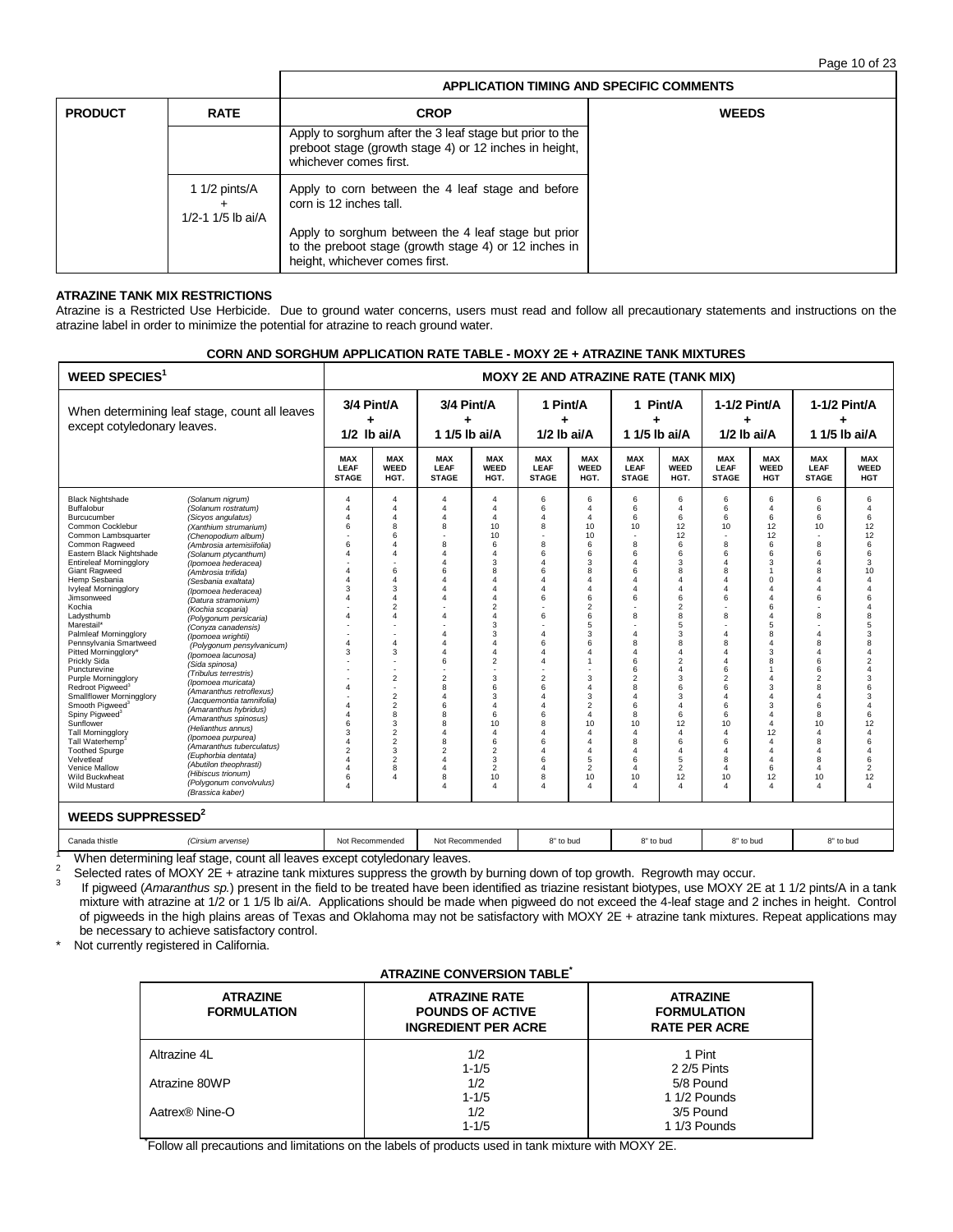## **SPECIAL USE DIRECTIONS FOR OTHER WEED PROBLEMS IN CORN AND SORGHUM**

#### **Large Common Cocklebur, Common Lambsquarters and Sunflower**

For control of common cocklebur and common lambsquarters up to 14 inches in height and sunflower up to 18 inches in height, use a postemergence application of MOXY 2E at 1 pint/A. Make a second application of MOXY 2E at the same rate 7 to 10 days later.

#### **Large Velvetleaf**

For control of velvetleaf up to 14 inches in height, use postemergence application of MOXY 2E at 1 1/2 to 2 pints/A or MOXY 2E + atrazine tank mixture at 1 pint/A + 1 1/5 lb ai/A. Make a second application of MOXY 2E at 1 pint/A 7 to 10 days later, but do not exceed a total of 3 pints/A of MOXY 2E per season on field or popcorn.

## **Canada Thistle Management**

For effective management of Canada thistle, the following MOXY 2E treatments should be applied to thistle from 8" to bud stage for in-season burndown of top growth:

> MOXY 2E at 1 1/2 to 2 pints/A MOXY 2E at 1 - 1 1/2 pints/A + atrazine at 1/2 - 1 1/5 lbs ai/A MOXY 2E at 1 -1 1/2 pints/A + Banvel/Clarity at 1/4 - 1/2 pint/A MOXY 2E at 1 - 1 1/2 pints/A + atrazine at ½ - 1 1/5 lbs ai/A + Banvel/Clarity at 1/8 - 1/4 pint/A MOXY 2E at 1 - 1 1/2 pints/A + 2,4-D at 1/8 - 1/4 lb ai/A MOXY 2E at 1 - 1 1/2 pints/A + atrazine at ½ - 1 1/5 lbs ai/A + 2,4-D at 1/8 - 1/4 lb ai/A

If possible follow with cultivation 14-21 days after treatment. In the fall apply 2,4-D (such as Phenoxy 088) EPA Reg. No. 42750-36-9779, Banvel/Clarity® or Roundup® at specified rates to Canada thistle 4-8 inches tall prior to killing frost. Follow with a similar control program in next year's rotational crop.

\*This rate is not currently registered in California.

## **ADDITIONAL MOXY 2E TANK MIXTURE INSTRUCTIONS**

|                                                                      |                                                            | <b>APPLICATION TIMING AND SPECIFIC COMMENTS</b>                                                                                                                                                                                                                                                                               |                                                                                                                                                                                                                                                    |  |  |  |
|----------------------------------------------------------------------|------------------------------------------------------------|-------------------------------------------------------------------------------------------------------------------------------------------------------------------------------------------------------------------------------------------------------------------------------------------------------------------------------|----------------------------------------------------------------------------------------------------------------------------------------------------------------------------------------------------------------------------------------------------|--|--|--|
| <b>PRODUCT</b>                                                       | <b>RATE</b>                                                | <b>CROP</b>                                                                                                                                                                                                                                                                                                                   | <b>WEEDS</b>                                                                                                                                                                                                                                       |  |  |  |
| MOXY 2E<br>Banvel or<br>Clarity <sup>®</sup><br>(see Note)           | 1 pint/A<br>$+$<br>$1/8 - 1/2$ pint/A                      | Apply to field corn after emergence but before corn is<br>36 inches tall or 15 days before tassel emergence,<br>whichever comes first.<br>Apply to sorghum after the 3 leaf stage but before<br>sorghum is 15 inches tall. Do not apply in the boot<br>stage. Use drop nozzles if crop is taller than 8<br>inches.            | All weeds controlled by MOXY 2E at specified rates of<br>application plus improved control of pigweed. For<br>Canada thistle burndown and field bindweed<br>suppression up to the mid-bloom stage, use 1/4 - 1/2<br>pint/A of Banvel with MOXY 2E. |  |  |  |
|                                                                      | $1-1/2$ pints/ $A+$<br>$1/8 - 1/2$ pint/A                  | Apply to field corn between the 4 leaf stage and<br>before corn is 36 inches tall or 15 days before tassel<br>emergence, whichever comes first.<br>Apply to sorghum between the 4 leaf stage and<br>before sorghum is 15 inches tall. Do not apply in the<br>boot stage. Use drop nozzles if crop is taller than 8<br>inches. |                                                                                                                                                                                                                                                    |  |  |  |
| MOXY 2E<br>$\ddot{}$<br>atrazine<br>Banvel/<br>Clarity<br>(see Note) | 1 pint/A<br>$+$<br>1/2 - 1 1/5 lb ai/A<br>1/8 - 1/4 pint/A | Apply to field corn after emergence but before corn is<br>12 inches tall.<br>Apply to sorghum after the 3 leaf stage but prior to the<br>preboot stage (growth stage 4) or 12 inches in height,<br>whichever comes first. Use drop nozzles if crop is<br>taller than 8 inches.                                                | All weeds controlled by MOXY $2E + \pi$ atrazine tank<br>mixtures at specified rates of application plus<br>improved control of pigweed. For field bindweed<br>suppression, use 1/4 pint/A of Banvel with MOXY 2E.                                 |  |  |  |
|                                                                      | 1 1/2 pints/A<br>1/2 - 1 1/5 lb ai/A<br>1/8 - 1/4 pint/A   | Apply to field corn between the 4 leaf stage and<br>before corn is 12 inches tall.<br>Apply to sorghum between the 4 leaf stage and prior<br>to the preboot stage (growth stage 4) or 12 inches in<br>height, whichever comes first. Use drop nozzles if<br>crop is taller than 8 inches.                                     |                                                                                                                                                                                                                                                    |  |  |  |

**Note:** Clarity may be used at the same rates as Banvel in a tank mixture on corn. These mixtures must be applied before corn exceeds eight (8) inches in height. Do not use Clarity in a tank mixture with MOXY 2E or MOXY 2E + atrazine on sorghum.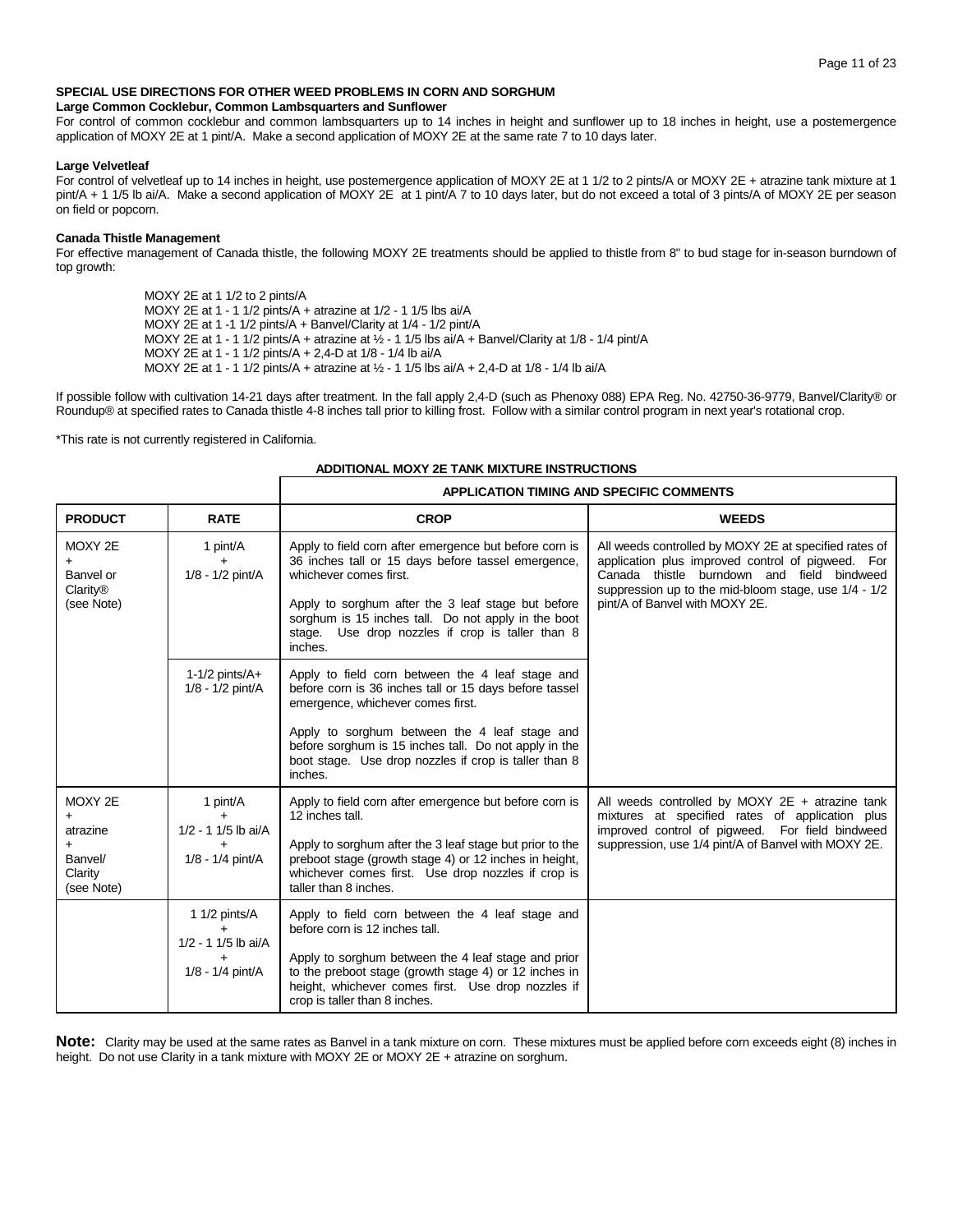٦

## **ADDITIONAL MOXY 2E TANK MIXTURE INSTRUCTIONS**

 $\overline{1}$ 

|                                               |                                            | APPLICATION TIMING AND SPECIFIC COMMENTS                                                                                                                                                    |                                                                                                                                                                             |
|-----------------------------------------------|--------------------------------------------|---------------------------------------------------------------------------------------------------------------------------------------------------------------------------------------------|-----------------------------------------------------------------------------------------------------------------------------------------------------------------------------|
| <b>PRODUCT</b>                                | <b>RATE</b>                                | <b>CROP</b>                                                                                                                                                                                 | <b>WEEDS</b>                                                                                                                                                                |
| MOXY 2E<br>$2,4-D$                            | 1 pint/A<br>$+$<br>1/16 - 1/4 lb ai/A      | Apply to field corn after emergence but prior to tassel<br>emergence. Use drop nozzles if crop is taller than 8<br>inches.                                                                  | All weeds controlled by MOXY 2E at specified rates<br>plus improved pigweed and kochia control. For<br>Canada thistle burndown and field bindweed                           |
|                                               |                                            | Apply to sorghum after emergence but prior to the<br>preboot stage (growth stage 4) or 15 inches in height.<br>Use drop nozzles if crop is taller than 8 inches.                            | suppression up to the midbloom stage, use 1/8 - 1/4<br>lb ai/A of 2,4-D with MOXY 2E.                                                                                       |
|                                               | 1-1/2 pints/A<br>$1/16 - 1/4$ lb           | Apply to field corn between the 4 leaf stage and prior<br>to tassel emergence. Use drop nozzles if crop is<br>taller than 8 inches.                                                         |                                                                                                                                                                             |
|                                               | ai/A                                       | Apply to sorghum after emergence but prior to the<br>preboot stage (growth stage 4) or 15 inches in height.<br>Use drop nozzles if crop is taller than 8 inches.                            |                                                                                                                                                                             |
| MOXY 2E<br>$\ddot{}$<br>atrazine              | 1 pint/A<br>+<br>1/2 - 1 1/5 lb ai/A       | Apply to field corn after emergence but before the<br>corn is 12 inches tall. Use drop nozzles if crop is<br>taller than 8 inches.                                                          | All weeds controlled by MOXY $2E + \text{atrazine tank}$<br>mixtures at specified rate of application plus improved<br>devils claw control. For Canada thistle burndown and |
| $\ddot{}$<br>$2,4-D$                          | 1/16 - 1/4 lb ai/A                         | Apply to sorghum after the 3 leaf stage but before<br>sorghum is 12 inches tall. Do not apply in the boot<br>stage. Use drop nozzles if crop is taller than 8<br>inches.                    | field bindweed suppression, use 1/8 - 1/4 lb ai/A of<br>2,4-D with MOXY 2E.                                                                                                 |
|                                               | 1 1/2 pints/A<br>$+$<br>1/2-1 1/5 lb ai/A  | Apply to field corn between the 4 leaf stage and<br>before the corn is 12 inches tall. Use drop nozzles if<br>crop is taller than 8 inches.                                                 |                                                                                                                                                                             |
|                                               | 1/16 - 1/4 lb ai/A                         | Apply to sorghum between the 4 leaf stage and<br>before sorghum is 12 inches tall. Do not apply in the<br>boot stage. Use drop nozzles if crop is taller than 8<br>inches.                  |                                                                                                                                                                             |
| MOXY 2E                                       | 1 pint/A                                   | Apply to field corn preemergence or postemergence                                                                                                                                           | All broadleaf weeds controlled by Moxy 2E at 1 - 1 1/2                                                                                                                      |
| $\ddot{}$<br>Accent <sup>®</sup><br>$\ddot{}$ | $2/3$ oz/ $A1$                             | up to 36 inches tall. Use drop nozzles only when corn<br>is 24-36 inches tall. Do not apply this tank mix to<br>sorghum.                                                                    | pt/A plus grasses and broadleaves controlled by<br>Accent. For optimum weed control, treat when<br>broadleaves and grasses are in the recommended                           |
| non-ionic<br>surfactant                       | 1 qt/100 gal of<br>water<br>$(0.25\%$ v/v) |                                                                                                                                                                                             | growth stage or size. Follow the weed size guideline<br>on the Moxy 2E or Accent labels that are least<br>restrictive.                                                      |
|                                               | 1 $1/2$ pint/A<br>$\ddot{}$<br>$2/3$ oz/A  | Apply to field corn postemergence after the 4 leaf<br>stage up to 36 inches in height. Use drop nozzles<br>only when corn is 24 - 36 inches tall. Do not apply<br>this tank mix to sorghum. |                                                                                                                                                                             |
|                                               | $\ddot{}$                                  |                                                                                                                                                                                             |                                                                                                                                                                             |
|                                               | 1 qt/100<br>gal of water                   |                                                                                                                                                                                             |                                                                                                                                                                             |
| MOXY 2E                                       | $(0.25\%$ v/v)<br>1 pint/A                 | Apply<br>field<br>through                                                                                                                                                                   | All broadleaf weeds controlled by Moxy $2E + \text{atrazine}$                                                                                                               |
| $\ddot{}$                                     | $\ddot{}$                                  | to<br>corn<br>preemergence<br>postemergence but before the corn is 12 inches tall.<br>Do not apply this tank mix to sorghum.                                                                | plus grasses and broadleaves controlled by Accent.<br>For optimum weed control, treat when broadleaves                                                                      |
| atrazine<br>$\ddot{}$                         | $1/2 - 11/5$ lb                            |                                                                                                                                                                                             | and grasses are in the recommended growth stage or<br>size. Follow the weed size guideline on the Moxy 2E                                                                   |
|                                               | ai/A<br>$\ddot{}$                          |                                                                                                                                                                                             | or Accent labels that are least restrictive.                                                                                                                                |
| Accent                                        | $2/3$ oz/A                                 |                                                                                                                                                                                             |                                                                                                                                                                             |
| +<br>non-ionic                                | $\ddot{}$<br>1 gt/100 gal                  |                                                                                                                                                                                             |                                                                                                                                                                             |
| surfactant                                    | of water<br>$(0.25\%$ v/v)                 |                                                                                                                                                                                             |                                                                                                                                                                             |
|                                               | 11/2<br>pint/A                             | Apply to field corn after the 4 leaf stage of corn growth<br>but before the corn is 12 inches tall. Do not apply this<br>tank mix to sorghum.                                               |                                                                                                                                                                             |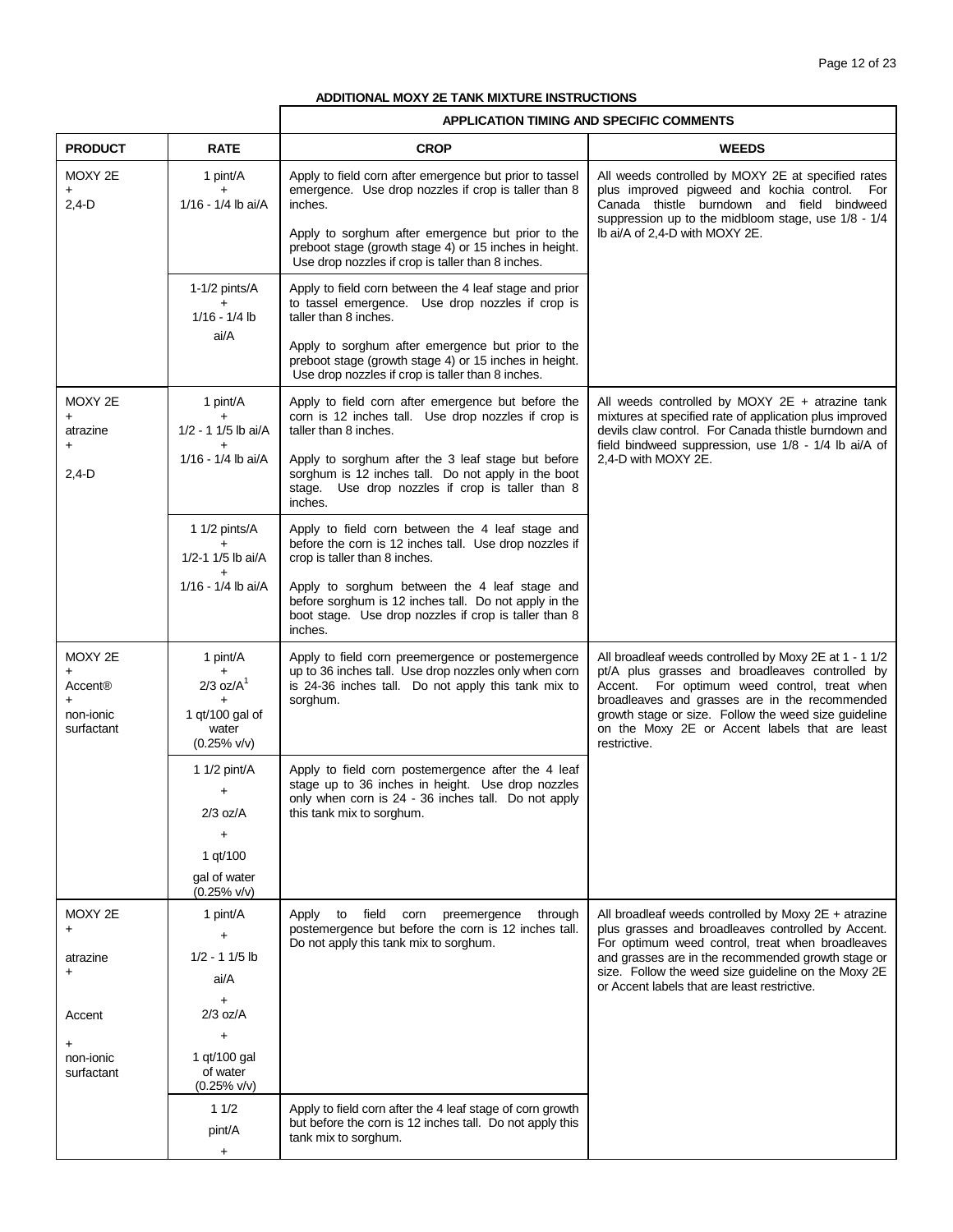| Page 13 of 23 |  |  |
|---------------|--|--|
|               |  |  |

|                                     |                                                             | <b>APPLICATION TIMING AND SPECIFIC COMMENTS</b>                                                                  |                                                                                                                                                                           |
|-------------------------------------|-------------------------------------------------------------|------------------------------------------------------------------------------------------------------------------|---------------------------------------------------------------------------------------------------------------------------------------------------------------------------|
| <b>PRODUCT</b>                      | <b>RATE</b>                                                 | <b>CROP</b>                                                                                                      | <b>WEEDS</b>                                                                                                                                                              |
|                                     | $1/2 - 11/5$ lb                                             |                                                                                                                  |                                                                                                                                                                           |
|                                     | ai/A                                                        |                                                                                                                  |                                                                                                                                                                           |
|                                     | $+$                                                         |                                                                                                                  |                                                                                                                                                                           |
|                                     | $2/3$ oz/A                                                  |                                                                                                                  |                                                                                                                                                                           |
|                                     | $\ddot{}$<br>1 gt/100 gal                                   |                                                                                                                  |                                                                                                                                                                           |
|                                     | of water (0.25%<br>V/V)                                     |                                                                                                                  |                                                                                                                                                                           |
| MOXY 2E                             | 1 pint/A                                                    | Apply to field corn from 4 to 20 inches in height. Do<br>not apply this tank mix to sorghum.                     | All broadleaf weeds controlled by MOXY 2E at 1 pt/A<br>plus grasses and broadleaves controlled by Beacon.                                                                 |
| <b>Beacon®</b>                      | $0.38 - 0.76$ oz/A <sup>1</sup><br>(1-2 packets/4<br>acres) |                                                                                                                  | For optimum weed control, treat when broadleaves<br>and grasses are in the recommended growth stage or<br>size. Follow the weed size guidelines on the MOXY               |
| non-ionic<br>surfactant             | $\ddot{}$<br>1 qt/100 gal of<br>water<br>$(0.25\%$ v/v)     |                                                                                                                  | 2E or Beacon labels that are least restrictive.                                                                                                                           |
| MOXY 2E                             | 1-1 1/2 pints/A                                             | Apply to field corn after emergence up to 24 inches in                                                           | All weeds controlled by MOXY 2E at specified rates of                                                                                                                     |
| <b>Stinger®</b>                     | $+$<br>1/3-2/3 pint/A                                       | height. Do not apply this tank mix to sorghum.                                                                   | application plus improved Canada thistle burndown.<br>For optimum performance apply to Canada thistle at<br>least 4 inches in diameter or height but before bud<br>stage. |
|                                     | 1 1/2 pint/A                                                | Apply to field corn from 4 leaf stage up to 24 inches in                                                         |                                                                                                                                                                           |
|                                     | 1/3 - 2/3 pint/A                                            | height. Do not apply this tank mix to sorghum.                                                                   |                                                                                                                                                                           |
| MOXY 2E                             | 1 pint/A                                                    | Apply to field corn after emergence but before corn is                                                           | All weeds controlled by MOXY $2E + \text{atrazine tank}$                                                                                                                  |
| Atrazine                            | $\ddot{}$<br>1/2 - 1 1/5 lb ai/A                            | 12 inches tall. Do not apply this tank mix to sorghum.                                                           | mixtures at specified rates of application plus<br>improved Canada thistle burndown.                                                                                      |
| Stinger                             | 1/3-2/3 pint/A                                              |                                                                                                                  | For optimum performance apply to Canada thistle at<br>least 4 inches in diameter or height but before bud<br>stage.                                                       |
|                                     | 1 1/2 pints/A                                               | Apply to field corn from 4 leaf stage but before corn is                                                         |                                                                                                                                                                           |
|                                     | 1/2 - 1 1/5 lb ai/A                                         | 12 inches tall. Do not apply this tank mix to sorghum.                                                           |                                                                                                                                                                           |
|                                     | 1/3 - 2/3 pint/A                                            |                                                                                                                  |                                                                                                                                                                           |
| MOXY 2E                             | $3/4-1$ pint/A                                              | Apply this tank mix only on field corn hybrids                                                                   | This tank mix will control all broadleaf weeds listed as                                                                                                                  |
| $\ddot{}$                           |                                                             | possessing resistance to Pursuit herbicide. Contact                                                              | controlled by MOXY 2E at 1 pint/A plus giant foxtail,                                                                                                                     |
| Pursuit <sup>®</sup><br>+           | 4 ounces/A                                                  | your seed supplier for further information. Apply this<br>tank mix to corn between the 3 leaf to 8 leaf stage of | redroot pigweed, and other grass and broadleaf<br>weeds listed on the Pursuit label.                                                                                      |
| Nonionic<br>surfactant<br>$\ddot{}$ | 1 qt/100 gallons<br>+                                       | Do not use crop oil concentrates when<br>growth.<br>applying MOXY 2E + Pursuit tank mixtures.                    |                                                                                                                                                                           |
| <b>UAN Fertilizer</b><br>solution   | 1-2 quarts/A                                                | This tank mixture is not currently registered in<br>California.                                                  |                                                                                                                                                                           |
| MOXY 2E                             | $3/4 - 1$ pint/A                                            | Apply to field corn from 4 to 48 inches in height and                                                            | The addition of Exceed at 0.5 oz/A to MOXY 2E at 1                                                                                                                        |
| +                                   | +                                                           | before tassseling, whichever comes first. Do not<br>apply this tankmix to sorghum.                               | pt./A will control all weeds on the MOXY 2E label plus<br>improved control of velvetleaf and pigweed species.                                                             |
| <b>Exceed®</b>                      | $0.5 - 1.0$ oz/A                                            | This tank mixture is not registered for use in                                                                   | Addition of Exceed at 1.0 oz/A to MOXY 2E at 3/4 -1                                                                                                                       |
| +<br>nonionic                       | $\ddot{}$<br>1 qt/100 gal                                   | California.                                                                                                      | pt/A will control all weeds on both labels. Follow the<br>weed size guidelines on both labels that are least<br>restrictive.                                              |
| surfactant                          | water<br>$(0.25\%$ v/v)                                     |                                                                                                                  |                                                                                                                                                                           |
| MOXY 2E                             | $3/4 - 1$ pint/A                                            | Apply to field corn from the 3-leaf stage to layby. Don                                                          | The addition of Permit at 1/3 oz/A to MOXY 2E will                                                                                                                        |
| +                                   | $\ddot{}$                                                   | not apply this tankmix to sorghum.                                                                               | control all weeds on the MOXY 2E label at 1 pt./A                                                                                                                         |
| Permit <sup>®</sup>                 | $1/3 - 2/3$ oz/A                                            | This tank mixture is not registered for use in<br>California.                                                    | plus improved control of velvetleaf and pigweed<br>species.                                                                                                               |
|                                     |                                                             |                                                                                                                  | Addition of Permit at 2/3 oz/A to MOXY 2E at 3/4 -1                                                                                                                       |
| nonionic                            | 1 qt/100 gal of                                             |                                                                                                                  | pt/A will control all weeds on both labels. Follow the                                                                                                                    |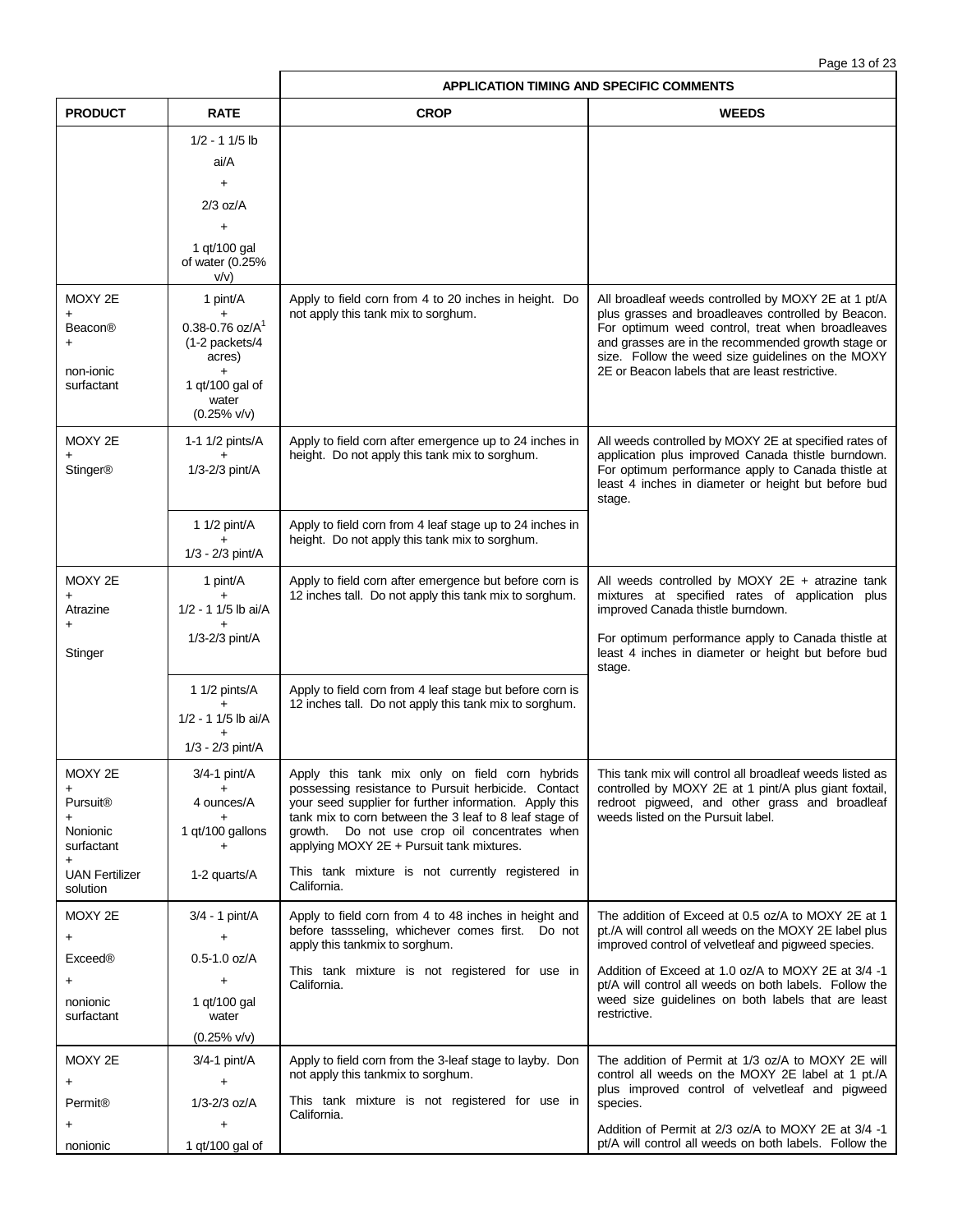## **APPLICATION TIMING AND SPECIFIC COMMENTS**

| <b>PRODUCT</b> | <b>RATE</b>                     | CROP                                                                                    | <b>WEEDS</b>                                                                                                                                                      |
|----------------|---------------------------------|-----------------------------------------------------------------------------------------|-------------------------------------------------------------------------------------------------------------------------------------------------------------------|
| surfactant     | water<br>$(0.25\%$ v/v)         |                                                                                         | weed size guidelines on both labels that are least<br>restrictive.                                                                                                |
| MOXY 2E        | Preemergence<br>1-1 1/2 pints/A | Apply to corn or sorghum before planting time up until<br>just prior to crop emergence. | All weeds controlled by MOXY 2E at specified rates of<br>application plus control of certain grass and perennial<br>weeds. Refer to Roundup label for rate to use |
| Roundup        | $1/2 - 3$ pints/ $A$            |                                                                                         | depending on weeds present at time of application.                                                                                                                |

## **RESTRICTIONS AND PRECAUTIONS: Corn (Field and Pop) and Sorghum (Grain and Forage) and Sudangrass**

 MOXY 2E does not control grasses. Therefore, it is recommended that a suitable grass control program be used to provide any required grass control. Addition of a spray additive or mixture with liquid fertilizers may cause excessive crop leafburn.

- Seed corn producers should consult the respective seed corn company regarding tolerance of certain seed production inbred lines to MOXY 2E.
- Do not apply MOXY 2E to postemergence to seed corn inbreds or popcorn prior to the 3 leaf stage of crop growth as excessive crop leaf burn may occur.
- Do not plant rotational crops within 30 days following MOXY 2E herbicide application.
- Do not cut crop for feed, fodder or graze within 45 days of application.
- The total cumulative rate must not exceed 2 pints/A per season.
- Postemergence application prior to the 3 leaf growth stage of corn or sorghum may result in increased crop leaf burn.
- Tank mixtures with Accent/nonionic surfactant or Beacon/nonionic surfactant may result in increased initial crop leaf burn. Use of crop oil concentrate, nitrogen fertilizer solution or other adjuvants in Moxy 2E + Accent or MOXY 2E + Beacon tank mixtures may result in a further increase in crop leaf burn.
- Special care should be taken when using MOXY 2E and Banvel or 2,4-D tank mixtures to avoid off target drift to sensitive crops.
- Tank mixtures with 2,4-D or Banvel can cause stalk brittleness to field corn or sorghum. Winds or cultivation may cause breakage while crop is brittle.
- Follow all restrictions and precautions on the label of all products used in tank mixture with MOXY 2E.
- Do not apply MOXY 2E at any rate to sorghum after the preboot stage of growth (growth stage 4) as severe crop injury, including loss of crop yield may result.
- Do not apply the 2 pint/A rate of MOXY 2E to sorghum.
- Do not apply the Moxy 2E + Pursuit tank mix except to field corn hybrids known to possess resistance to Pursuit, or severe crop injury may result.

## **WHEAT, BARLEY, OATS, RYE AND TRITICALE MOXY 2E INSTRUCTIONS**

|                |                                                                                           | <b>APPLICATION TIMING AND SPECIFIC COMMENTS</b>                                                                                                                                                                                                                                                                                                  |                                                                                                                                                                                                                                                                                                                                                                                                              |
|----------------|-------------------------------------------------------------------------------------------|--------------------------------------------------------------------------------------------------------------------------------------------------------------------------------------------------------------------------------------------------------------------------------------------------------------------------------------------------|--------------------------------------------------------------------------------------------------------------------------------------------------------------------------------------------------------------------------------------------------------------------------------------------------------------------------------------------------------------------------------------------------------------|
| <b>PRODUCT</b> | <b>RATE</b>                                                                               | <b>CROP</b>                                                                                                                                                                                                                                                                                                                                      | <b>WEEDS</b>                                                                                                                                                                                                                                                                                                                                                                                                 |
| MOXY 2E        | 1 - 1 1/2 pints/A                                                                         | Spring seeded wheat, barley, and oats. Use in all<br>states except Idaho, Oregon, Washington, Colorado,<br>Wyoming and Montana. Apply from emergence to<br>the boot stage.                                                                                                                                                                       | Apply 1 pint/A to MOST SUSCEPTIBLE and 1 1/2 - 2<br>pints/A to SUSCEPTIBLE weeds that do not exceed<br>the 4 leaf stage or 2 inches in height, whichever<br>comes first. If weed forms rosette, apply before<br>weeds exceed 1 inch in diameter.                                                                                                                                                             |
|                |                                                                                           |                                                                                                                                                                                                                                                                                                                                                  | Use MOXY 2E at 1 1/2 - 2 pints/A for control of kochia<br>that is 2-4 inches in height and pigweed that does not<br>exceed the 4 leaf stage or 2 inches in height,<br>whichever comes first.                                                                                                                                                                                                                 |
|                | 1 1/2 - 2 pints/A                                                                         | Fall seeded wheat, barley, rye and triticale throughout<br>the United States. Apply from emergence to the boot<br>stage.<br>Spring seeded wheat, barley and oats throughout the<br>United States. Apply from emergence to the boot<br>stage.                                                                                                     | Apply to MOST SUSCEPTIBLE and SUSCEPTIBLE<br>weeds (see GENERAL WEED LIST) up to the 8 leaf<br>stage or 2 inches in height, whichever comes first. If<br>weed forms rosette apply before weeds exceed 2 inch<br>in diameter.<br>Apply to SUSCEPTIBLE broadleaf<br>weeds up to the 4 leaf stage, 2 inches in height or 1<br>inch in diameter, whichever comes first.                                          |
|                | Chemigation<br>Only<br>2 pints/A                                                          | Apply to wheat, barley, oats, rye and triticale from<br>emergence to the boot stage.<br>Apply through<br>automated sprinkler irrigation systems with a<br>mechanical transfer loading system only.<br>See<br>MIXING.<br><b>LOADING</b><br><b>AND</b><br><b>HANDLING</b><br>INSTRUCTIONS section for complete details.                            | Apply to MOST SUSCEPTIBLE broadleaf weeds up<br>to the 8 leaf stage or 4 inches in height or 2 inches in<br>diameter, whichever comes first.<br>Apply to<br>SUSCEPTIBLE broadleaf weeds up to the 4 leaf<br>stage, 2 inches in height or 1 inch in diameter,<br>whichever comes first. Do not use chemigation for<br>control of weeds that exceed 4 inches in height<br>because control may be unacceptable. |
|                | Wheat, barley<br>oats, rye, triticale<br>underseeded<br>with Alfalfa<br>1 - 1 1/2 pints/A | Apply to wheat, barley, oats, rye or triticale<br>alfalfa after small<br>underseeded with<br>grains<br>emergence up to the boot stage and when<br>underseeded alfalfa has a minimum of 4 trifoliate<br>leaves. Follow all precautions and restrictions listed<br>under the Wheat, Barley, Oats, Rye, Triticale and<br>Seedling Alfalfa sections. | Apply 1 pint/A to MOST SUSCEPTIBLE and 1 1/2<br>pints/A to SUSCEPTIBLE broadleaf weeds that do<br>not exceed the 4 leaf stage, 2 inches in height or 1<br>inch in diameter, whichever comes first.                                                                                                                                                                                                           |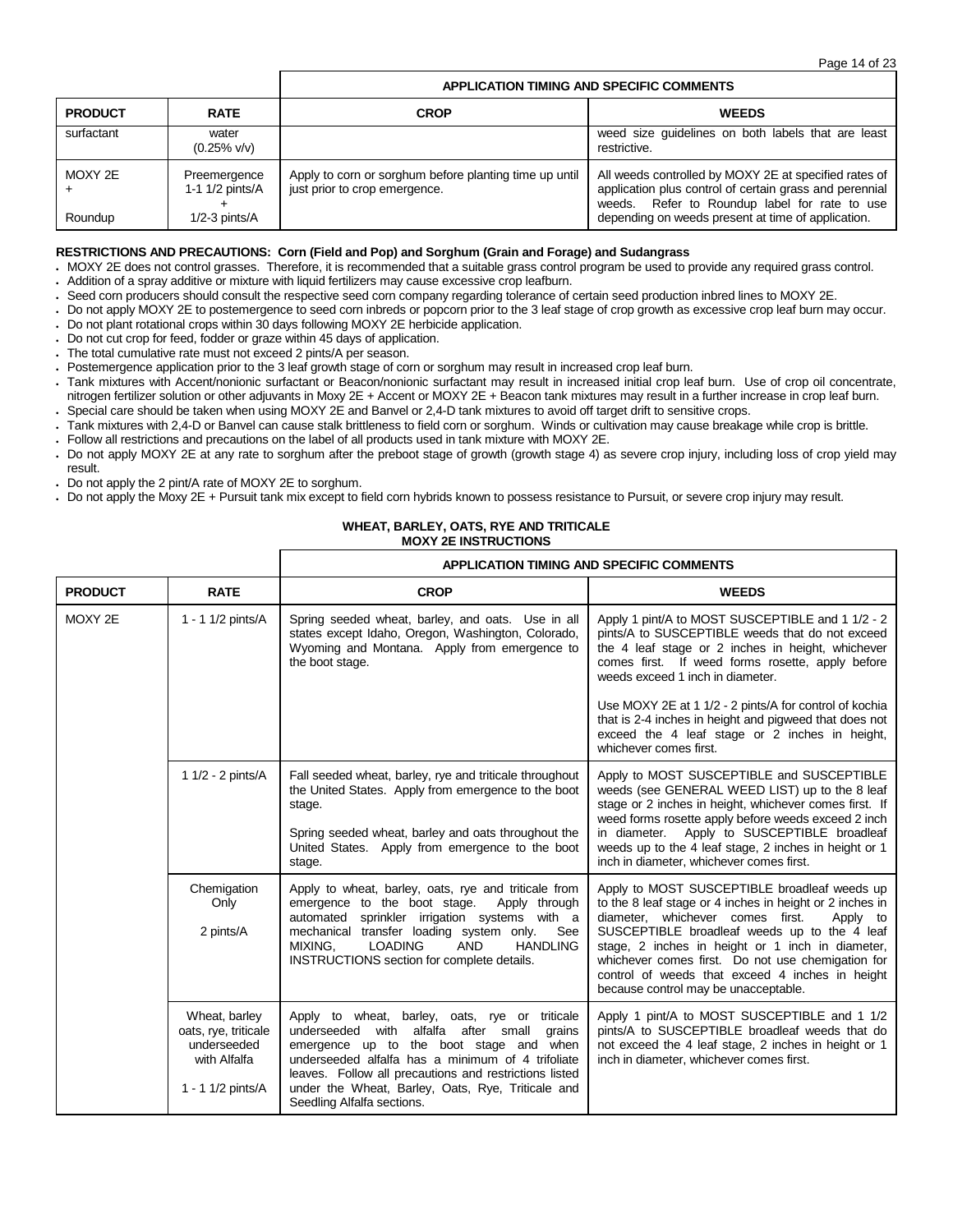## **MOXY 2E TANK MIXTURE INSTRUCTIONS**

|                                                                       |                                                                                          | <b>APPLICATION TIMING AND SPECIFIC COMMENTS</b>                                                                                                                                       |                                                                                                                                                                                                                        |
|-----------------------------------------------------------------------|------------------------------------------------------------------------------------------|---------------------------------------------------------------------------------------------------------------------------------------------------------------------------------------|------------------------------------------------------------------------------------------------------------------------------------------------------------------------------------------------------------------------|
| <b>PRODUCT</b>                                                        | <b>RATE</b>                                                                              | <b>CROP</b>                                                                                                                                                                           | <b>WEEDS</b>                                                                                                                                                                                                           |
| MOXY 2E<br>$2,4-D$                                                    | 1-2 pints/A<br>1/4-1/2 lb ai/A                                                           | Apply to wheat, barley, oats and rye from the fully<br>tillered but before jointing stage.                                                                                            | This tank mix improves control of mustards and<br>pigweed. Apply to weeds up to the 4 leaf stage, 2<br>inches in height or 1 inch in diameter, whichever<br>comes first.                                               |
|                                                                       | $3/4 - 1$ pint/A<br>$+$<br>1/4-1/2 lb ai/A                                               | Apply to wheat and barley in Minnesota, North and<br>South Dakota, but before jointing.                                                                                               | This tank mix improves control of wild buckwheat,<br>redroot pigweed and wild mustard. Apply to weeds<br>up to the 4 leaf stage, 2 inches in height or 1 inch in<br>diameter, whichever comes first.                   |
| MOXY 2E<br><b>MCPA</b>                                                | 1-2 pints/A<br>$\ddot{}$<br>1/4-1/2 lb ai/A                                              | Apply to wheat, barley, oats and rye from the 4 leaf<br>stage but before jointing.                                                                                                    | This tank mix improves control of mustards, pigweed<br>and kochia. Apply to weeds up to the 4 leaf stage, 2<br>inches in height or 1 inch in diameter, whichever<br>comes first.                                       |
| MOXY 2E<br>Banvel                                                     | 1-1 1/2 pints/A<br>$+$<br>1/8-1/4 pint/A                                                 | Fall seeded wheat apply prior to the jointing stage.<br>Spring seeded wheat apply up to the 5 leaf stage.<br>For use on wheat only. Do not treat barley, oats, rye,<br>and triticale. | This tank mix improves control of broadleaves such<br>as prostrate knotweed. Apply to weeds up to the 4<br>leaf stage, 2 inches in height or 1 inch in diameter,<br>whichever comes first.                             |
| MOXY 2E<br>$\ddot{}$<br>Glean®<br>$\ddot{}$<br>nonionic<br>surfactant | 3/4-1 1/2 pints/A<br>$+$<br>$1/6 - 1/3$ oz/A<br>1 qt/100 gal of<br>water                 | Apply to wheat and barley from the 2 leaf stage but<br>before boot stage. Refer to Glean label for crop<br>rotation and other restrictions.                                           | This tank mix improves control of broadleaves such<br>as henbit, tansy mustard and pigweed. Apply to<br>weeds up to the 4 leaf stage, 4 inches in height or 2<br>inches in diameter, whichever comes first.            |
| MOXY 2E<br>$\ddot{}$<br>Ally®<br>nonionic<br>surfactant               | 3/4-1 1/2 pints/A<br>$\ddot{}$<br>$1/10$ oz/A<br>$\ddot{}$<br>1 $qt/100$ gal of<br>water | Apply to wheat and barley from the 2 leaf stage but<br>before the boot stage. Refer to Ally label for crop<br>rotation and other restrictions.                                        | This tank mix improves control of broadleaves such<br>as tansy mustard and pigweed. Apply to weeds up to<br>the 4 leaf stage, 4 inches in height or 2 inches in<br>diameter, whichever comes first.                    |
| MOXY 2E<br><b>Finesse®</b><br>nonionic<br>surfactant                  | 3/4-1 1/2 pints/A<br>$+$<br>$1/6 - 1/3$ oz/A<br>1 gt/100 gal of<br>water                 | Apply to wheat and barley from the 2 leaf stage but<br>before the boot stage. Refer to Finesse label for crop<br>rotation and other restrictions.                                     | This tank mix improves control of broadleaves such<br>as tansy mustard, henbit, chickweed and pigweed.<br>Apply to weeds up to the 4 leaf stage, 4 inches in<br>height or 2 inches in diameter, whichever comes first. |
| MOXY 2E<br>Amber®<br>$\ddot{}$<br>nonionic<br>surfactant              | 3/4-1 1/2 pints/A<br>$+$<br>0.28-0.56 oz/A<br>$0.25 - 0.5\%$ v/v                         | Apply to wheat and barley after the 3 leaf stage but<br>before the flag leaf is visible. Refer to the Amber<br>label for crop rotation and other restrictions.                        | This tank mix improves control of broadleaves such<br>as tansy mustard, henbit, and pigweed. Apply to<br>weeds up to the 4 leaf stage, 4 inches in height or 2<br>inches in diameter, whichever comes first.           |

## **MOXY 2E TANK MIXTURE INSTRUCTIONS**

|                                                      |                                                                     | APPLICATION TIMING AND SPECIFIC COMMENTS                                                                                                                                     |                                                                                                                                                                                                                                                                                                |  |
|------------------------------------------------------|---------------------------------------------------------------------|------------------------------------------------------------------------------------------------------------------------------------------------------------------------------|------------------------------------------------------------------------------------------------------------------------------------------------------------------------------------------------------------------------------------------------------------------------------------------------|--|
| <b>PRODUCT</b>                                       | <b>RATE</b>                                                         | <b>CROP</b>                                                                                                                                                                  | <b>WEEDS</b>                                                                                                                                                                                                                                                                                   |  |
| MOXY 2E<br><b>Express®</b><br>nonionic<br>surfactant | 1-1 1/2 pints/A<br>$1/6 - 1/3$ oz/A<br>1 $qt/100$ gal of<br>water   | Winter wheat. Apply after crop is in the 2 leaf stage<br>but before the flag leaf is visible. Refer to Express<br>label for crop rotation and other restrictions.            | This tank mix improves control of broadleaf weeds<br>such as redroot pigweed, tansy mustard and<br>suppression of Canada thistle. Apply to annual<br>weeds up to the 4 leaf stage, 4 inches tall or across<br>and up to Canada thistle 4 to 8 inches tall with 2 to 6<br>inches of new growth. |  |
|                                                      | 3/4-1 1/2 pints/A<br>$1/6 - 1/3$ oz/A<br>1 $qt/100$ gal of<br>water | Spring wheat and barley. Apply after crop is in the 2<br>leaf stage but before the flag leaf is visible. Refer to<br>Express label for crop rotation and other restrictions. |                                                                                                                                                                                                                                                                                                |  |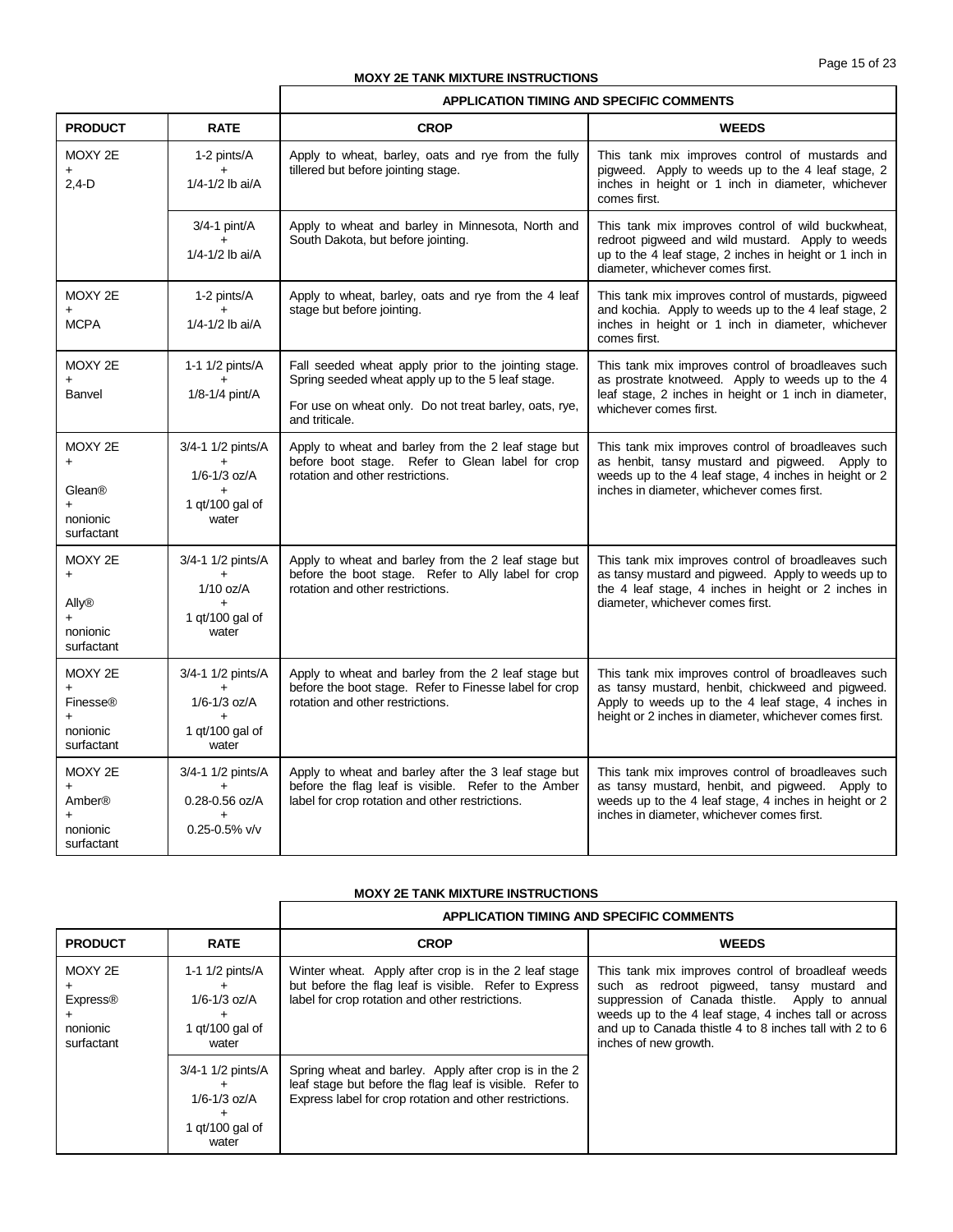|                                                        |                                                          |                                                                                                                                                                                                                                                                                                             | <b>APPLICATION TIMING AND SPECIFIC COMMENTS</b>                                                                                                                                                                                                                                                                                                                                                                                           |
|--------------------------------------------------------|----------------------------------------------------------|-------------------------------------------------------------------------------------------------------------------------------------------------------------------------------------------------------------------------------------------------------------------------------------------------------------|-------------------------------------------------------------------------------------------------------------------------------------------------------------------------------------------------------------------------------------------------------------------------------------------------------------------------------------------------------------------------------------------------------------------------------------------|
| <b>PRODUCT</b>                                         | <b>RATE</b>                                              | <b>CROP</b>                                                                                                                                                                                                                                                                                                 | <b>WEEDS</b>                                                                                                                                                                                                                                                                                                                                                                                                                              |
| MOXY 2E<br>$\ddot{}$                                   | 3/4-1 1/2 pints/A<br>$+$<br>3/10 - 1/2 oz/A<br>$\ddot{}$ | Winter wheat. Apply after the 2 leaf stage but before<br>the 3rd node is detectable. Refer to the Harmony<br>Extra label for crop rotation and other restrictions.                                                                                                                                          | This tank mix improves control of broadleaf weeds<br>such as henbit, chickweed and redroot pigweed.<br>Apply to weeds up to 4 leaf stage, 4 inches in height<br>or across whichever comes first.                                                                                                                                                                                                                                          |
| Harmony® Extra<br>$\ddot{}$<br>nonionic<br>surfactant  | 1 qt/100 gal of<br>water                                 | Spring wheat and barley. Apply after the 2 leaf stage<br>but before the 1st node is detectable. Refer to the<br>Harmony Extra label for crop rotation and other<br>restrictions.                                                                                                                            |                                                                                                                                                                                                                                                                                                                                                                                                                                           |
| MOXY 2E<br>$+$<br>Curtail <sup>®</sup> or<br>Curtail M | 1-1 1/2 pints/A<br>2 pints/A                             | Apply to wheat and barley after the crop begins to<br>tiller up to the 1st node detectable.                                                                                                                                                                                                                 | This tank mix improves control of kochia, wild<br>buckwheat and Canada thistle. Apply to annual<br>broadleaf weeds up to the 8 leaf stage up to 4 inches<br>in height or 2 inches in diameter and Canada thistle in<br>the rosette to prebud stage.                                                                                                                                                                                       |
| MOXY 2E<br>Metribuzin<br>(Sencor <sup>®</sup> )        | 1-1 1/4 pints/A<br>$+$<br>1/8-1/4 lb ai/A                | Winter wheat in Idaho, Montana, Oregon and<br>Washington. Apply in spring after growth has started<br>and secondary roots with a minimum of 3 to 4 tillers<br>have been established but before boot stage. Avoid<br>application when crop has experienced winter kill,<br>frost damage, disease or drought. | This tank mix improves control of broadleaves such<br>as chickweed, filaree, henbit and dogfennel. Apply to<br>weeds that do not exceed 2 inches tall or rosettes of 2<br>inches in diameter. The higher use rates of both<br>products should be used only in emergency weed<br>situations and if some minor crop injury is acceptable.<br>A recognized authority should be consulted<br>concerning the use of this mixture in your area. |
| MOXY 2E<br>$\ddot{}$<br>diuron                         | 1 pint/A<br>4/10 lb ai/A                                 | Winter wheat and winter barley in Idaho, Oregon and<br>Washington. Use only in areas where annual rainfall<br>exceeds 16 inches.<br>One fall application after<br>emergence but before soil freezes or in spring as<br>soon as soil thaws.                                                                  | This tank mix improves control of broadleaves such<br>as henbit and gromwell. Apply to weeds before they<br>are 2 inches tall or 2 inches in diameter.                                                                                                                                                                                                                                                                                    |
| MOXY 2E<br>Avenge®                                     | 1-2 pints/A<br>2 1/2-4 pints/A                           | Winter Wheat. Four leaf to tillering stage. Refer to<br>Avenge label for varietal and other restrictions.                                                                                                                                                                                                   | This tank mix will provide wild oat control in addition to<br>broadleaves. Apply to wild oats in the 3-5 leaf stage<br>and broadleaves that do not exceed the 4 leaf stage<br>or rosettes of 1.5 inches in diameter.                                                                                                                                                                                                                      |
|                                                        |                                                          |                                                                                                                                                                                                                                                                                                             | Avenge use rates per acre are 2.5 pints (1-10 oats<br>per sq. ft.), 3 pints (11-25 oats per sq. ft.) or 4 pints<br>(more than 25 oats per sq. ft.).                                                                                                                                                                                                                                                                                       |
|                                                        |                                                          | Spring Wheat. Five to 6 leaf stage. Refer to Avenge<br>label for varietal and other restrictions.                                                                                                                                                                                                           |                                                                                                                                                                                                                                                                                                                                                                                                                                           |
|                                                        |                                                          | Barley. Two to 7 leaf stage.                                                                                                                                                                                                                                                                                |                                                                                                                                                                                                                                                                                                                                                                                                                                           |

## **RESTRICTIONS AND PRECAUTIONS: Wheat, Barley, Oats, Rye and Triticale**

- Do not graze treated fields within 45 days following treatment.
- Do not apply when crops are under moisture stress.
- Do not apply when crop canopy covers the weeds as poor weed control will result.
- Do not apply when underseeded alfalfa is under moisture, temperature, insect or disease stress or has been stressed by other pesticide carryover or application.
- Do not add a surfactant or crop oil when applying to underseeded alfalfa or increased injury will occur.
- Do not cut for feed or graze spring treated underseeded alfalfa within 30 days following treatment.
- Do not cut for feed or graze fall or winter treated underseeded alfalfa until spring, at least 60 days following treatment.
- Reduced weed control may occur when weeds are stressed from lack of moisture or cold temperatures.
- Refer to labels of products used in tank mixture of additional restrictions and precautions.
- Do not plant rotational crops within 30 days following MOXY 2E herbicide application.
- . The total cumulative rate must not exceed 2 pints/A per season.

## **FORAGE, FIBER AND SPECIALTY CROPS ALFALFA (SEEDLING) MOXY 2E INSTRUCTIONS**

## **APPLICATION TIMING AND SPECIFIC COMMENTS**

| <b>PRODUCT</b> | <b>RATE</b>     | <b>CROP</b>                                                                                                                                                                                                                                                                                                                                                                                           | <b>WEEDS</b>                                                                                                                                                                                                                                                                                                            |
|----------------|-----------------|-------------------------------------------------------------------------------------------------------------------------------------------------------------------------------------------------------------------------------------------------------------------------------------------------------------------------------------------------------------------------------------------------------|-------------------------------------------------------------------------------------------------------------------------------------------------------------------------------------------------------------------------------------------------------------------------------------------------------------------------|
| MOXY 2E        | 1-1 1/2 pints/A | Apply in the fall or spring to seedling alfalfa when the<br>majority of the field has a minimum of 4 trifoliate<br>leaves. When alfalfa stand is uneven and conditions<br>favor leafburn, unacceptable crop injury may occur to<br>alfalfa in the 2 trifoliate or smaller stage of growth. If<br>you are unsure of growth stage conditions, contact<br>your local extension service. In the states of | Apply 1 pint/A to MOST SUSCEPTIBLE broadleaf<br>weeds and 1 1/2 pint/A for SUSCEPTIBLE broadleaf<br>weeds (See general weed list) when weeds do not<br>exceed 4 leaf stage, 2 inches in height or 1 inch in<br>diameter, whichever comes first. MOXY 2E will not<br>adequately control over-wintered pennycress, henbit |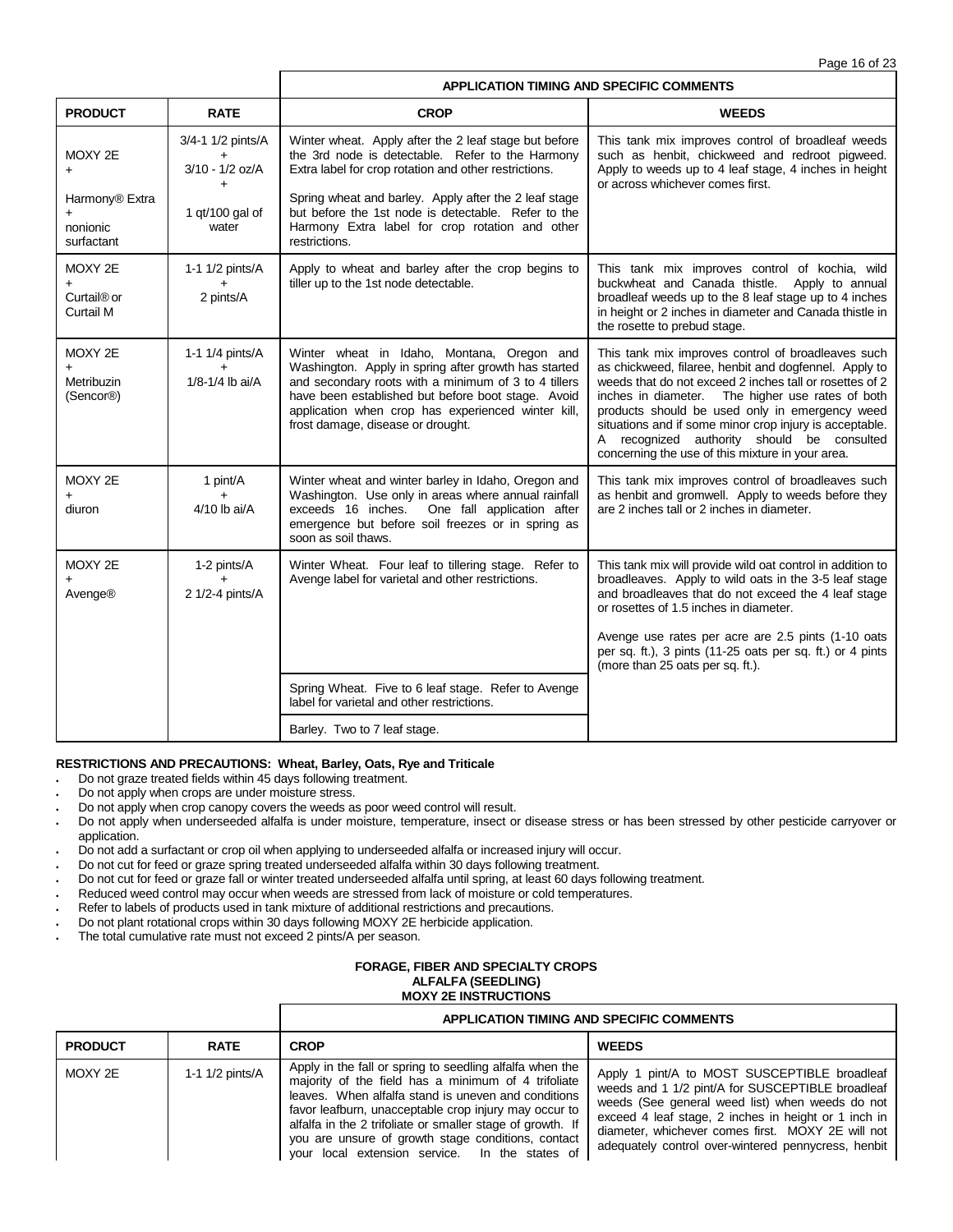|                                                                |                                                         |                                                                                                                                                                                                                                                                                                                                                                                                                                                                                                                                                                                                                                                                                                                                                                                 | Page 17 of 23                                                                                                                                                                                                                                                                                                                             |
|----------------------------------------------------------------|---------------------------------------------------------|---------------------------------------------------------------------------------------------------------------------------------------------------------------------------------------------------------------------------------------------------------------------------------------------------------------------------------------------------------------------------------------------------------------------------------------------------------------------------------------------------------------------------------------------------------------------------------------------------------------------------------------------------------------------------------------------------------------------------------------------------------------------------------|-------------------------------------------------------------------------------------------------------------------------------------------------------------------------------------------------------------------------------------------------------------------------------------------------------------------------------------------|
|                                                                |                                                         | California, Washington, Oregon, Idaho, Montana,<br>Wyoming, Colorado, Utah, Nevada, Arizona, New<br>Mexico, and the western halves of North Dakota,<br>South Dakota, Nebraska and Kansas, MOXY 2E<br>application made when temperatures are expected to<br>exceed 80 <sup>°</sup> F at and 3 days following application can<br>result in unacceptable crop injury. In the remaining<br>states MOXY 2E<br>application made<br>when<br>temperatures are expected to exceed 70°F at and 3<br>days following application can result in unacceptable<br>crop injury. Follow all other use directions listed on<br>the MOXY 2E label.                                                                                                                                                 | and mustards.                                                                                                                                                                                                                                                                                                                             |
|                                                                | Chemigation<br>Only<br>2 pints/A                        | Apply to seedling alfalfa with a minimum of 2 trifoliate<br>leaves. Apply through automated sprinkler irrigation<br>systems with a mechanical transfer loading system<br>only. See MIXING LOADING AND HANDLING<br><b>INSTRUCTIONS</b> Section for complete details.<br>MOXY 2E applications made when temperatures are<br>expected to exceed 85°F at and 3 days following<br>application can result in unacceptable crop injury.                                                                                                                                                                                                                                                                                                                                                | Apply to MOST SUSCEPTIBLE broadleaf weeds up<br>to the 8 leaf stage, 4 inches in height or 2 inches in<br>diameter, whichever comes first.<br>Apply to<br>SUSCEPTIBLE broadleaf weeds up to the 4 leaf<br>stage, 2 inches in height or 1 inch in diameter,<br>whichever comes first.                                                      |
| MOXY 2E<br>+<br>Pursuit<br>$\ddot{}$<br>nonionic<br>surfactant | 3/4 - 1 pint/A<br>+<br>$3 - 6$ oz/A<br>1 gt/100 gallons | In the states of California, Washington, Oregon,<br>Idaho, Montana, Wyoming, Colorado, Utah, Nevada,<br>Arizona, New Mexico and the western halves of North<br>Dakota, South Dakota, Nebraska and Kansas: Apply<br>in the fall or spring to seedling alfalfa when the<br>majority of the field has a minimum of 2 trifoliate<br>leaves. When alfalfa stand is uneven and conditions<br>favor leafburn, unacceptable crop injury may occur to<br>alfalfa treated prior to the 2nd trifoliate stage of<br>growth. If you are unsure of growth stage conditions,<br>contact your local extension service. MOXY $2E +$<br>Pursuit applications made when temperatures are<br>expected to exceed 80°F at and 3 days following<br>application can result in unacceptable crop injury. | This tank mix will control MOST SUSCEPTIBLE<br>broadleaf weeds (See GENERAL WEED LIST) when<br>weeds do not exceed the 4 leaf stage, 2 inches in<br>height or 1 inch in diameter, whichever comes first;<br>and other grass and broadleaf weeds listed on the<br>Pursuit label. Weeds should be 1 - 3 inches tall for<br>optimum control. |

## **FORAGE, FIBER AND SPECIALTY CROPS ALFALFA (SEEDLING)**

## **MOXY 2E INSTRUCTIONS**

|                                                                        |                                                                        | <b>APPLICATION TIMING AND SPECIFIC COMMENTS</b>                                                                                                                                                                                                                                                                                                                                                                                                                                                                                                                                                                                                                                                                                                                                          |                                                                                                                                                                                                                                                                                                                                                                                                                                                                                                                                                                                                                                                                                                                                                                                                                   |  |
|------------------------------------------------------------------------|------------------------------------------------------------------------|------------------------------------------------------------------------------------------------------------------------------------------------------------------------------------------------------------------------------------------------------------------------------------------------------------------------------------------------------------------------------------------------------------------------------------------------------------------------------------------------------------------------------------------------------------------------------------------------------------------------------------------------------------------------------------------------------------------------------------------------------------------------------------------|-------------------------------------------------------------------------------------------------------------------------------------------------------------------------------------------------------------------------------------------------------------------------------------------------------------------------------------------------------------------------------------------------------------------------------------------------------------------------------------------------------------------------------------------------------------------------------------------------------------------------------------------------------------------------------------------------------------------------------------------------------------------------------------------------------------------|--|
| <b>PRODUCT</b>                                                         | <b>RATE</b>                                                            | <b>CROP</b>                                                                                                                                                                                                                                                                                                                                                                                                                                                                                                                                                                                                                                                                                                                                                                              | <b>WEEDS</b>                                                                                                                                                                                                                                                                                                                                                                                                                                                                                                                                                                                                                                                                                                                                                                                                      |  |
| MOXY 2E<br>$\ddot{}$<br>Pursuit<br>$\ddot{}$<br>nonionic<br>surfactant | $1/2 - 3/4$ pt/A<br>÷<br>$3 - 6$ oz/A<br>$\ddot{}$<br>1 qt/100 gallons | In all the states except California, Washington,<br>Oregon, Idaho, Montana, Wyoming, Colorado, Utah,<br>Nevada, Arizona, New Mexico and the western halves<br>of North Dakota, South Dakota, Nebraska and<br>Kansas: Apply in the fall or spring to seedling alfalfa<br>when the majority of the field has a minimum of 2<br>trifoliate leaves. When alfalfa stand is uneven and<br>conditions favor leafburn, unacceptable crop injury<br>may occur to alfalfa treated prior to the 2nd trifoliate<br>stage of growth. If you are unsure of growth stage<br>conditions, contact your local extension service.<br>MOXY 2E + Pursuit applications made when<br>temperatures are expected to exceed 70 F at and 3<br>days following application can result in unacceptable<br>crop injury. | MOXY 2E at 1/2 pint/A tankmixed with Pursuit will<br>control common lambsquarters up to 2 inches in<br>height plus weeds listed on the Pursuit label. MOXY<br>$2E$ at $3/4$ pint/A + Pursuit will control the MOST<br>SUSCEPTIBLE annual broadleaf weeds (See<br>GENERAL WEED LIST) when weeds do not exceed<br>the 4 leaf stage, 2 inches in height or 1 inch in<br>diameter, whichever comes first plus weeds listed on<br>the Pursuit label.<br>Applications should be made when the majority of the<br>weeds are 1 - 3 inches tall and when common<br>lambsquarters do not exceed 4 inches in height. For<br>low growing weeds (such as mustards), apply before<br>the rosette exceeds 3 inches in diameter. Refer to<br>the Pursuit label for a list of susceptible weeds at<br>each of the specified rates. |  |
| MOXY 2E<br>BUTYRAC <sup>®</sup> 200<br>$(2,4-DB)$                      | 1 pint/A<br>1 quart/A                                                  | Apply in the fall or spring to seedling alfalfa when the<br>majority of the field has a minimum of 4 trifoliate<br>leaves. When alfalfa stand is uneven and conditions<br>favor leafburn, unacceptable crop injury may occur to<br>alfalfa in the 2 trifoliate or smaller stage of growth. If<br>you are unsure of growth stage conditions, contact<br>your local extension service.<br>In the states of<br>California, Washington, Oregon, Idaho, Montana,<br>Wyoming, Colorado, Utah, Nevada, Arizona, New<br>Mexico, and the western halves of North Dakota,<br>South Dakota, Nebraska and Kansas, MOXY 2E<br>application made when temperatures are expected to<br>exceed 80 <sup>°</sup> F at and 3 days following application can                                                  | This tank mix improves control of pigweed(spp),<br>kochia, and tansy mustard. Apply when weeds do not<br>exceed the 4 leaf stage, 2 inches in height or 1 inch in<br>diameter, whichever comes first.<br>$MOXY 2E +$<br>BUTYRAC 200 tank mixtures will not adequately<br>control over-wintered pennycress,<br>henbit and<br>mustards.                                                                                                                                                                                                                                                                                                                                                                                                                                                                             |  |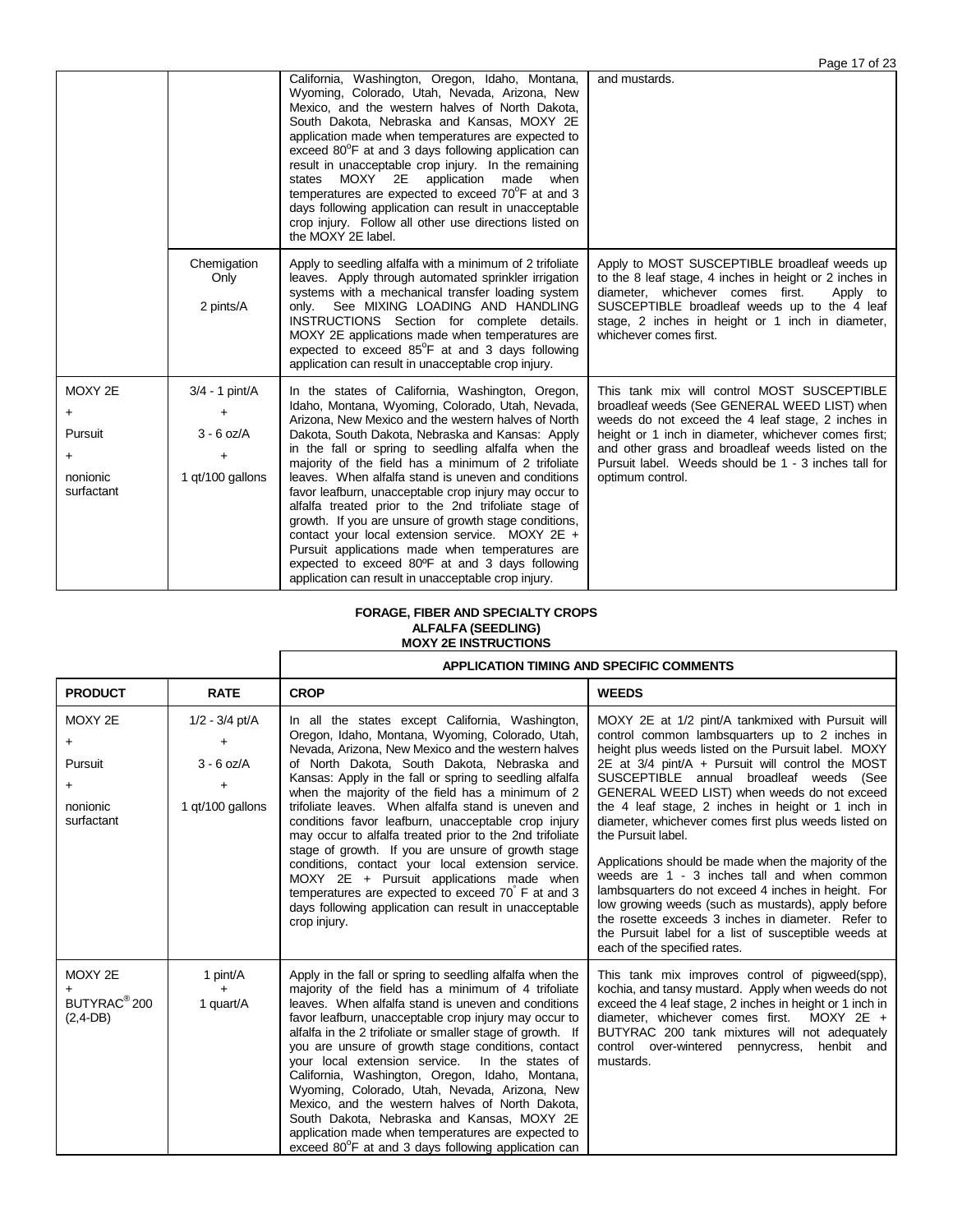|                                                                                                                                                                                                                                                                                                                                                                    | Page 18 of 23 |
|--------------------------------------------------------------------------------------------------------------------------------------------------------------------------------------------------------------------------------------------------------------------------------------------------------------------------------------------------------------------|---------------|
| result in unacceptable crop injury. In the remaining<br>states MOXY 2E application made when<br>temperatures are expected to exceed 70 <sup>o</sup> F at and 3<br>days following application can result in unacceptable<br>crop injury. Rainfall or overhead irrigation within 7-10<br>days following a BUTYRAC application can cause<br>unacceptable crop injury. |               |

## **RESTRICTIONS AND PRECAUTIONS: Alfalfa (Seedling)**

- Crop leafburn can occur following MOXY 2E application. Warm, humid conditions may enhance leaf burn. New crop growth will not be affected.
- Alfalfa yield should not be reduced although total biomass tonnage may decrease compared to a weedy field due to weed removal.
- Do not apply when alfalfa is under moisture, temperature, insect or disease stress or has been stressed by other pesticide carryover or application.
- Do not add a surfactant or crop oil unless specified in the use directions because increased alfalfa injury will occur.
- Do not cut for feed or graze spring treated alfalfa within 30 days following treatment.
- Do not cut for feed or graze fall or winter treated alfalfa until spring, at least 60 days following treatment.
- The total cumulative rate of MOXY 2E must not exceed 2 pints/A per season.
- The use of Eptam® preemergence may enhance crop leaf burn from postemergence application of MOXY 2E and should be considered prior to using MOXY 2E.
- Follow all restrictions and precautions on the tank mixture product label when a MOXY 2E tank mixture is used.
- Tank mixture with 2,4-DB may result in unacceptable crop leaf burn especially under warm, humid weather conditions.
- MOXY 2E alone can be applied to seedling alfalfa that has been underseeded into small grains that include wheat, barley, oats, rye and triticale. See application restrictions under the WHEAT, BARLEY, OATS, RYE AND TRITICALE section.
- Rainfall or overhead irrigation within 7-10 days following BUTYRAC 200 application can cause unacceptable crop injury.
- Do not plant rotational crops within 30 days following Moxy 2E application.

## **FLAX (***Linium usitatissium* **only) MOXY 2E INSTRUCTIONS**

## **APPLICATION TIMING AND SPECIFIC COMMENTS**

| <b>PRODUCT</b> | <b>RATE</b> | CROP                                                                                                          | <b>WEEDS</b>                                                                                                                                |
|----------------|-------------|---------------------------------------------------------------------------------------------------------------|---------------------------------------------------------------------------------------------------------------------------------------------|
| MOXY 2E        | pint/A      | Apply to flax that is 2 to 8 inches in height. Do not<br>apply MOXY 2E to flax during or after the bud stage. | Apply to MOST SUSCEPTIBLE weeds that do not<br>exceed the 4 leaf stage, 2 inches in height or 1 inch in<br>diameter, whichever comes first. |

## **MOXY 2E TANK MIXTURE INSTRUCTIONS**

|                                              |                                          | APPLICATION TIMING AND SPECIFIC COMMENTS                                                                                                                  |                                                                                                                                                                                                                                                                                        |
|----------------------------------------------|------------------------------------------|-----------------------------------------------------------------------------------------------------------------------------------------------------------|----------------------------------------------------------------------------------------------------------------------------------------------------------------------------------------------------------------------------------------------------------------------------------------|
| <b>PRODUCT</b>                               | <b>RATE</b>                              | <b>CROP</b>                                                                                                                                               | <b>WEEDS</b>                                                                                                                                                                                                                                                                           |
| MOXY 2E<br>Poast®<br>Crop Oil<br>Concentrate | l pint/A<br>1-1 1/2 pints/A<br>2 pints/A | Apply to flax that is 2 to 8 inches in height. Do not<br>apply this tank mix to flax during or after the bud<br>stage, or within 75 days of flax harvest. | This tank mix will control broadleaf weeds plus grassy<br>weeds listed on the Poast label. Apply to MOST<br>SUSCEPTIBLE broadleaf weeds (see list on the<br>MOXY 2E label) that do not exceed the 4 leaf stage, 2<br>inches in height or 1 inch in diameter, whichever<br>comes first. |

## **RESTRICTIONS AND PRECAUTIONS: Flax (***Linium usitatissium* **only)**

Do not apply more than 1 pint of Moxy 2E per acre in a single growing season.

Do not apply if temperatures are expected to exceed 85°F at or 3 days following application or crop injury may occur.

Unacceptable crop injury may occur following MOXY 2E application to flax grown on high organic, peat type soils.

Application under high humidity conditions can injure flax.

Unless otherwise instructed, do not apply MOXY 2E with crop oil concentrate, surfactants or nitrogen solutions.

Do not use on ornamental flax.

 $\cup$ 

Follow all precautions, directions and restrictions on the Poast label when using this tank mixture with MOXY 2E.

Do not plant rotational crops within 30 days following Moxy 2E application.

|                                                                              |                  | <b>MOXY 2E INSTRUCTIONS</b>                                                                                      |                                                                                                                                                          |
|------------------------------------------------------------------------------|------------------|------------------------------------------------------------------------------------------------------------------|----------------------------------------------------------------------------------------------------------------------------------------------------------|
|                                                                              |                  |                                                                                                                  | APPLICATION TIMING AND SPECIFIC COMMENTS                                                                                                                 |
| PRODUCT                                                                      | <b>RATE</b>      | <b>CROP</b>                                                                                                      | <b>WEEDS</b>                                                                                                                                             |
| MOXY 2E                                                                      | 1 1/2- 2 pints/A | Apply to garlic after emergence but before 12 inches<br>in height.                                               | Apply to MOST SUSCEPTIBLE and SUSCEPTIBLE<br>broadleaf weeds up to the 4 leaf stage, 2 inches in<br>height or 1 inch in diameter, whichever comes first. |
| MOXY 2E Only<br>for garlic grown<br>in muck soils in<br>Northeastern<br>U.S. | 1 1/2-2 pints/A  | Apply to garlic after emergence but before 12 inches<br>in height.<br>*May be harvested 60 days after treatment. |                                                                                                                                                          |

**GARLIC**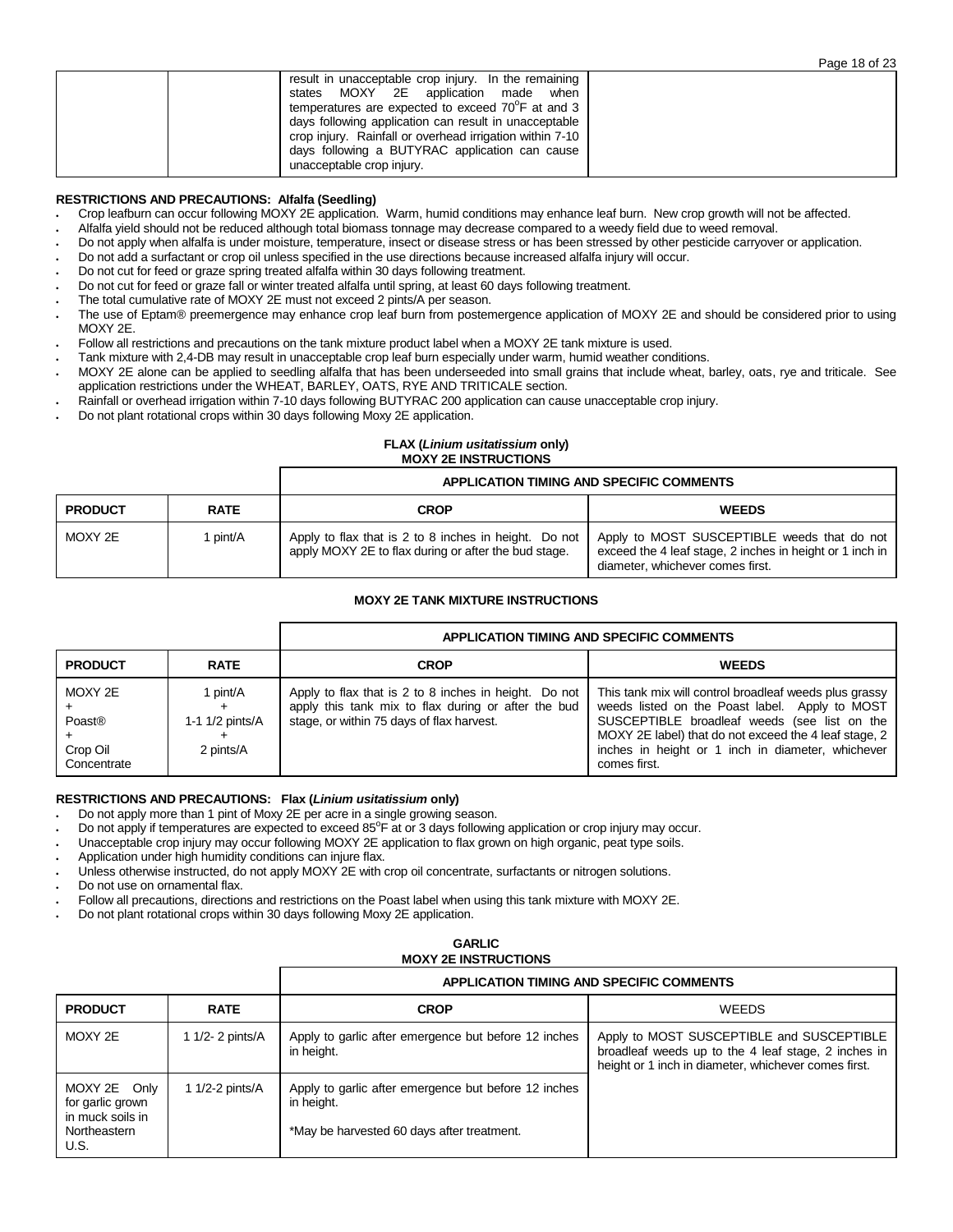## **PRECAUTIONS AND RESTRICTIONS: Garlic**

Do not apply more than 2 pints of Moxy 2E per acre in a single growing season.

Г

- Use a minimum of 20 gallons per acre for ground application.
- MOXY 2E can be applied through automated sprinkler irrigation application.
- Do not harvest within 112 days following treatment (except garlic grown in muck soils in Northeastern United States).
- Do not plant rotational crops within 30 days following Moxy 2E application.

## **MINT ESTABLISHED PEPPERMINT AND SPEARMINT ONLY MOXY 2E INSTRUCTIONS**

|                |                                | <b>APPLICATION TIMING AND SPECIFIC COMMENTS</b>                                                                                                                                                                                                                                                                         |                                                                                                                                                             |
|----------------|--------------------------------|-------------------------------------------------------------------------------------------------------------------------------------------------------------------------------------------------------------------------------------------------------------------------------------------------------------------------|-------------------------------------------------------------------------------------------------------------------------------------------------------------|
| <b>PRODUCT</b> | <b>RATE</b>                    | <b>CROP</b>                                                                                                                                                                                                                                                                                                             | <b>WEEDS</b>                                                                                                                                                |
| MOXY 2E        | -1 1/2 pints/A                 | Apply to dormant or actively growing established<br>peppermint or spearmint crops that exhibit good vigor.                                                                                                                                                                                                              | Apply to MOST SUSCEPTIBLE and SUSCEPTIBLE<br>weeds that do not exceed the 4 leaf stage, 2 inches in<br>height or 1 inch in diameter, whichever comes first. |
|                | Chemigation*<br>2 pints/A only | Apply to dormant or actively growing established<br>peppermint or spearmint crops that exhibit good vigor.<br>Apply through automated sprinkler irrigation systems<br>with a mechanical transfer loading system only. See<br>HANDLING<br><b>LOADING</b><br>AND<br>MIXING.<br>INSTRUCTIONS section for complete details. | Apply to MOST SUSCEPTIBLE and SUSCEPTIBLE<br>weeds that do not exceed the 4 leaf stage, 2 inches in<br>height or 1 inch in diameter, whichever comes first. |

\*Chemigation method of application is not registered for use in California.

## **RESTRICTIONS AND PRECAUTIONS: Mint**

- Application made to mint when temperatures are expected to exceed 70 $\mathrm{°F}$  at or 5 days following application may result in unacceptable crop injury. This injury is more likely to occur following MOXY 2E application in the spring.
- Do not apply to mint growing under adverse conditions including diseases, insects, nematodes, high salt content soil, drought, excessive moisture, winter damage or other environmental stress.
- Application of MOXY 2E to mint should not be made within two weeks of a Sinbar®<sup>5</sup> application or unacceptable crop injury may result.
- Do not use in spring or on newly established mint. Fall applications to spring planted mint should be acceptable if the crop is well established.
- MOXY 2E can cause temporary stunting and discoloration of the mint particularly from the spring application. However the injury symptoms are only temporary and have not caused yield reduction.
- Use of MOXY 2E in combination with other products may increase temporary stunting and discoloration.
- Do not harvest within 70 days following treatment.
- Do not apply more than 6.0 pints total product per acre in a single growing season.

г

Do not plant rotational crops within 30 days following Moxy 2E application.

#### **ONIONS (DRY BULB) MOXY 2E INSTRUCTIONS**

|                |                                  |                                                                                                                                                                                                                                                                                                                                                                                                                                                                                                                     | <b>APPLICATION TIMING AND SPECIFIC COMMENTS</b>                                                                                                                                                                             |
|----------------|----------------------------------|---------------------------------------------------------------------------------------------------------------------------------------------------------------------------------------------------------------------------------------------------------------------------------------------------------------------------------------------------------------------------------------------------------------------------------------------------------------------------------------------------------------------|-----------------------------------------------------------------------------------------------------------------------------------------------------------------------------------------------------------------------------|
| <b>PRODUCT</b> | <b>RATE</b>                      | <b>CROP</b>                                                                                                                                                                                                                                                                                                                                                                                                                                                                                                         | <b>WEEDS</b>                                                                                                                                                                                                                |
| MOXY 2E        | Preemergence<br>1-1 1/2 pints/A  | Preemergence use restricted to onions east of the<br>Mississippi River only. Apply at least 3 to 4 days prior<br>to emergence. Rainfall or irrigation within 2 days<br>following preemergence applications or 3 days prior to<br>crop emergence may result in unacceptable crop<br>injury.                                                                                                                                                                                                                          | Apply MOXY 2E at 1 pint/A to control MOST<br>SUSCEPTIBLE weeds and 1 1/2 pints/A for<br>SUSCEPTIBLE weeds. Weeds should not exceed<br>the 4 leaf stage, 2 inches in height or 1 inch in<br>diameter, whichever comes first. |
|                | Postemergence<br>1-1 1/2 pints/A | Apply only to onions which have 2 to 5 true leaves.<br>Use at least 50-70 gallons of water per acre and apply<br>by ground equipment or chemigation only. Water<br>volume is important - CONCENTRATED SPRAYS<br>KILL ONIONS. Thorough and uniform coverage is<br>necessary for good weed control.                                                                                                                                                                                                                   |                                                                                                                                                                                                                             |
|                |                                  | In onion-producing areas, certain environmental<br>conditions reduce development of waxy coating on<br>the onion leaves, thus increasing the possibility of<br>injury. Dry soil, dry onion foliage, high light intensity,<br>low humidity, and high temperatures tend to increase<br>the waxy coating on onion leaves and thus reducing<br>chances for injury. It is essential that the soil and<br>onion foliage be dry at the time of application.<br>Humidity should be low and dew should be off the<br>plants. |                                                                                                                                                                                                                             |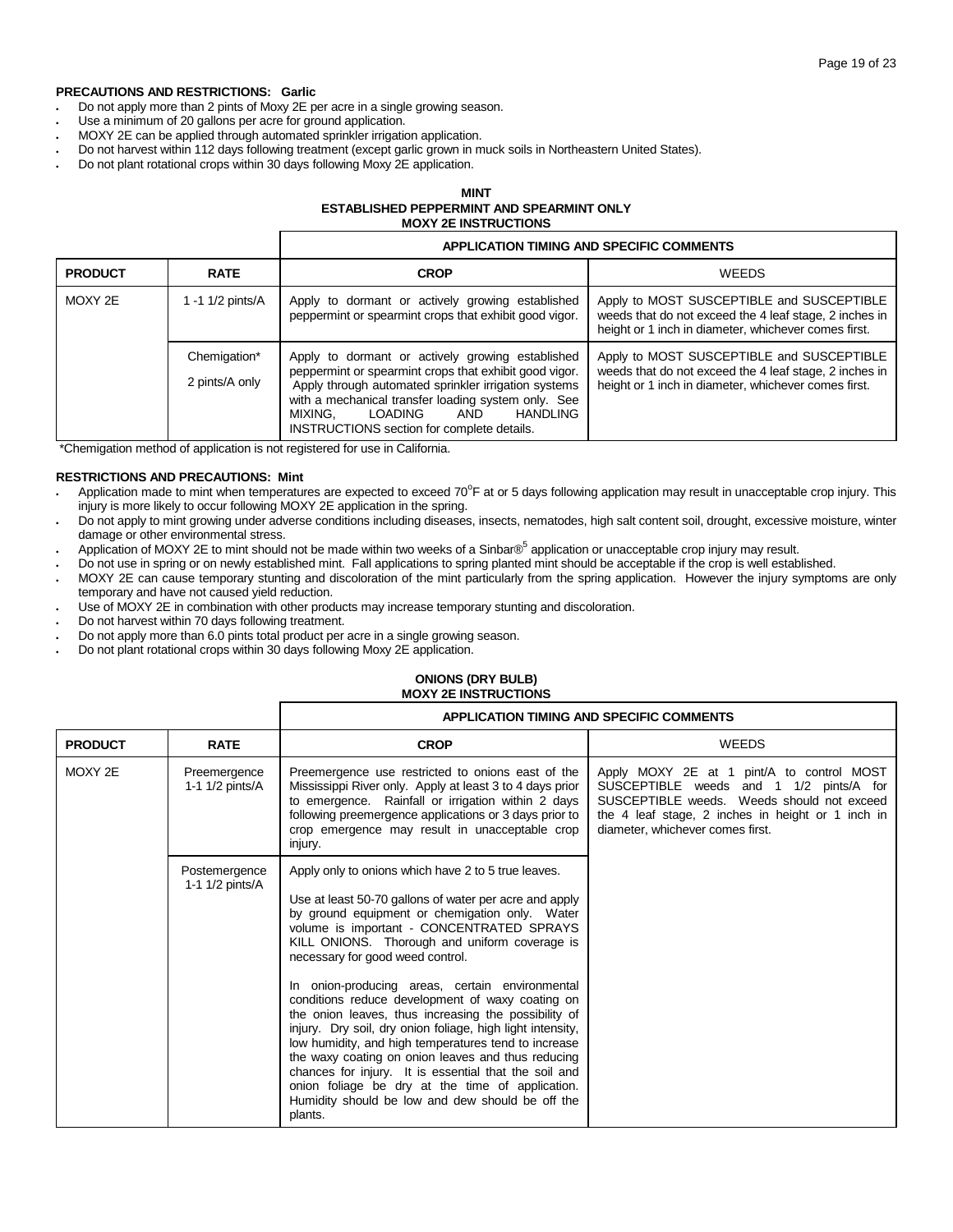## **RESTRICTIONS AND PRECAUTIONS: Onions (Dry Bulb)**

- Do not apply more than 1-1/2 pints of Moxy 2E per acre in a single growing season.
- The sensitivity of onions to MOXY 2E varies with the variety and environmental conditions. Therefore, even if all the label directions are followed, MOXY 2E application still may cause injury to onions under certain circumstances.
- Do not irrigate onions that have received a preemergence application of MOXY 2E for 2 days following application or within 3 days of crop emergence.
- Do not use MOXY 2E preemergence to onions grown west of the Mississippi River.
- Do not use MOXY 2E on onions grown under low light intensity, in areas such as Oregon, west of the Cascades.
- Do not treat onions damaged by sand, insects, or diseases.
- Do not apply postemergence applications of MOXY 2E with aerial equipment.
- Do not add surfactant.
- Do not plant rotational crops within 30 days following Moxy 2E application.

## **GRASS CROPS CONSERVATION RESERVE PROGRAM AREAS (CRP) MOXY 2E INSTRUCTIONS**

## **APPLICATION TIMING AND SPECIFIC COMMENTS**

| <b>PRODUCT</b> | <b>RATE</b>                    | <b>CROP</b>                                                                                                                                                                                                                                                                                                   | <b>WEEDS</b>                                                                                                                                             |
|----------------|--------------------------------|---------------------------------------------------------------------------------------------------------------------------------------------------------------------------------------------------------------------------------------------------------------------------------------------------------------|----------------------------------------------------------------------------------------------------------------------------------------------------------|
| MOXY 2E        | 1 to 2 pints/A                 | Apply to grasses after emergence. If alfalfa is<br>planted, apply after the 4 trifoliate leaf stage.                                                                                                                                                                                                          | Apply to MOST SUSCEPTIBLE and SUSCEPTIBLE<br>broadleaf weeds up to the 4 leaf stage, 2 inches in<br>height or 1 inch in diameter, whichever comes first. |
| MOXY 2E        | Chemigation*<br>2 pints/A only | Apply to grasses after emergence. If alfalfa is<br>planted, apply after the 4 trifoliate leaf stage. Apply<br>through automated sprinkler irrigation systems with a<br>mechanical transfer loading system only.<br>See<br>LOADING<br>AND<br>HANDLING<br>MIXING.<br>INSTRUCTIONS section for complete details. |                                                                                                                                                          |

\*Chemigation method of application is not registered for use in California.

## **MOXY 2E TANK MIXTURE INSTRUCTIONS**

|                         |                                                         |                                                                                                                                                               | APPLICATION TIMING AND SPECIFIC COMMENTS                                                                                                                              |
|-------------------------|---------------------------------------------------------|---------------------------------------------------------------------------------------------------------------------------------------------------------------|-----------------------------------------------------------------------------------------------------------------------------------------------------------------------|
| <b>PRODUCT</b>          | <b>RATE</b>                                             | <b>CROP</b>                                                                                                                                                   | <b>WEEDS</b>                                                                                                                                                          |
| MOXY 2 E<br><b>MCPA</b> | 1 to 2 pints/A<br>$\frac{1}{4}$ to $\frac{1}{2}$ pint/A | Apply to CRP areas after grasses have reached the 3<br>leaf stage. Do not use this tank mixture in areas<br>where alfalfa or other lequmes have been plantes. | This tank mix improves control of mustards, pigweed,<br>and kochia. Apply up to the 4 leaf stage, 2 inches in<br>height or 1 inch in diameter, whichever comes first. |

## **RESTRICTIONS AND PRECAUTIONS: CRP AREAS**

Do not allow livestock to graze in treated areas or feed grasses, forage, hay, straw, silage, or seed to livestock.

- Do not add spray adjuvants or fluid fertilizers when applying MOXY 2E CRP areas planted with alfalfa or other legumes.
- Do not apply MOXY 2E to CRP areas planted with alfalfa if temperatures are expected to exceed 80°F or severe crop injury may occur. If legumes other than alfalfa have been planted, severe crop injury may occur at any application temperature.
- Do not apply more than 1-1/2 pints/A of MOXY 2E to CRP acres that are underseeded with alfalfa.

## **GRASSES GROWN FOR SEED OR SOD PRODUCTION MOXY 2E INSTRUCTIONS Seedling and Established Grasses**

|                | <b>RATE</b>                          | <b>RATE</b>                     | <b>APPLICATION TIMING AND SPECIFIC COMMENTS</b>                                                                                                                                                                                                                                                                                                                                                                                                                                                                                                          |                                                                                                                                                                                                                                             |
|----------------|--------------------------------------|---------------------------------|----------------------------------------------------------------------------------------------------------------------------------------------------------------------------------------------------------------------------------------------------------------------------------------------------------------------------------------------------------------------------------------------------------------------------------------------------------------------------------------------------------------------------------------------------------|---------------------------------------------------------------------------------------------------------------------------------------------------------------------------------------------------------------------------------------------|
| <b>Product</b> | Per Acre                             | Per 1000<br>Sq.Ft.              | Crop                                                                                                                                                                                                                                                                                                                                                                                                                                                                                                                                                     | Weeds                                                                                                                                                                                                                                       |
| MOXY 2E        | 1 to 2<br>pints                      | $0.375$ to<br>$0.75$ fl.<br>OZ. | Apply to established and newly seeded grasses for<br>seed or sod production before the boot stage.<br>Established grasses tolerant to MOXY 2E include<br>bentgrasses, Kentucky Bluegrass, Fescues,<br>Ryegrass, Bermudagrass, St. Augustinegrass and<br>Zoysiagrass. MOXY 2E may also be used on<br>seedling grasses such as Merion, Park, Delta, or<br>common Kentucky Bluegrasses, Pennlawn, Chew-<br>ings, Illahee or Alta Fescues, Orchardgrass, High-<br>land, Seaside or Astoria Bentgrasses, perennial<br>Ryegrasses, Bahiagrass and Zoysiagrass. | Refer to the GENERAL WEED LIST for a listing of<br>susceptible broadleaf weeds.<br>Optimal control will be attained when weeds are<br>treated in the seedling stage (less than 4 leaf stage,<br>2 inches in height, or 1 inch in diameter). |
| MOXY 2E        | Chemiga-<br>tion*<br>2 pints<br>only | $0.75$ fl.<br>OZ.               | Apply to established and newly seeded grasses for<br>seed or sod production before the boot stage. Apply<br>through automated sprinkler irrigation systems with<br>a mechanical transfer loading system only. See<br><b>LOADING</b><br>AND<br>MIXING.<br><b>HANDLING</b><br>INSTRUCTIONS section for complete details. Refer                                                                                                                                                                                                                             | Refer to the GENERAL WEED LIST for a listing of<br>susceptible broadleaf weeds.<br>Optimal control will be attained when weeds are<br>treated in the seedling stage (less than 4 leaf stage,                                                |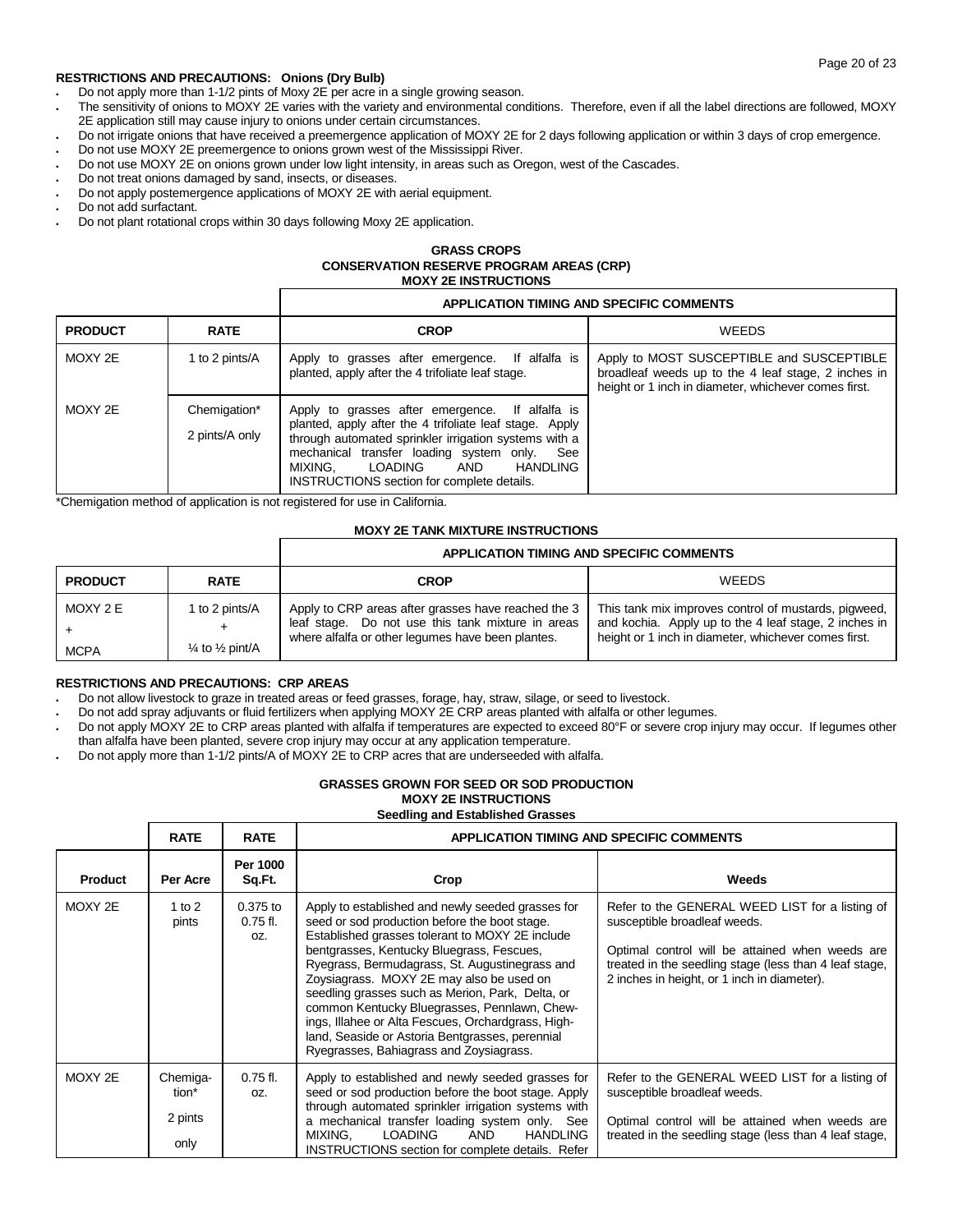| to the<br>t of established grasses that are tolerant to<br>lıst<br>MOXY 2E. | 2 inches in height, or 1 inch in diameter). |
|-----------------------------------------------------------------------------|---------------------------------------------|
|                                                                             |                                             |

\*Chemigation method of application is not registered for use in California.

## **RESTRICTIONS AND PRECAUTIONS: Grasses grown for seed or sod production.**

- Do not apply more than 2 pints of Moxy 2E per acre in a single growing season.
- Do not allow livestock to graze in treated areas or feed grasses, forage, hay, straw, silage, or seed to livestock.
- Do not plant rotational crops within 30 days following Moxy 2E application.

## **NON-RESIDENTIAL TURFGRASS MOXY 2E INSTRUCTIONS**

**Seedling and Established Non-Residential Turfgrass**

|                | <b>RATE</b>       | <b>RATE</b>                   | <b>APPLICATION TIMING AND SPECIFIC COMMENTS</b>                                                                                                                                                                                                                                                                                                                                                                                                                                                                                                                                  |                                                                                                                                                                                                                                             |
|----------------|-------------------|-------------------------------|----------------------------------------------------------------------------------------------------------------------------------------------------------------------------------------------------------------------------------------------------------------------------------------------------------------------------------------------------------------------------------------------------------------------------------------------------------------------------------------------------------------------------------------------------------------------------------|---------------------------------------------------------------------------------------------------------------------------------------------------------------------------------------------------------------------------------------------|
| <b>Product</b> | Per Acre          | Per 1000<br>Sq.Ft.            | Crop                                                                                                                                                                                                                                                                                                                                                                                                                                                                                                                                                                             | Weeds                                                                                                                                                                                                                                       |
| MOXY 2E        | 1 to $2$<br>pints | $0.375$ to<br>0.75<br>fl. oz. | Apply to established and newly seeded non-<br>residential turfgrass when weeds are small and<br>actively growing. Established turfgrasses that are<br>tolerant to MOXY 2E include bentgrasses, Kentucky<br>Bluegrass, Fescues, Ryegrass, Bermudagrass, St.<br>Augustinegrass and Zoysiagrass. MOXY 2E may<br>also be used on seedling grasses such as Merion.<br>Park, Delta, or common Kentucky Bluegrasses,<br>Pennlawn, Chewings, Illahee or Alta Fescues,<br>Orchardgrass, Highland, Seaside or Astoria<br>Bentgrasses, perennial Ryegrasses, Bahiagrass and<br>Zoysiagrass. | Refer to the GENERAL WEED LIST for a listing of<br>susceptible broadleaf weeds.<br>Optimal control will be attained when weeds are<br>treated in the seedling stage (less than 4 leaf stage,<br>2 inches in height, or 1 inch in diameter). |

## **RESTRICTIONS AND PRECAUTIONS: Non-residential turfgrasses**

Do not apply more than 2 pints of Moxy 2E per acre in a single growing season.

. Do not allow livestock to graze or feed in treated areas or feed treated grasses to livestock.

## **NON-RESIDENTIAL TURFGRASS MOXY 2E TANK MIXTURE INSTRUCTIONS Seedling and Established Non-Residential Turfgrass**

|                                         | <b>RATE</b>                           | <b>RATE</b>                                            | <b>APPLICATION TIMING AND SPECIFIC COMMENTS</b>                                                                                                                 |                                                                                                                                                                                                                                                                                                                                                                                                                                                                                                                                                                                                                          |
|-----------------------------------------|---------------------------------------|--------------------------------------------------------|-----------------------------------------------------------------------------------------------------------------------------------------------------------------|--------------------------------------------------------------------------------------------------------------------------------------------------------------------------------------------------------------------------------------------------------------------------------------------------------------------------------------------------------------------------------------------------------------------------------------------------------------------------------------------------------------------------------------------------------------------------------------------------------------------------|
| <b>Product</b>                          | Per Acre                              | Per 1000<br>Sq.Ft.                                     | Crop                                                                                                                                                            | Weeds                                                                                                                                                                                                                                                                                                                                                                                                                                                                                                                                                                                                                    |
| MOXY 2E<br>Weedone®<br><b>DPC</b> Ester | 2 Pints<br>$+$<br>$3$ to $4$<br>Pints | $0.75$ fl.<br>OZ.<br>$+$<br>1.125 to<br>1.5<br>fl. oz. | Apply to established non-residential turfgrass only.<br>This treatment may cause injury to bentgrasses, St.<br>Augustinegrass, centipedegrass, and carpetgrass. | All weed species previously listed in the GENERAL<br>WEED LIST for MOXY 2E plus the following species:<br>Dandelion (Taraxacum officinale)<br>Plantains (Plantago spp.)<br>Ground Ivy (Glechoma hederacea)<br>Red Clover (Trifolium pratense)<br>White Clover (Trifolim repens)<br>Hop Clover (Trifolium agraium)<br>Common Chickweed (Stellaria media)<br>Prostrate Spurge (Euphorbia supina)<br>Oxalis (Oxalis europaea)<br>Knotweed (Polygonum aviculare)<br>Optimal control will be attained when weeds are<br>treated in the seedling stage (less than 4 leaf stage, 2<br>inches in height, or 1 inch in diameter). |
| MOXY 2E<br><b>MCPP</b>                  | 2 Pints<br>$\ddot{}$<br>$1.0$ lb ai   | $0.75$ fl.<br>OZ.<br>$+$<br>$0.025$ lb<br>ai           | Apply to established non-residential turfgrass only.<br>This treatment is not recommended for use on St.<br>Augustinegrass or centipedegrass.                   | All weed species previously listed in the GENERAL<br>WEED LIST for MOXY 2E plus the following species:<br>Red Clover (Trifolium pratense)<br>White Clover (Trifolim repens)<br>Common Chickweed (Stellaria media)<br>Mouseear Chickweed (Cerstium vulgaturn)<br>Ground Ivy (Glechoma hederacea)<br>Stitchwort (Stellaria gramminea)<br>Knotweed (Polygonum aviculare)<br>Prostrate Spurge (Euphorbia supina)<br>Optimal control will be attained when weeds are                                                                                                                                                          |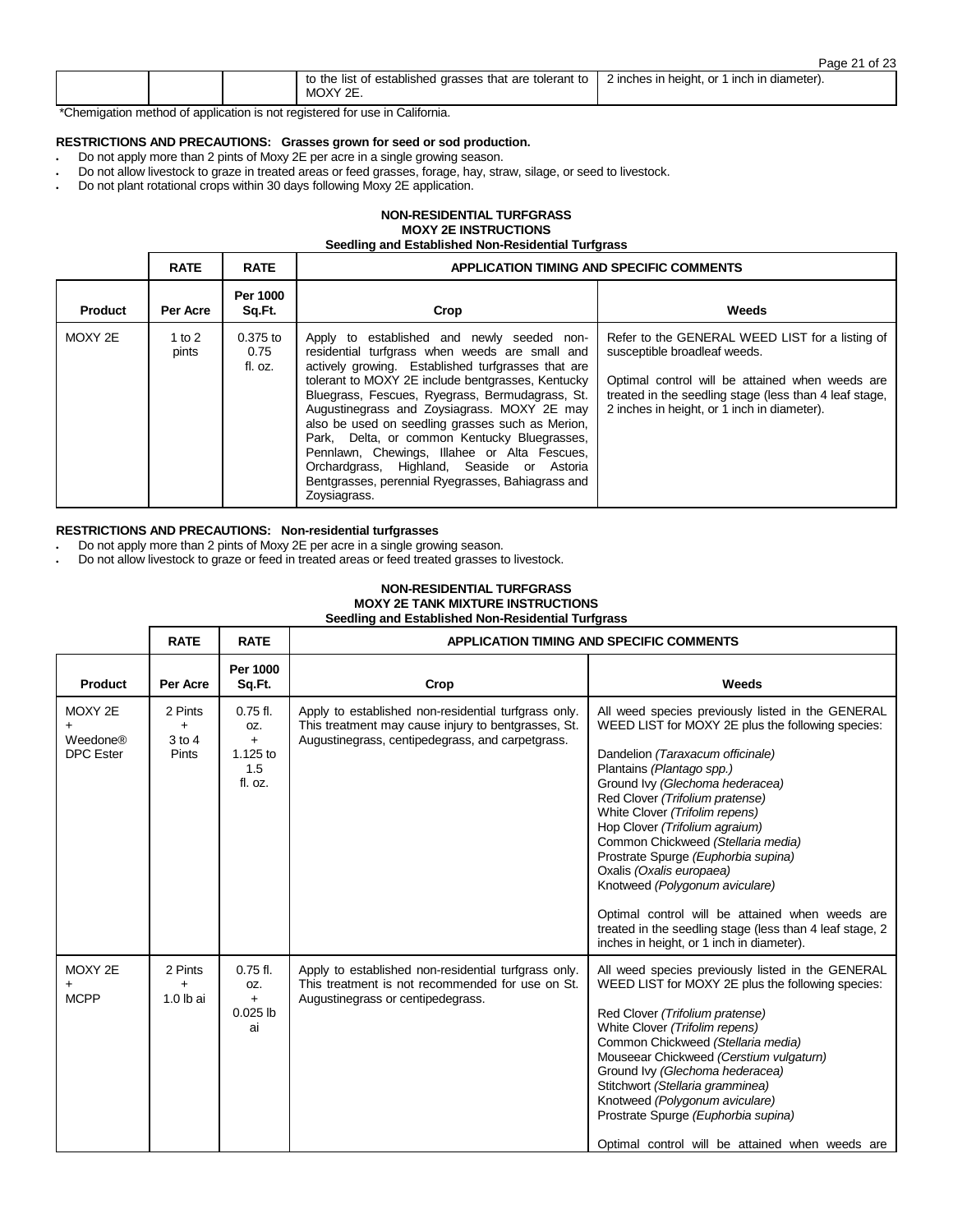|                                                             | <b>RATE</b>                                                                       | <b>RATE</b>                                                                                           | APPLICATION TIMING AND SPECIFIC COMMENTS                                                                                                                        |                                                                                                                                                                                                                                                                                                                                                                                                                                                                                                                            |  |
|-------------------------------------------------------------|-----------------------------------------------------------------------------------|-------------------------------------------------------------------------------------------------------|-----------------------------------------------------------------------------------------------------------------------------------------------------------------|----------------------------------------------------------------------------------------------------------------------------------------------------------------------------------------------------------------------------------------------------------------------------------------------------------------------------------------------------------------------------------------------------------------------------------------------------------------------------------------------------------------------------|--|
| <b>Product</b>                                              | Per Acre                                                                          | Per 1000<br>Sq.Ft.                                                                                    | Crop                                                                                                                                                            | Weeds                                                                                                                                                                                                                                                                                                                                                                                                                                                                                                                      |  |
|                                                             |                                                                                   |                                                                                                       |                                                                                                                                                                 | treated in the seedling stage (less than 4 leaf stage, 2<br>inches in height, or 1 inch in diameter).                                                                                                                                                                                                                                                                                                                                                                                                                      |  |
| MOXY 2E<br>$\ddot{}$<br>Dicamba                             | 2 Pints<br>$\ddot{}$<br>$0.125$ to<br>0.25 lb ai                                  | $0.75$ fl.<br>OZ.<br>$+$<br>$0.006$ to<br>$0.012$ lb<br>ai                                            | Apply to established non-residential turfgrass only.<br>This treatment may cause injury to bentgrasses, St.<br>Augustinegrass, centipedegrass, and carpetgrass. | All weed species previously listed in the GENERAL<br>WEED LIST for MOXY 2E plus the following species:<br>Red Clover (Trifolium pratense)<br>White Clover (Trifolim repens)<br>Common Chickweed (Stellaria media)<br>Mouseear Chickweed (Cerstium vulgaturn)<br>Pepper Weed (Lepidium spp.)<br>Knotweed (Polygonum aviculare)<br>Optimal control will be attained when weeds are<br>treated in the seedling stage (less than 4 leaf stage, 2<br>inches in height, or 1 inch in diameter).                                  |  |
| MOXY 2E<br>$\ddot{}$<br><b>MCPP</b><br>$\ddot{}$<br>Dicamba | 2 Pints<br>$\ddot{}$<br>$0.5$ to 1.0<br>lb ai<br>$+$<br>$0.125$ to<br>0.25 lb ai  | $0.75$ fl.<br>OZ.<br>$+$<br>0.0125 to<br>$0.025$ lb<br>ai<br>$+$<br>$0.003$ to<br>$0.006$ lb<br>ai    | Apply to established non-residential turfgrass only.<br>This treatment is not recommended for use on St.<br>Augustinegrass or centipedegrass.                   | All weed species previously listed in the GENERAL<br>WEED LIST for MOXY 2E and MOXY 2E/Dicamba<br>tank mixtures plus the following species:<br>Dandelion (Taraxacum officinale)<br>Plantains (Plantago spp.)<br>Optimal control will be attained when weeds are<br>treated in the seedling stage (less than 4 leaf stage, 2<br>inches in height, or 1 inch in diameter).                                                                                                                                                   |  |
| MOXY 2E<br>$+$<br><b>MCPP</b><br>$+$<br>$2,4-D$             | 2 Pints<br>$\ddot{}$<br>$0.5$ to 1.0<br>lb ai<br>$\ddot{}$<br>0.5 to 1.0<br>lb ai | $0.75$ fl.<br>OZ.<br>$+$<br>0.0125 to<br>$0.025$ lb<br>ai<br>$\ddot{}$<br>0.0125 to<br>0.025 lb<br>ai | Apply to established non-residential turfgrass only.<br>This treatment is not recommended for use on St.<br>Augustinegrass or centipedegrass.                   | All weed species previously listed in the GENERAL<br>WEED LIST for MOXY 2E and MOXY 2E/2,4-D tank<br>mixtures plus the following species:<br>Dandelion (Taraxacum officinale)<br>Plantains (Plantago spp.)<br>Red Sorrel (Rumex acetosella)<br>Knotweed (Polygonum aviculare)<br>Optimal control will be attained when weeds are<br>treated in the seedling stage (less than 4 leaf stage, 2<br>inches in height, or 1 inch in diameter).<br>Optimal control of Red Sorrell will require the use rate<br>of 2,4-D or MCPP. |  |

**RESTRICTIONS AND PRECAUTIONS: Tank Mixture Instructions Non-Residential Turfgrasses**

Do not apply more than 2 pints of Moxy 2E per acre in a single growing season.

MOXY 2E/WEEDONE DPC tank mixes are not allowed in California.

Do not allow livestock to graze in treated areas or feed treated grasses to livestock.

## **NON-CROPLAND NON-CROPLAND AND INDUSTRIAL SITES MOXY 2E INSTRUCTIONS**

|         | <b>RATE</b>              | <b>RATE</b>                 | APPLICATION TIMING AND SPECIFIC COMMENTS                                                        |                                                                                                                                                                                                                                                                                                        |  |
|---------|--------------------------|-----------------------------|-------------------------------------------------------------------------------------------------|--------------------------------------------------------------------------------------------------------------------------------------------------------------------------------------------------------------------------------------------------------------------------------------------------------|--|
| Product | Per Acre                 | Per 1000<br>Sq.Ft.          | Crop                                                                                            | Weeds                                                                                                                                                                                                                                                                                                  |  |
| MOXY 2E | 1 to $2$<br><b>Pints</b> | 0.375 to<br>0.75<br>fl. oz. | Apply to non-cropland and industrial sites when<br>weeds have emerged and are actively growing. | Refer to the GENERAL WEED LIST for a listing of<br>susceptible broadleaf weeds. Use adequate spray<br>volumes to ensure thorough coverage.<br>Optimal control will be attained when weeds are<br>treated in the seedling stage (less than 4 leaf stage, 2<br>inches in height, or 1 inch in diameter). |  |

## **RESTRICTIONS AND PRECAUTIONS: Non-Cropland and Industrial Sites**

Do not apply more than 2 pints of Moxy 2E per acre in a single growing season.

Do not allow livestock to graze in treated areas or feed treated plant material to livestock.

Addition of surfactant or crop oil concentrate may improve burndown of broadleaf weeds under cool, dry conditions.